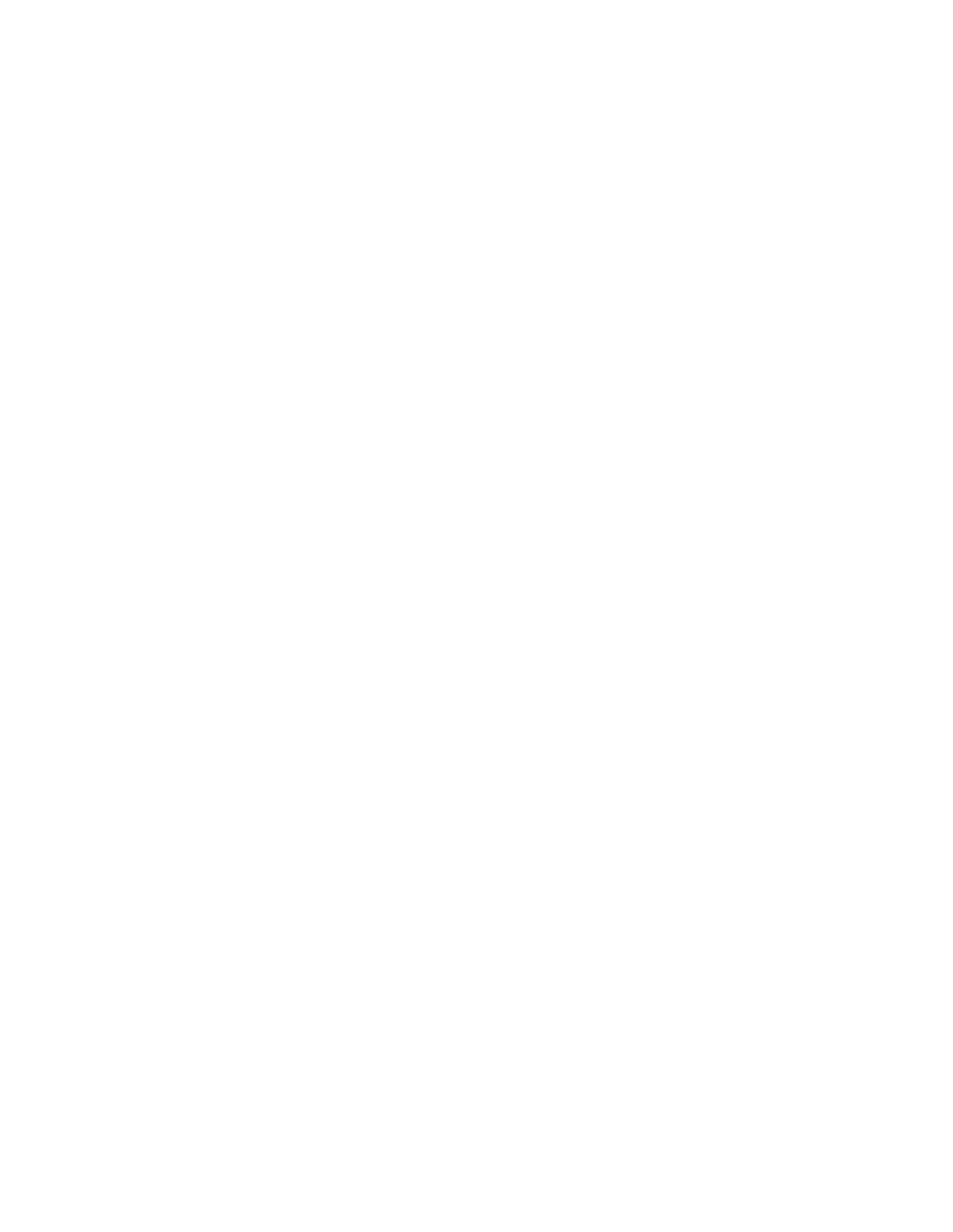# **Ready to Lead**

A National Principal Survey on How Social and Emotional Learning Can Prepare Children and Transform Schools

*A Report for CASEL*

By Jennifer L. DePaoli, Matthew N. Atwell, and John Bridgeland

Civic Enterprises with Hart Research Associates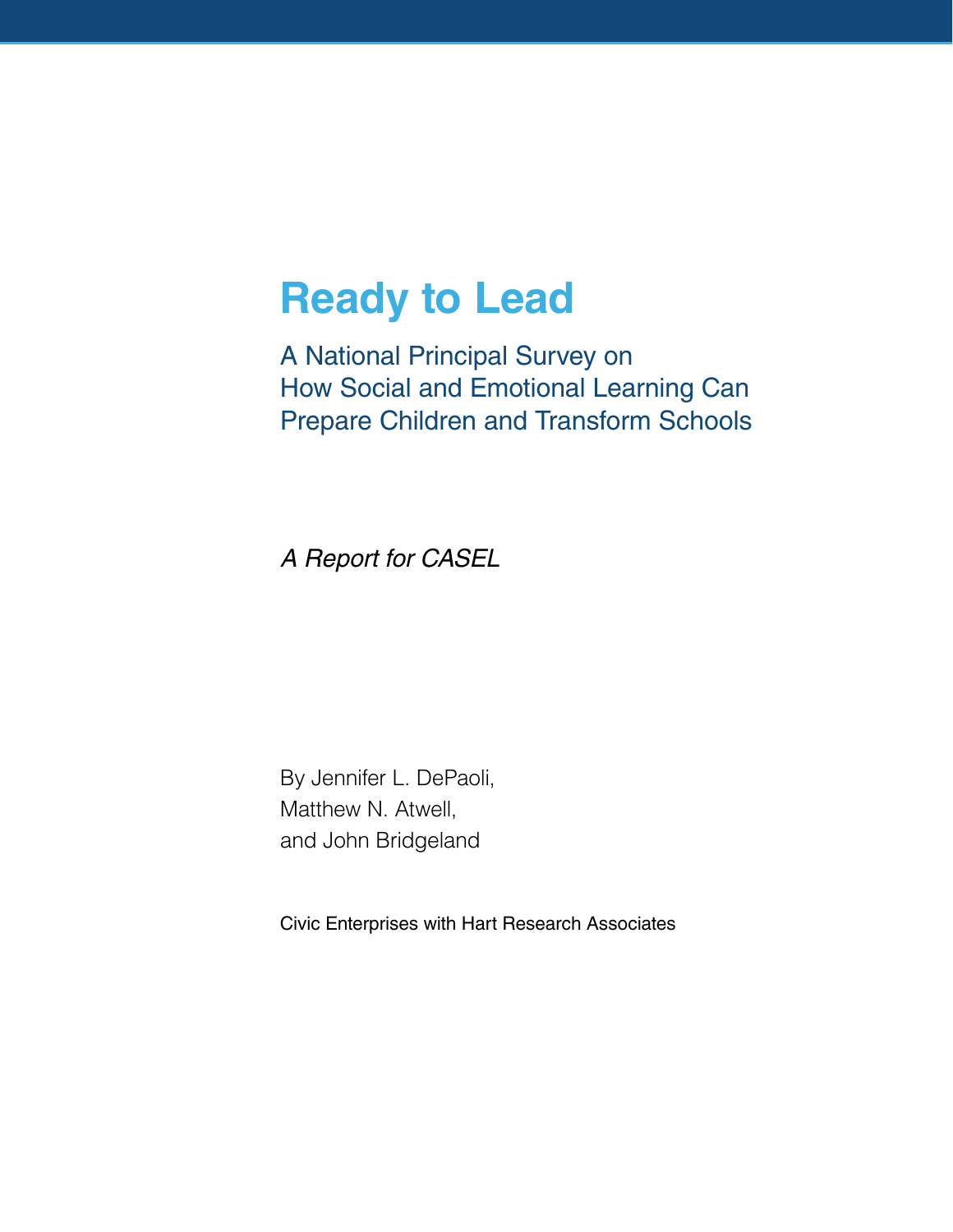# **IVIC NTERPRISES**

**Civic Enterprises** is a social enterprise firm that works with corporations, nonprofits, foundations, universities and governments to develop innovative initiatives and public policies in the fields of education, national service, civic engagement, conservation, public health and more. We work with organizations that seek to challenge the status quo and grow their impact for the greater good. Working closely with clients to determine what they need to better engage with their stakeholders and serve their constituents, we specialize in research and policy development, strategy and coalition building, state and federal policy analysis, and strategic communications. For more information about Civic Enterprises, please visit their website at www.civicenterprises.net



**Hart Research Associates** is one of the leading research firms in the United States and has been at the cutting edge of change in public opinion since our founding in 1971. During that time, we have conducted more than 8,000 public opinion surveys and 7,500 focus groups and in-depth interviews, talking with more than five million individuals across the United States and beyond. In addition to conducting research among everyday Americans, voters, and consumers, we routinely interview elite audiences. These include C-suite decision-makers, senior government officials, and thought leaders across a full range of disciplines, both nationally and abroad. For more information about Hart Research, please visit their website at www.hartresearch.com



**Collaborative for Academic, Social, and Emotional Learning (CASEL)** is the nation's leading organization advancing and promoting integrated Pre-K to 12 academic, social, and emotional learning for all students. Our mission is to make social and emotional learning an integral part of education from preschool through high school. Through research, practice, and policy, CASEL collaborates to ensure all students become knowledgeable, responsible, caring, and contributing members of society. Learn more about our work at www.casel.org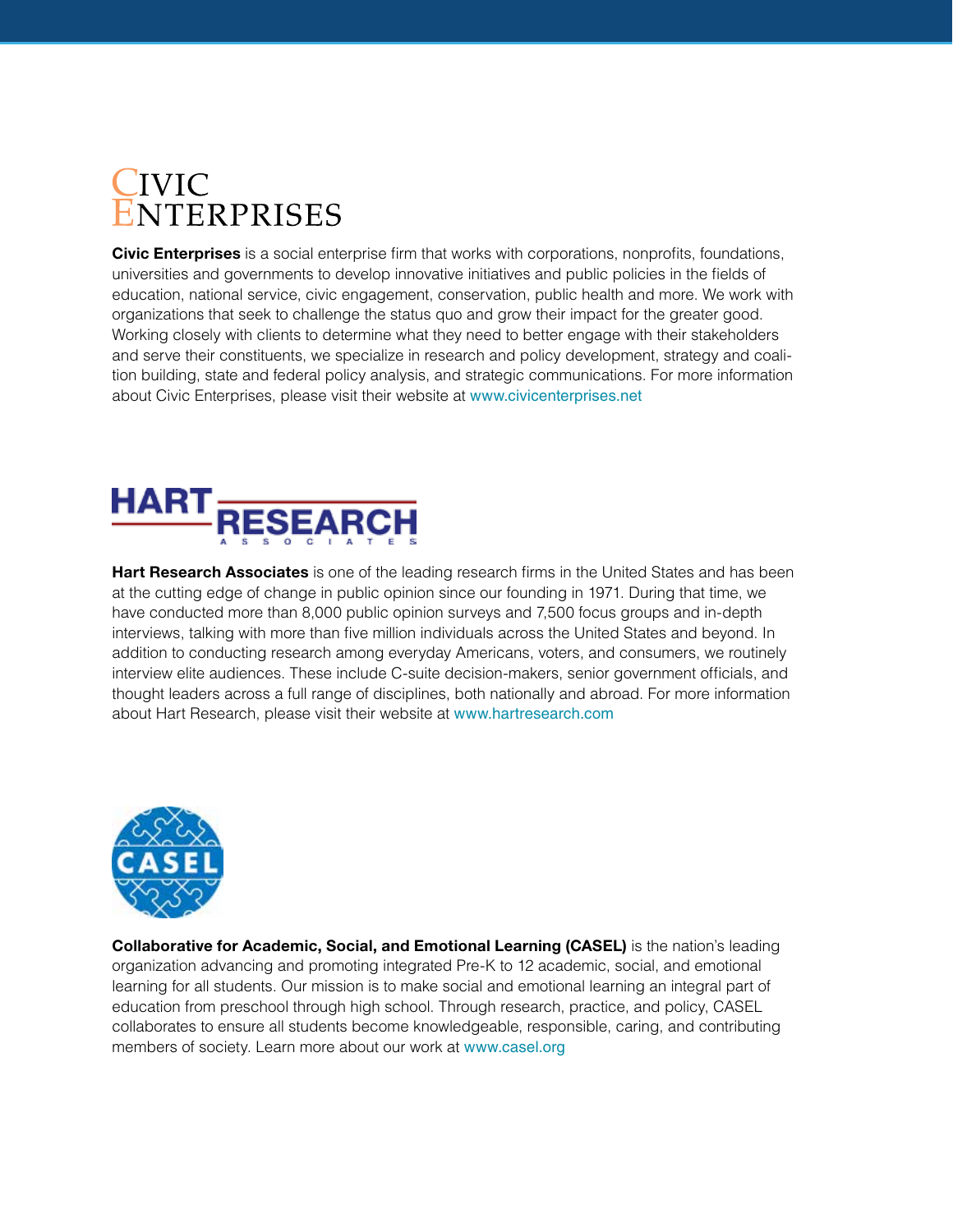# **Table of Contents**

| <b>Snapshot:</b> Anchorage School District - Building on Grassroots SEL  17                                                                                           |  |
|-----------------------------------------------------------------------------------------------------------------------------------------------------------------------|--|
|                                                                                                                                                                       |  |
| Snapshot: Metropolitan Nashville Public Schools -                                                                                                                     |  |
|                                                                                                                                                                       |  |
| <b>Snapshot:</b> Austin Independent School District - Providing Proof to Get Results 31                                                                               |  |
| <b>Snapshot:</b> Washoe County School District - Factoring SEL into Student Success  39                                                                               |  |
|                                                                                                                                                                       |  |
|                                                                                                                                                                       |  |
|                                                                                                                                                                       |  |
|                                                                                                                                                                       |  |
| <b>Appendix II:</b> Findings from The Missing Piece: A National Teacher Survey on How<br>Social and Emotional Learning Can Empower Children and Transform Schools  48 |  |
|                                                                                                                                                                       |  |
|                                                                                                                                                                       |  |
|                                                                                                                                                                       |  |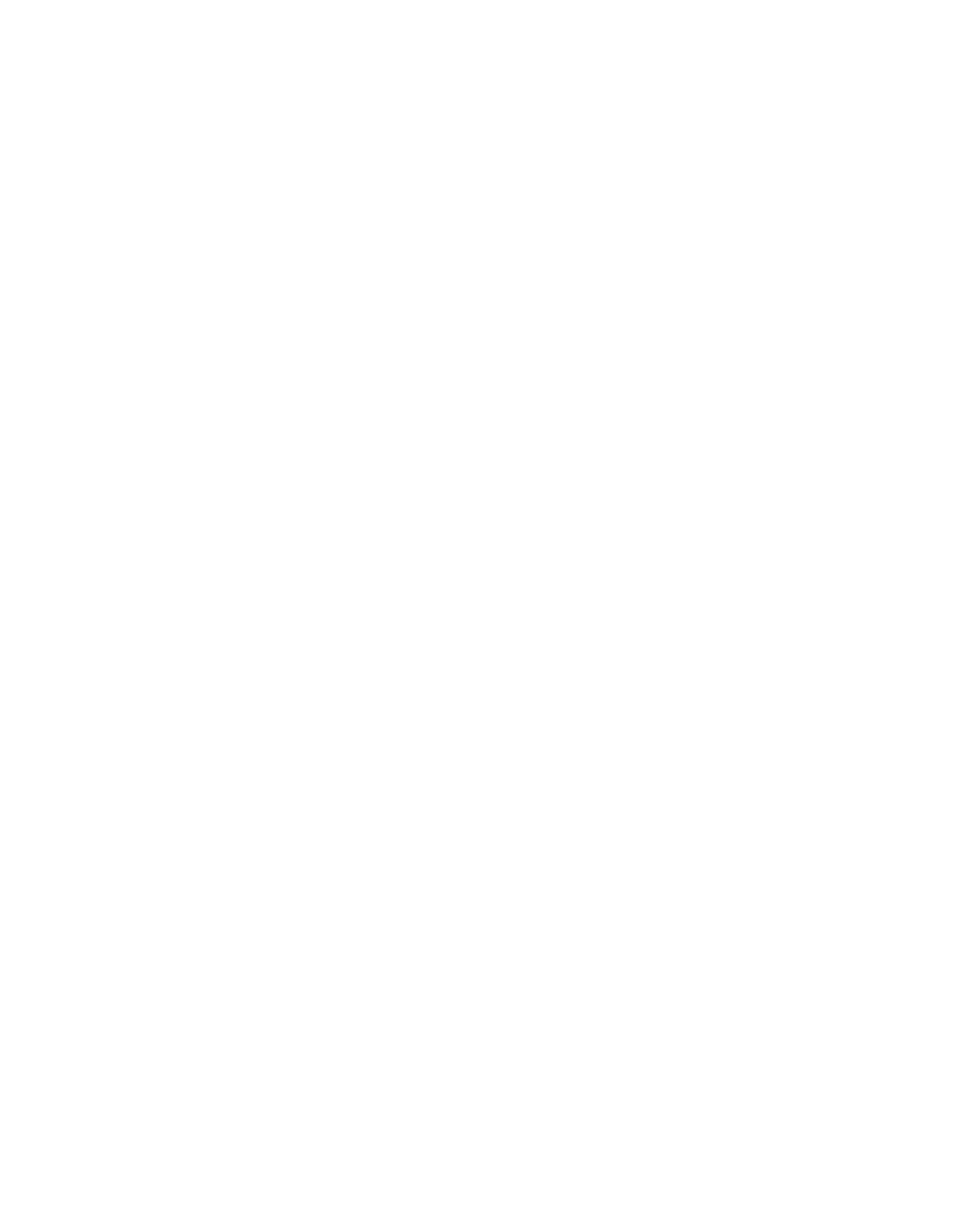

# **Open Letter to the American People**

The idea of integrating the social, emotional, and academic dimensions of learning – and the promise<br>of improving our children's outcomes and unleashing the power of schools and communities as<br>spaces that nurture their ful of improving our children's outcomes and unleashing the power of schools and communities as an enthusiasm rarely seen in the history of American education.

It is our hope, as the Co-Chairs of the Aspen Institute's *National Commission on Social, Emotional and Academic Development*, that this report will help America better understand how social and emotional development serves as a foundation for student learning. We also hope to connect readers to the perspectives of principals and administrators who engage in the day-to-day rewarding and challenging work of educating our children.

Building from the breakthrough report, *The Missing Piece*, which captured the voice of teachers across America, Civic Enterprises has now turned to principals and other administrators for their insights. In short, these pioneering school leaders of today are strongly focused on a missing piece of American education: how to support the social and emotional development of their students. Educators know that social and emotional development improves student behavior, classroom management, school climate, and even student health. They also know that social and emotional learning improves grades and standardized test scores, boosts graduation rates and postsecondary completion rates, and leads to better employment outcomes. Given these measurable benefits, there is great urgency to integrate social and emotional learning frameworks.

This report illustrates the motivation behind these school leaders' commitment: they realize that developing the whole student is the key to creating schools that are safe and challenging; is fundamental to shaping students who are supported and inspired; is critical to ensuring that teachers can be effective and fulfilled; and is the foundation of communities where citizenship, purpose, employment, and stability are possible for every child. This report tells another story, too: although interest in social and emotional learning is overwhelmingly high, principals and administrators are hungry for the expertise necessary to adopt new strategies. In some ways, there is a tension in the data: while the vast majority of leaders believe that social and emotional development is essential to education, the pathway to change is not always clear; moreover, the time and training to make the necessary changes are in short supply. These experts tell us that there is a lot of will, but not as much clarity and support, along the way.

We believe, as our fellow Co-Chair Linda Darling-Hammond wrote, that "the survival of the human race depends at least as much on the cultivation of social and emotional intelligence as it does on the development of technical knowledge and skills." We can – and should – integrate academic learning with the social, emotional and cognitive dimensions of healthy human development, as well as retain high standards for all our children. As the following report so compellingly illustrates, our school leaders advise that we have no time to waste.

Dr. Timothy P. Shriver *Co-Chair*

la Es

Governor John Engler *Co-Chair*

Liste Belly Armond

Dr. Linda Darling Hammond *Co-Chair*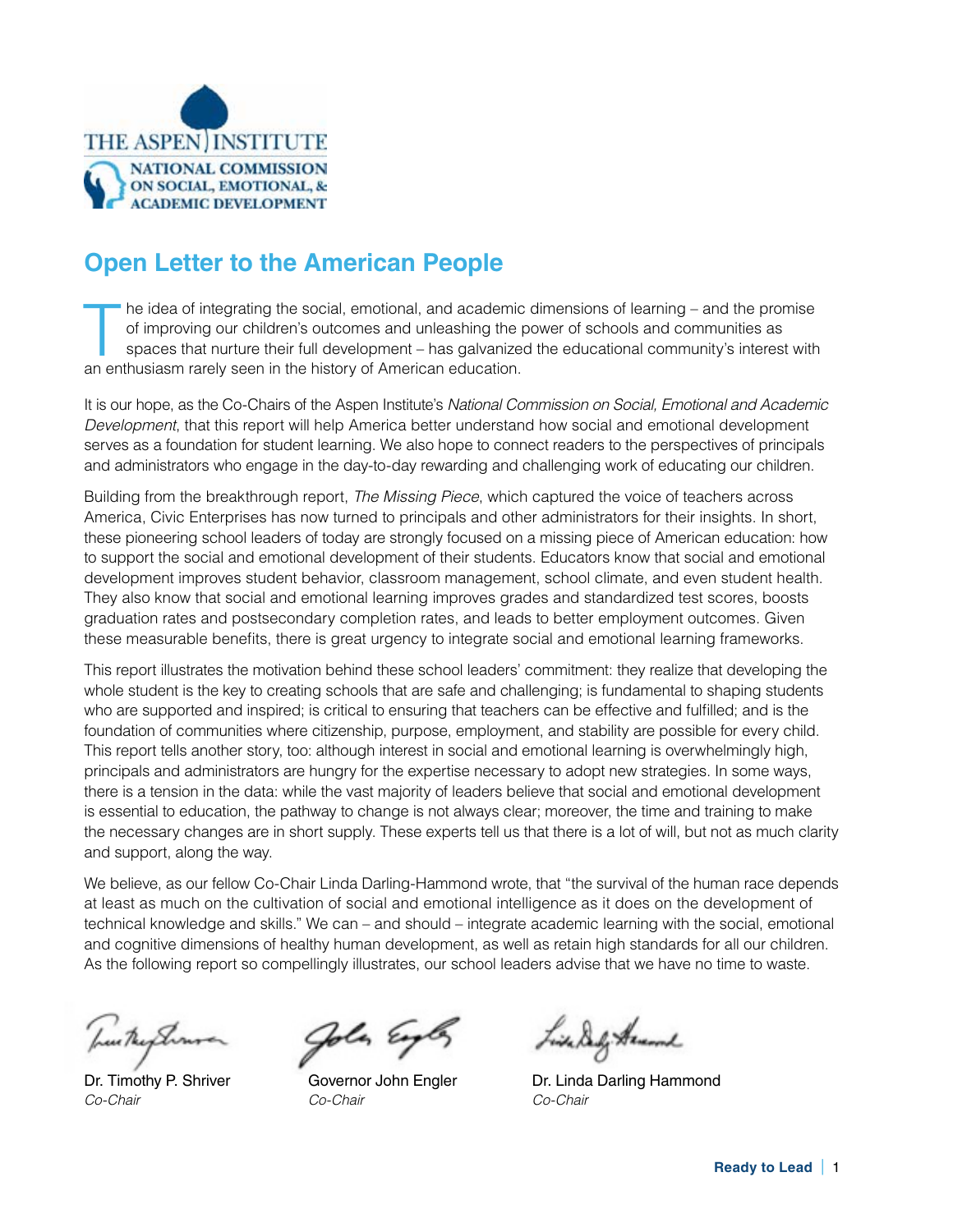

The central message of this report is that principals across the United States understand how fundamental social and emotional learning (SEL) is to the development of students and their success in and out of school, but th he central message of this report is that principals across the United States understand how fundamental social and emotional learning (SEL) is to the development of students and their success in and out of school, but they need more guidance, training, and support to make solid and effective school-wide developed in all students, and know that young people equipped with SEL skills will become better students now and better adults in the future. In today's environment of increasingly demanding jobs and the fraying of American communities, nothing could be more important than to foster, teach, and promote the competencies of self-awareness, self-management, social awareness, relationship skills, and responsible decision-making. Some call it empathy, discipline, character, collaborative problem solving, or other names – but regardless of the name, they are the attitudes and skills that provide the glue of a functioning society, robust economy, and vibrant democracy.

Most principals see how SEL boosts student academic achievement, but they want more evidence of those impacts to strengthen the case for action. Although support among principals for embedding SEL in the culture and classrooms of schools is high, implementation varies widely across schools with about one in three principals implementing it school-wide, and only one in four meeting benchmarks for high-quality implementation. Encouragingly, when principals and teachers attempting to implement SEL are well supported by their district leadership, they have better outcomes, and when state policymakers back district leaders, the results are even more pronounced.

These and other findings come from a nationally representative survey of 884 Pre-K to 12 public school principals and interviews with 16 superintendents and 10 district-level research and evaluation specialists representing diverse school districts and with varying levels of experience in implementing SEL programming. Despite representing different grade spans, student populations, and geographic areas, the administrators in this report see the potential in social and emotional learning and provide key insights into the factors that can either slow SEL implementation at the school and district levels or help it grow and flourish. This strong support for SEL among our nation's principals builds on similar levels of support from teachers across the United States, as reported in the 2013 report, *The Missing Piece*. While our educational leaders and practitioners see the value of SEL, they need support, resources, and tools to help them fully implement systemic SEL initiatives that can improve students' SEL knowledge, skills, and attitudes, as well as their college, career, and life readiness.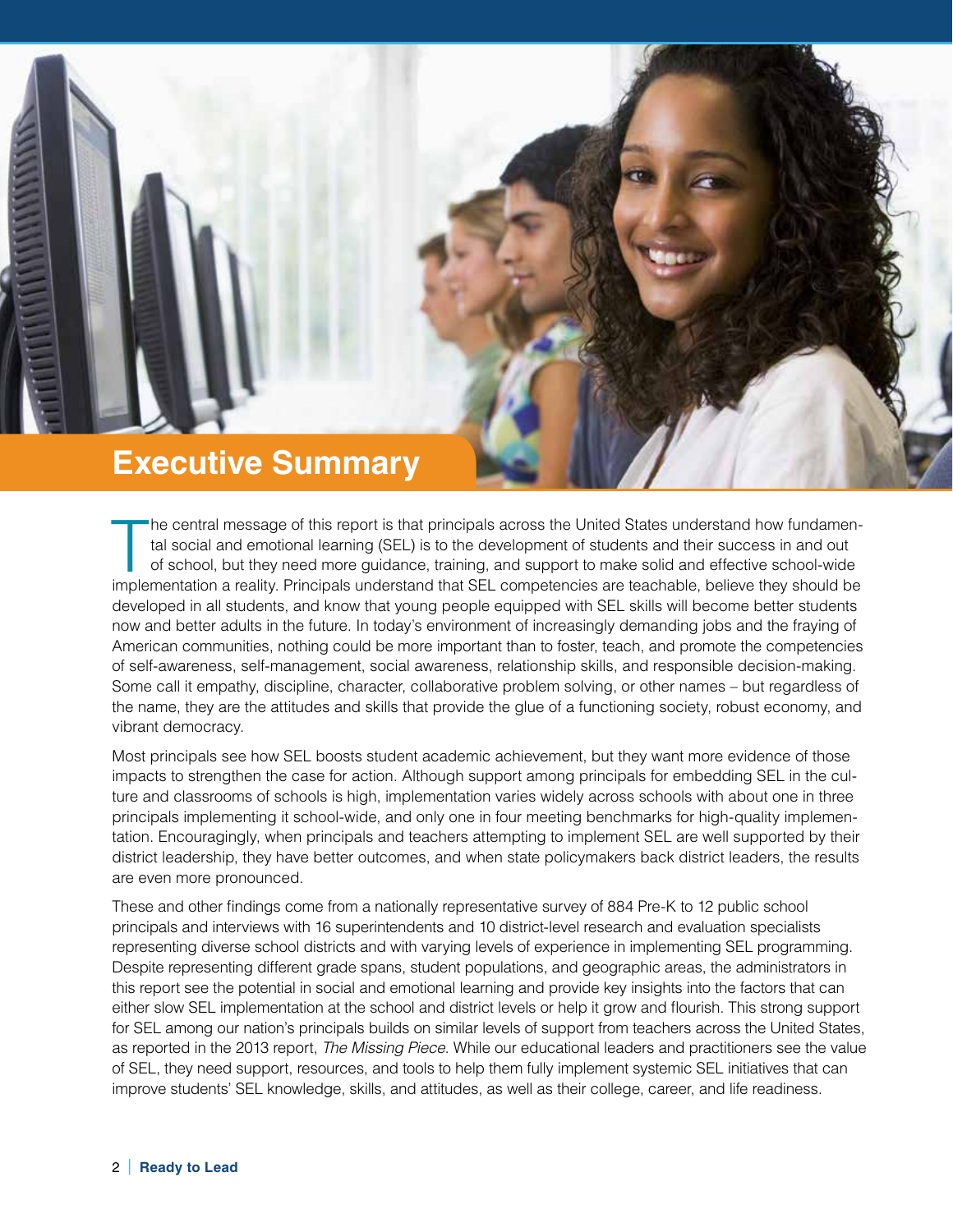# **Survey Findings**

Findings from the principal survey are presented in four major areas: (1) Attitudes about SEL, (2) SEL implementation, (3) The path to increased SEL, and (4) Assessing SEL. This report combines these findings with SEL research from the past two decades to offer an understanding of how SEL is perceived by school and district leaders and where we stand in terms of systemic, school-wide implementation and assessment. The results are supported by findings from the 2013 teacher survey, as well as case studies from school districts implementing social and emotional learning district-wide. Together, these insights and key findings helped produce recommendations to bring forth greater evidence and assessments and strategically advance systemic SEL in schools nationwide through enhanced research, training, and evaluation.

# **Survey Findings** 1 **Attitudes about SEL**

Among principals and district administrators, there is a high level of commitment to developing all students' social and emotional competencies and a belief in the potential benefits that will follow from doing so.

#### **Principals Understand, Value, and Are Committed to Developing SEL Skills**

Principals strongly endorse social and emotional learning (see definition below), and most (83 percent) consider it to be very important for schools to promote the development of these competencies in their students. Almost all principals believe that SEL is teachable in school (99 percent) and are committed to developing their students' social and emotional skills (95 percent).

#### **Principals Believe SEL Should Be Taught to ALL Students**

Nearly all principals (98 percent) believe students from all types of backgrounds – both affluent and poor – would benefit from learning social and emotional skills in schools, and this belief holds true for a large majority of principals, regardless of whether they lead high- or low-poverty schools.

#### **Principals Believe in SEL's Benefits, but Are Less Convinced of Its Impact on Academic Achievement**

Nearly all principals believe that an increased focus on social and emotional learning would have a somewhat major or very major benefit on promoting a positive school climate (99 percent), helping students become good citizens as adults (98 percent), improving relationships between students and their teachers (98 percent), and decreasing bullying (96 percent). Similarly, most principals say that an increased focus on developing SEL skills would help prepare students for the workforce (98 percent) and believe it would have a positive impact on students moving successfully through K-12 and graduating from high school (97 percent). Principals also believe SEL can have a major benefit on students' academic achievement in their coursework (97 percent) and preparing students to get to and through college (97 percent).

These results show that principals see clear benefits of placing a larger focus on SEL, but it should be noted that fewer are fully convinced of a large-scale benefit on academics. Most principals (83 percent) see the largest benefits of SEL as improving school climate, citizenship, and relationships; 78 percent believe a greater focus on SEL would have a very major benefit on students becoming good citizens

## *What is SEL?*

For the purposes of this report, SEL is defined as the process through which people acquire and effectively apply the knowledge, attitudes, and skills necessary to understand and manage emotions, set and achieve positive goals, feel and show empathy for others, establish and maintain positive relationships, and make responsible decisions. SEL focuses on knowledge, attitudes, and skills in five competency areas: self-awareness, self-management, social awareness, relationship skills, and responsible decision-making.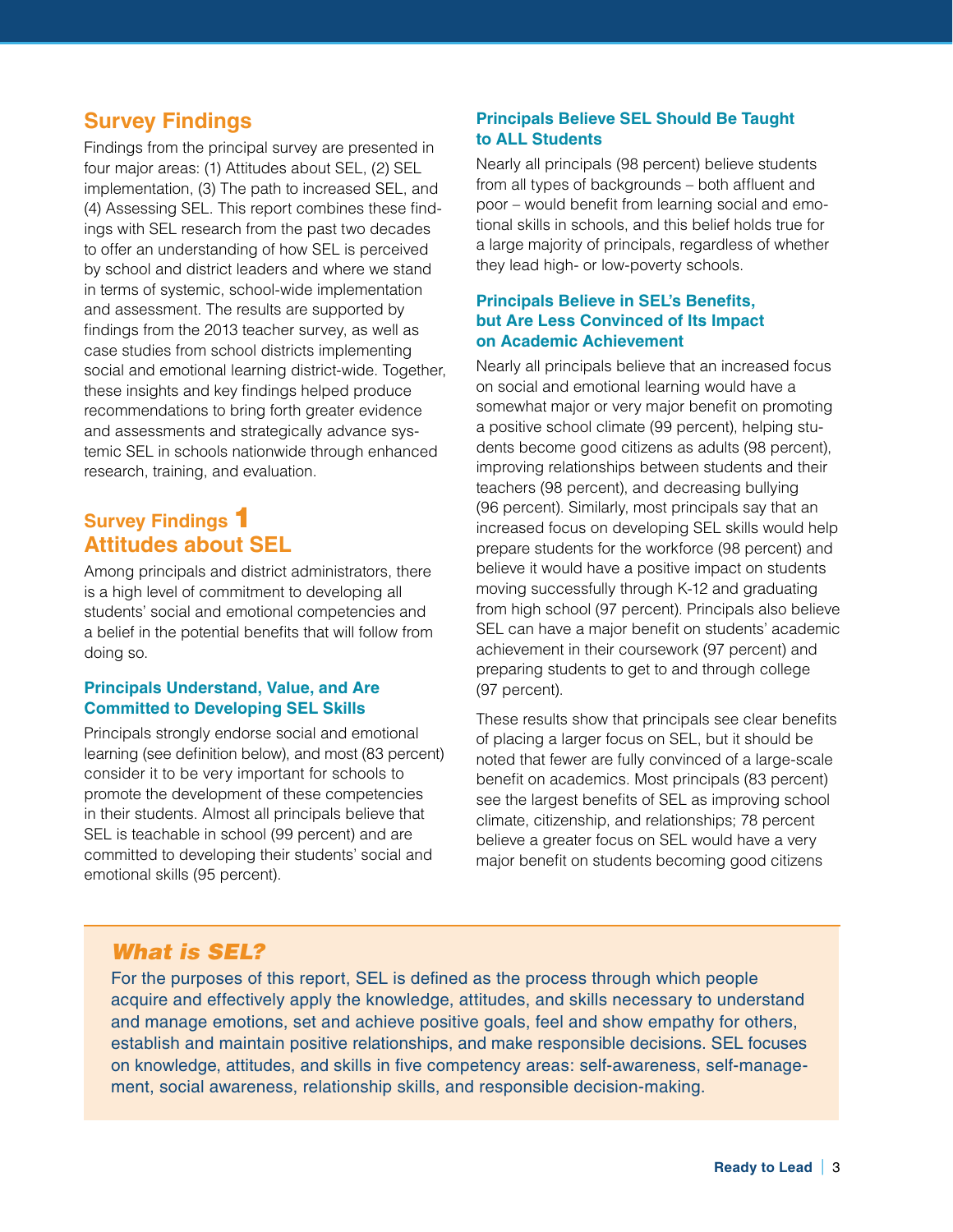as adults, while approximately three in four say there would be a very major benefit on relationships between teachers and students (77 percent) and relationships among students (74 percent). However, while virtually all principals believe there would be at least a somewhat major benefit on students' academic achievement and preparation for college (both 97 percent as noted above), there is a clear drop off in those that believe these benefits will be very major (61 percent and 58 percent, respectively). Superintendents and research and evaluation specialists reinforced the need to better communicate research findings regarding SEL's benefits, especially on raising academic achievement.

#### **Principals Believe SEL Can Positively Affect Students' In-School Experience**

Nearly all principals believe it is definitely or probably true that teaching SEL skills in school will improve student behavior and reduce the need for discipline referrals (97 percent, including 56 percent definitely true) and help students take more responsibility for their own learning and development (97 percent, including 51 percent definitely true). They also feel it will either definitely or probably make learning more engaging and enjoyable for students (95 percent, including 46 percent definitely true). While most principals are inclined overall to believe SEL will improve students' academic achievement (93 percent say this is definitely or probably true), less than half are entirely convinced of its effects on academic performance (40 percent definitely true) and improving student attendance (40 percent definitely true).

# **Survey Findings** 2 **SEL Implementation**

Many principals have the recognition and understanding of the importance of developing students' social and emotional competencies, but implementation of SEL programming – especially at a systemic level – has a long way to go.

#### **Support for SEL is High, but Implementation Varies Greatly**

A little more than one-third of principals (35 percent) reported having a plan for teaching SEL and were currently systematically implementing it school-wide, while just slightly more (38 percent) have a plan for SEL that has been partially implemented. Schoolwide implementation was more likely to be reported by elementary school principals (41 percent vs 31 percent in middle school and 25 percent in high school) and those in urban schools (41 percent vs 32 percent in suburban and 31 percent small town/ rural). Almost 70 percent of principals said they expect all teachers in their school to teach students social and emotional skills, though the percentage of principals who reported that this is fully realized in their school, either through integration into the academic curriculum or a separate curriculum, is much lower (25 percent).

#### **Few Schools Fully Meet SEL Implementation Benchmarks**

CASEL has developed a set of benchmarks to help guide school-wide SEL implementation, from developing a clear vision statement to creating long-term plans for student support, professional development, program evaluation, and developmentally-appropriate learning standards. When principals were asked if their school was meeting those benchmarks, few were. Just 25 percent of principals could be considered high implementers of SEL based on the benchmarks, while 39 percent are moderate SEL implementers and 36 percent low SEL implementers. In school districts where district leaders place a high level of emphasis on SEL, principals are more likely to score high on SEL implementation.

#### **District Leadership Plays a Large Role in Driving SEL**

A large majority of principals (72 percent) said their school district places a fair amount or a great deal of emphasis on developing students' SEL skills, but only 40 percent reported that their district leadership requires all schools to have a clear plan for teaching social and emotional skills. Principals were far more likely to report having a plan for SEL and systematic implementation in school districts where central office leadership places a great deal of emphasis on teaching SEL than in those where emphasis from district leaders is less. Superintendents bolstered these findings, saying that when district leaders are invested in SEL, buy-in is greater and systemic implementation is more extensive.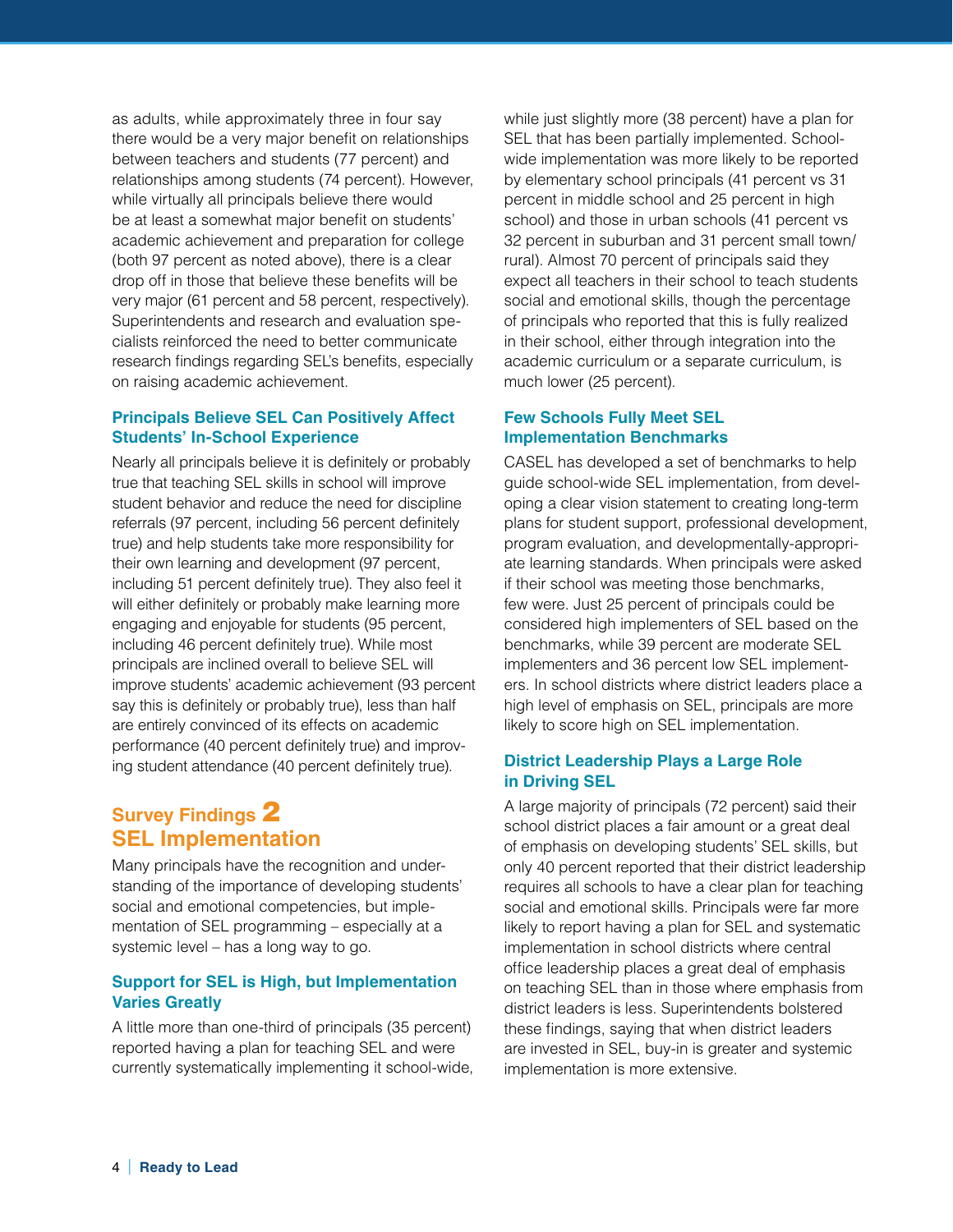#### **Schools that are Systemically Implementing SEL Involve More People, See More Success**

Most principals said they involve teachers in developing students' SEL skills, but those in schools reporting high implementation of SEL are more likely to involve a more diverse group of in- and out-ofschool stakeholders. In a self-report of how their schools are faring at developing students' social and emotional competencies, 23 percent say they are very successful, while 48 percent say their efforts are fairly successful. High-implementing principals report greater overall success at developing students' SEL skills than either moderate- or lowimplementing principals. Principals considered high SEL implementers also report greater academic success and are more likely to believe SEL can improve school climate and students' in-school experience.

# **Survey Findings** 3 **The Path to Increased SEL**

School and district leaders are receptive to a greater emphasis on social and emotional learning, but they still see several barriers to full implementation. They also identify strategies, including increased training, that can enhance implementation of effective SEL programming.

#### **Principals Want More SEL Training for Teachers, Access to Research-Based Strategies**

Sixty percent of principals pointed to a lack of teacher training to support students' social and emotional development as a big challenge, and less than half (45 percent) feel that teachers in their schools are either very or fairly prepared to successfully teach SEL. When asked to choose from a list provided, what would help ensure schools are successful at developing students' social and emotional skills, more than half of principals (54 percent) chose additional professional development for teachers. Sharing research-based strategies about effective ways to promote students' social and emotional skills also scored high (44 percent of principals).

#### **High Implementers of SEL are More Likely to Report Better Trained Teachers**

A key takeaway is that in districts that emphasize SEL and score high on SEL implementation, higher numbers of principals report that their teachers

are able to successfully teach SEL. Seventy-eight percent of principals who said their district places a great deal of emphasis on SEL said that their teachers are well prepared to teach social and emotional skills, compared to just 21 percent of principals where emphasis on SEL is minimal. Similarly, 80 percent of high-implementing principals – opposed to just 15 percent of low-implementing principals – report that their teachers are prepared to successfully teach SEL.

#### **Lack of Time, Funding Also Seen as Barriers**

Nearly three-quarters of principals (71 percent) say that teachers "not having enough time" is a big challenge in implementing the teaching of social and emotional skills. A majority of principals also cited a lack of funding dedicated to SEL as a barrier to implementation.

# **Survey Findings** 4 **Assessing SEL**

Although school and district administrators are optimistic about measuring SEL skills and using the data that could come from it, many are unfamiliar with available measurement tools and how they and their staff can use them to guide planning and practice.

#### **Most Principals Believe SEL Skills Can Be Accurately Measured and Assessed**

Most principals (71 percent) believe it is definitely or probably true that students' development and acquisition of SEL skills can be accurately measured and assessed. More than half of principals (58 percent) believe social and emotional learning should be part of students' annual assessments.

#### **Few Administrators are Familiar with Current SEL Assessments, Understand What Measures Count in Assessing SEL**

Only 17 percent of principals are very or fairly familiar with current assessments for measuring students' SEL skills, but as with other aspects of SEL, highimplementing principals report greater familiarity with SEL assessments. Principals' knowledge of assessment is correlated with their level of implementation. When asked about current methods schools are using to assess students' SEL skills, most principals and superintendents pointed to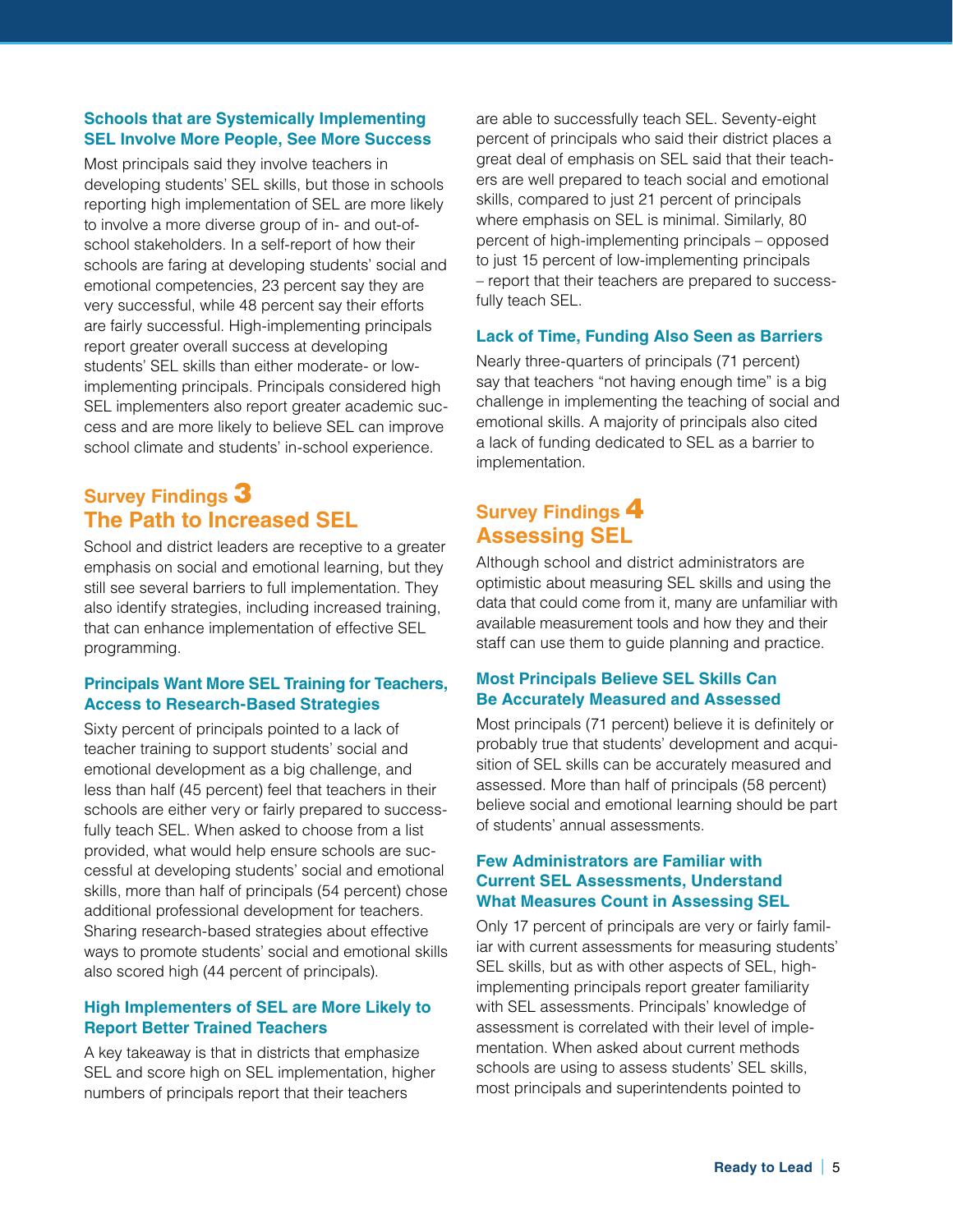behavioral observations and analyzing disciplinary records. Variation in understanding what counts as a measure of SEL competencies also exists in research and evaluation specialists, who would presumably have the greatest understanding of assessing SEL.

#### **Few Principals are Assessing All Students' SEL Development**

Only a quarter of principals (24 percent) are currently assessing all students' development of social and emotional skills. In high-implementing schools, however, the percentage assessing all students jumps up to 48 percent, indicating that schools that are focused on systemic implementation are more likely to see value in measuring the development of all students' SEL competencies. Forty-two percent of principals report assessing only some students (based on criteria other than age or grade level), while 23 percent say they do not assess their students' social and emotional skills at all.

#### **More Useful Assessments, Greater Training in Using SEL Data Needed**

Of the 77 percent of principals who are currently using SEL assessments, less than 40 percent said the assessments are very or fairly useful. Principals who report assessing all students are more likely than those who are assessing only some students to find their current assessment tools useful. Principals also see a great need for increased teacher training in using SEL assessment data. Sixteen percent of principals think their teachers have either a great deal or fair amount of knowledge on using SEL assessment data to improve instruction, compared to 61 percent who say their teachers have little to no knowledge.

#### **Principals See Many Uses for SEL Data; Hold Mixed Views on SEL Accountability**

Given the assumption of access to valid and reliable SEL assessment data, principals see a number of important uses for it, including identifying students needing intervention (86 percent), evaluating SEL program effectiveness (79 percent), sharing the data with parents (73 percent), and improving teacher instruction (72 percent). When asked specifically about accountability purposes, less than half (49 percent) agreed that teachers should be held

accountable for developing students' SEL skills, and only a small percentage were strongly in favor (13 percent). Even fewer principals (44 percent) believe schools should be held accountable for improving students' SEL skills.

#### **Principals Support Inclusion of SEL in State Education Standards**

School leaders feel much more positively about the inclusion of social and emotional competencies in their state standards. Nearly three-quarters of principals (73 percent) say they believe the development of SEL skills should be explicitly stated in state education standards.

# **Recommendations**

Based on our survey findings and the SEL evidence base, we recommend the following to help advance SEL implementation:

#### **Sustain Social, Emotional, and Academic Development through High-Impact Levers**

#### Enhance the "will" – Prioritize policies and funding to support SEL

To help schools advance social and emotional learning and systemize SEL at all levels of practice and policy, federal and state policymakers, as well as grantmakers in education, will need to prioritize policies and funding for SEL training, implementation, and assessment. Funding considerations should include resources, technical assistance, evaluation, and the creation of learning networks between districts and states. Funding streams for increased research will also be critical for expanding knowledge and creating lines for SEL advocacy. Policy action should include advancing new federal policies to promote SEL and alloting resources toward its growth in both Pre-K to 12 and higher education, in addition to adopting state SEL standards.

#### Support state student learning standards

State SEL standards can provide a vision for what school and district social and emotional learning programs should accomplish and developmental benchmarks to inform teachers and principals of what students should be working toward in every grade. State SEL standards can also serve as guidance for institutes of higher education by providing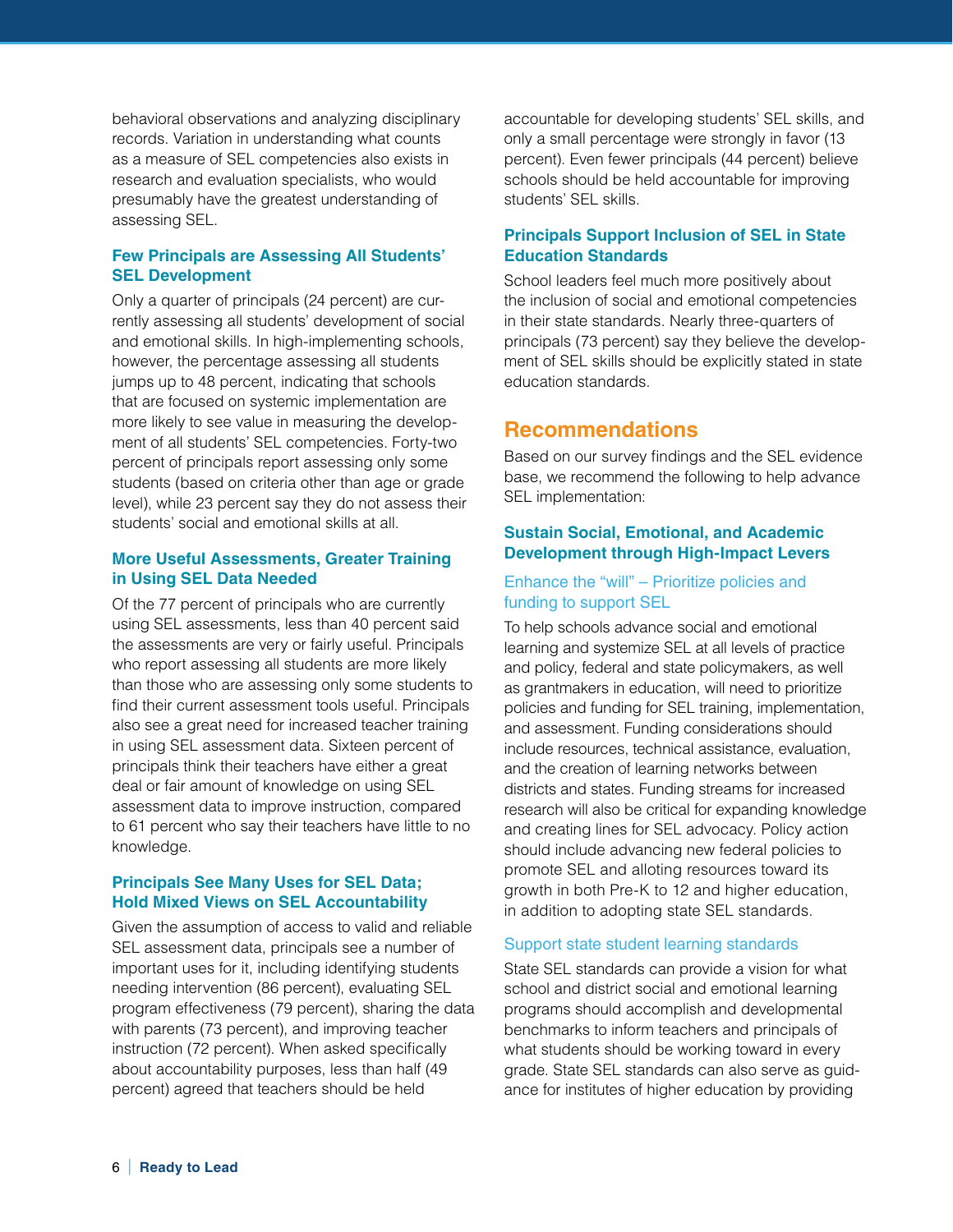the groundwork for integrating SEL into pre-service teacher training programs. Unlike academic standards, which have served as a basis for high-stakes accountability systems, SEL standards should be used solely to improve teaching and learning and guide investments in SEL programming.

#### Advance an SEL research agenda and communicate findings to practitioners and policymakers

The SEL evidence base has been building for more than two decades, and current efforts, including the National Commission on Social, Emotional, and Academic Development and the SEL Assessment Working Group, have created centralized platforms for studying and distributing knowledge on SEL. Based on this study, we recommend further research in the following areas: the value of implementing systemic, school-wide SEL; the link between improving SEL skills and academic achievement; the impact of improved training on SEL implementation; the benefits of integrated and stand-alone SEL approaches; the value of SEL for diverse learners; and how data on SEL can be used effectively by teachers to improve instruction, by principals to improve school climate, and by districts to better prepare all youth for success in school, postsecondary, careers, and life.

#### **Strengthen SEL Training Among Teachers and Administrators**

#### Communicate the knowledge base on evidencebased SEL programming and effective training, implementation, and assessment

It is critical that administrators and teachers have access to a knowledge base on effective SEL programming and training in how to effectively integrate SEL into academic instruction and school climate improvement initiatives. While this study makes clear that school and district leaders value the development of their students' social and emotional competencies, they need a better understanding of how best to improve these skills in students and create a systematic plan for SEL implementation. School leaders and teachers also need exposure to best practices in SEL implementation, as well as valid and reliable tools to assess SEL programming and students' development of social and emotional competencies.

#### Build teacher knowledge through pre-service education and in-school professional development

Both administrators and teachers agree that increased training in teaching SEL is necessary to achieve successful school-wide implementation. Integrating this training into pre-service teacher programs will help guarantee more teachers have the knowledge and skills to implement SEL from the start, while high-quality professional development can provide continuous training for both new and experienced teachers.

#### **Strengthen Assessment**

#### Continue to improve SEL assessment tools and training in how to use them

Though administrators see the importance of assessing students' SEL skills, they lack familiarity with the tools to do so. It is therefore critical that knowledge be shared on existing measures and that researchers, funders, and policymakers prioritize improving SEL assessments. This survey also makes it abundantly clear that one of the greatest areas of improvement in SEL lies in building understanding of how to appropriately use SEL assessments and the data they produce to increase all students' social and emotional competencies and evaluate implementation of SEL programming.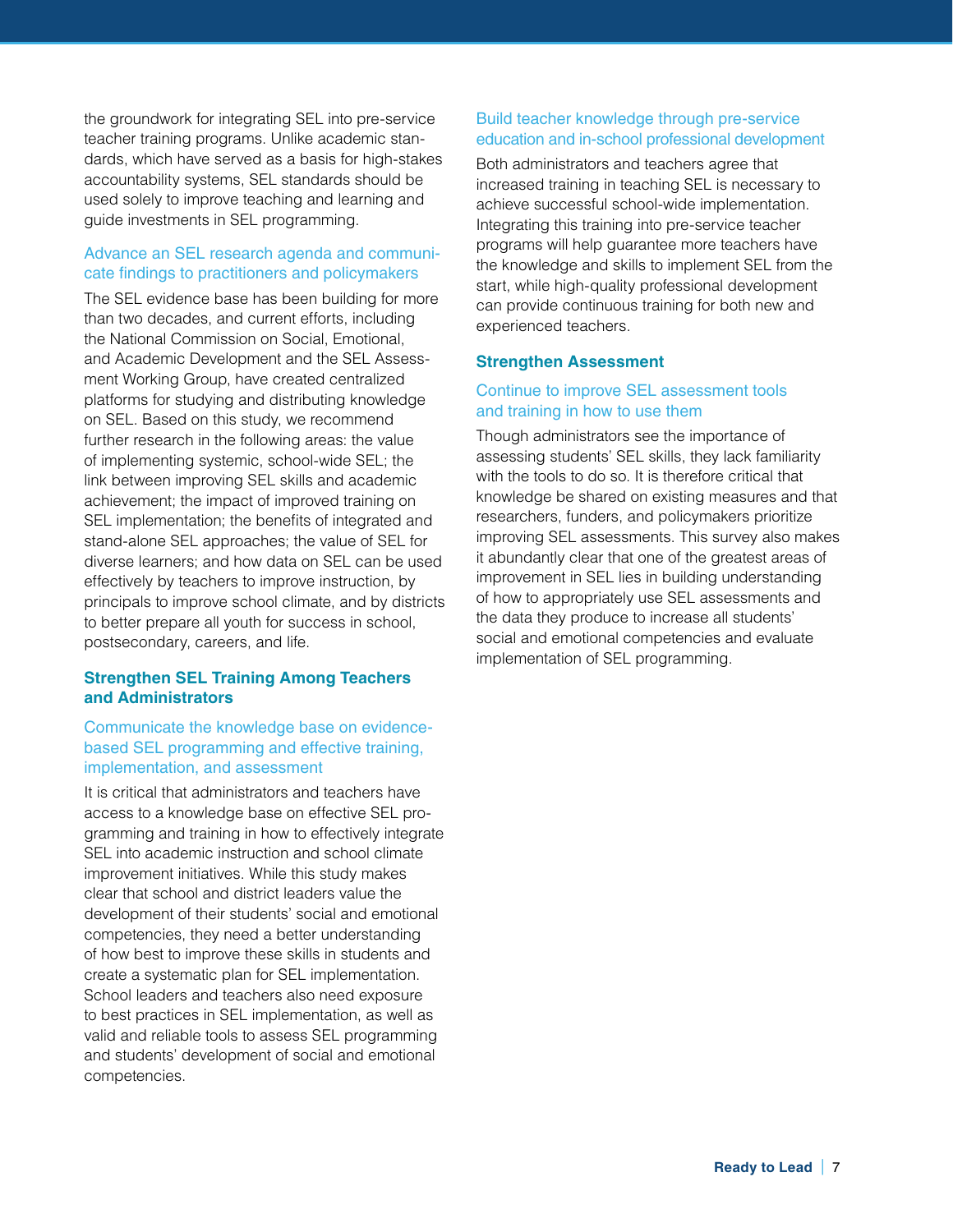

merican education is at a crossroads. On one hand, there are increasing levels of academic achievement, high school graduation, and postsecondary enrollment are attainment, while on the other, students are experiencing gre academic achievement, high school graduation, and postsecondary enrollment and attainment, while on the other, students are experiencing greater levels of stress, trauma, and instability. Children today live in a more complex, economically competitive, and globally connected world, and while academic skills have been appropriately emphasized, the social and emotional dimensions of human development have been left behind in both policy and practice. While it is imperative that students learn to read, write, and do math, it is equally important to master other skills, like self-control, empathy, teamwork, and problem solving to succeed in school and be prepared for life in a demanding 21st century world.

# **Benefits of Social and Emotional Learning**

A significant and growing body of research makes it clear that a student's success is dependent on factors other than academic skills, including social and emotional competence. This underscores the importance for schools to look beyond typical classroom instruction. School-based SEL programs have the ability to (a) enhance students' social and emotional skills and classroom behavior; (b) improve attachment and attitudes toward school; (c) decrease rates of violence and aggression, disciplinary referrals, and substance use; and (d) improve academic performance. These positive findings appear to hold for children of diverse backgrounds from preschool through high school.

Social and emotional learning (SEL) provides an opportunity for a powerful, student-centric approach to education with proven benefits to help children overcome the challenges they face. Social and emotional skills – such as self-awareness, selfmanagement, social awareness, relationship skills, and responsible decision-making – are critical to being a good student and citizen (see page 11 for more information on the definition of SEL).

Powerful evidence continues to emerge from adversity science, brain science, psychology, and social science that reinforce the importance of systemically embedding social and emotional development in schools (Durlak, Domitrovich, Weissberg, & Gullotta, 2015). A 2011 meta-analysis found that students who receive high-quality SEL instruction have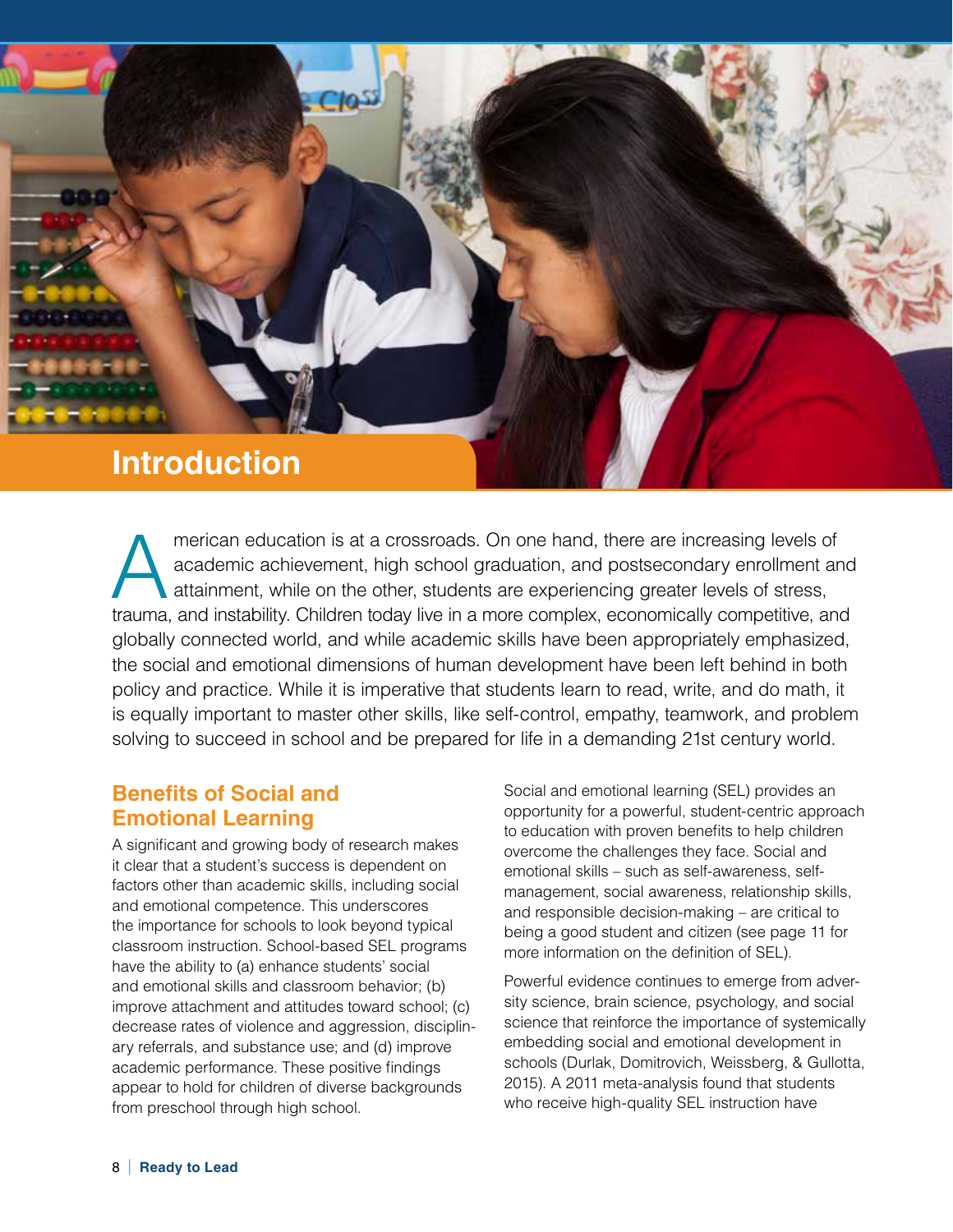achievement scores on average of 11 percentile points higher than students who did not receive SEL instruction (Durlak, Weissberg, Dymnicki, Taylor, & Schellinger, 2011). Several individual studies reviewed for a 2017 meta-analysis found even greater long-term impacts of SEL, including decreased likelihood of mental health issues and dropping out of high school, and increased probabilities of college attendance and degree attainment (Taylor, Oberle, Durlak, & Weissberg, 2017). Surveys of employers found that they seek the very skills that social and emotional learning programs foster: problem-solving, communication, teamwork, and grit (Sigmar, Hynes, & Hill, 2012). Advances in neuroscience suggest that teaching social and emotional skills in kindergarten can have long-term academic benefits on students' reading and vocabulary, including in high poverty schools, suggesting that SEL may assist in closing achievement gaps (Blair & Raver, 2014). In 2015, researchers at Columbia University concluded that for every dollar a school spends on social-emotional learning programs, it sees an eleven dollar return on its investment (Belfield et al., 2015). The research points to one fact: when schools promote students' academic, social, and emotional learning, students will possess the basic competencies, work habits, and values for postsecondary education, meaningful careers, and engaged citizenship.

Other studies demonstrate that students who receive high-quality SEL in the classroom display better academic performance, improved attitudes and behaviors, greater motivation to learn, deeper connection to school, and improved relationships with peers, as well as fewer delinquent acts, conduct referrals, and reduced emotional distress, including fewer reports of student depression, anxiety, stress, and social withdrawal (Sklad, Diekstra, Ritter, Ben, & Gravesteijn, 2012; Wigelsworth, Qualter, & Humphrey, 2017). These benefits are invaluable in a school setting where young students are navigating not only academic challenges but also the interpersonal relationship difficulties many face during adolescence. And according to the 2017 Annual PDK Poll of the Public's Attitudes Toward the Public Schools, 8 in 10 Americans believe that how well schools do at developing students' interpersonal skills, including being cooperative, respectful of others, and persistent at solving problems, is extremely or

very important in school quality – confirming that the American public already understands the need for schools to focus on developing students' social and emotional competencies in addition to academic knowledge and skills.

In addition to this compelling evidence, the release of *The Missing Piece: A National Survey on How Social and Emotional Learning Can Empower Children and Transform Schools* in 2013 showed that teachers across the country recognize the need to intentionally integrate SEL into classrooms and curriculums (Bridgeland, Bruce, & Hariharan, 2013). Of the more than 600 educators surveyed, 93 percent responded that it was important for schools to promote the development of social and emotional skills, while 95 percent of respondents believe that these skills are teachable (for more on *The Missing Piece*, please see Appendix II).

# **About this Report**

For this report, we wanted to hear from the school and district leaders that are instrumental in successful systemic implementation of SEL. Principals serve a central role in establishing a positive learning environment and creating the conditions to raise student achievement. While teachers have long been known to have the greatest in-school impact on student achievement, principals are right behind them as the second most important in-school factor associated with achievement (Leithwood, Seashore Louis, Anderson, & Wahlstrom, 2004; Seashore Louis, Leithwood, Wahlstrom, & Andseron, 2010). They also play a critical role in establishing a climate where SEL is valued and providing the support needed to successfully implement it school-wide. Elias et al. (2006) identified the "transformational leadership" that is essential to effective SEL integration, stating that "principals have special roles in setting the agenda for leadership and inspiring others to share and elaborate in their vision" (p. 13). Though research on the link between principal leadership and SEL program implementation is limited, Kam et al. (2003) did find that significant program effects were dependent on both high levels of principal support and high-quality classroom implementation, further underscoring the importance of their role.

The findings presented here were collected from a nationally representative online survey of 884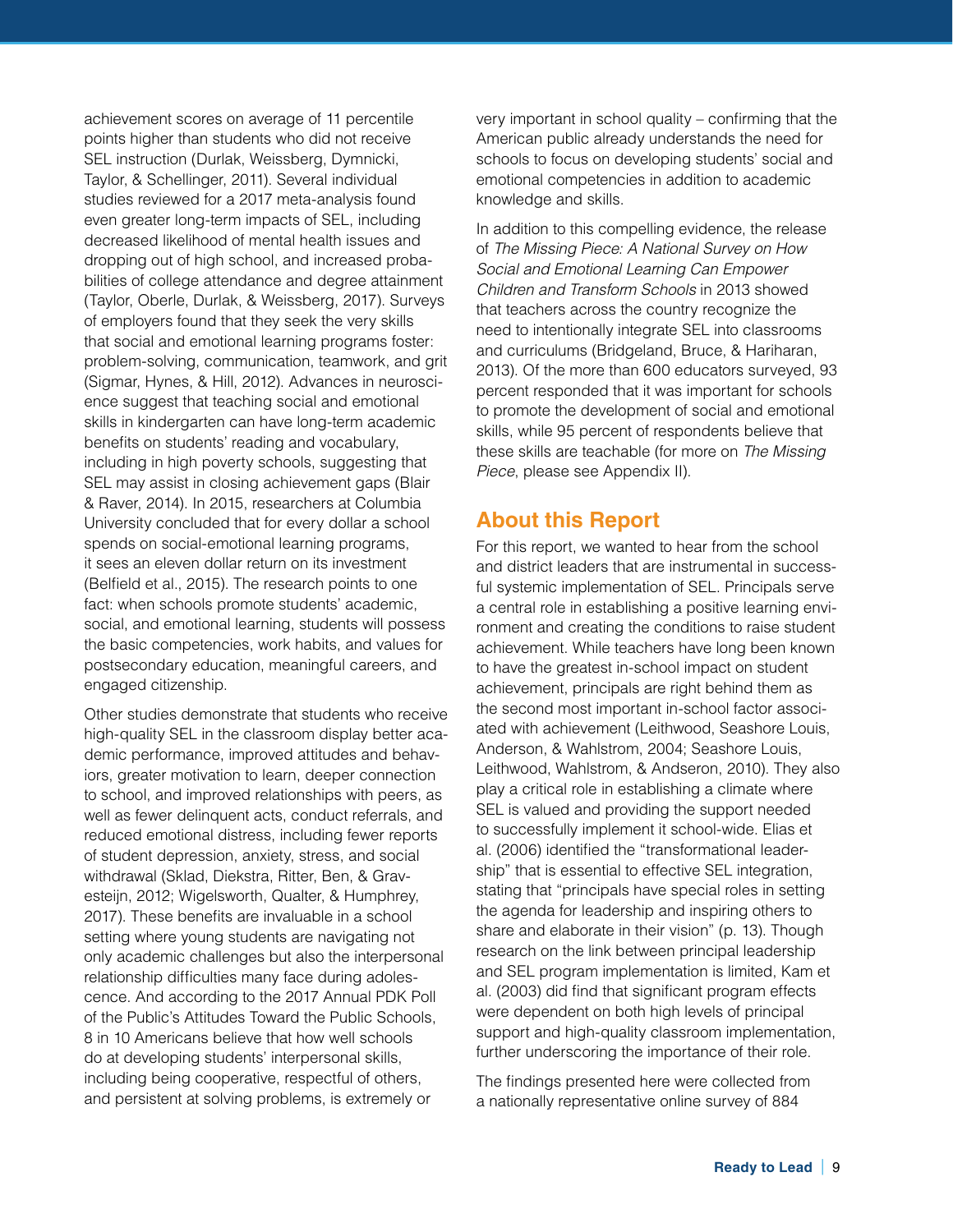K-12 principals and individual interviews with 16 superintendents and 10 district-level research and evaluation specialists representing diverse school districts across the country (For a detailed summary of the principals, superintendents, and research and evaluation specialists that participated in this report, please see Appendix I: Methodology). The results of the principal survey are the primary focus of this report, while the responses from the superintendent and research and evaluation specialist interviews serve to provide context from district-level administrators.

The survey was informed by the prior instrument used in the 2013 survey of teachers for *The Missing Piece* report, allowing for cross-comparison of responses, as well as new questions to account for the differing roles administrators play in implementing SEL. The survey and interviews were aimed at answering the following key questions:

- **1.** How is social and emotional learning viewed and understood by school- and district-level administrators?
- 2. To what extent is social and emotional learning<br>being systemically implemented in schools?
- **3.** What factors play the greatest role in systemic implementation of school-based social and emotional learning?
- **4.** What is the current state of SEL assessment by educators?

As a follow-up to *The Missing Piece*, this report brings the valuable perspectives of principals, superintendents, and research and evaluation specialists to the foreground of the national conversation around the current status and future expansion of high-quality, evidence-based, systemic SEL in schools and districts nationwide. Their opinions reinforced what was heard from teachers in 2013 on the importance of developing social and emotional skills, while providing a picture of the current state of school-wide SEL programs across the United States. Educators need greater evidence, support, and guidance to successfully implement SEL, but the good news is that administrators from kindergarten to the 12<sup>th</sup> grade, in all areas of the county, are committed to developing students' social and emotional skills and understand the value it can have in school improvement efforts. In addition, the Every Student Succeeds Act (ESSA) encourages increased prioritization of educating the whole child and even requires states to include at least one nonacademic indicator in their accountability systems, providing an invaluable window for schools and districts to prioritize social and emotional learning and restore an educational focus on providing high-quality child development (Gayl, 2017; Melnick, Cook-Harvey, & Darling-Hammond, 2017). The time is ripe to bring social and emotional learning into more schools and bring more students the education they deserve.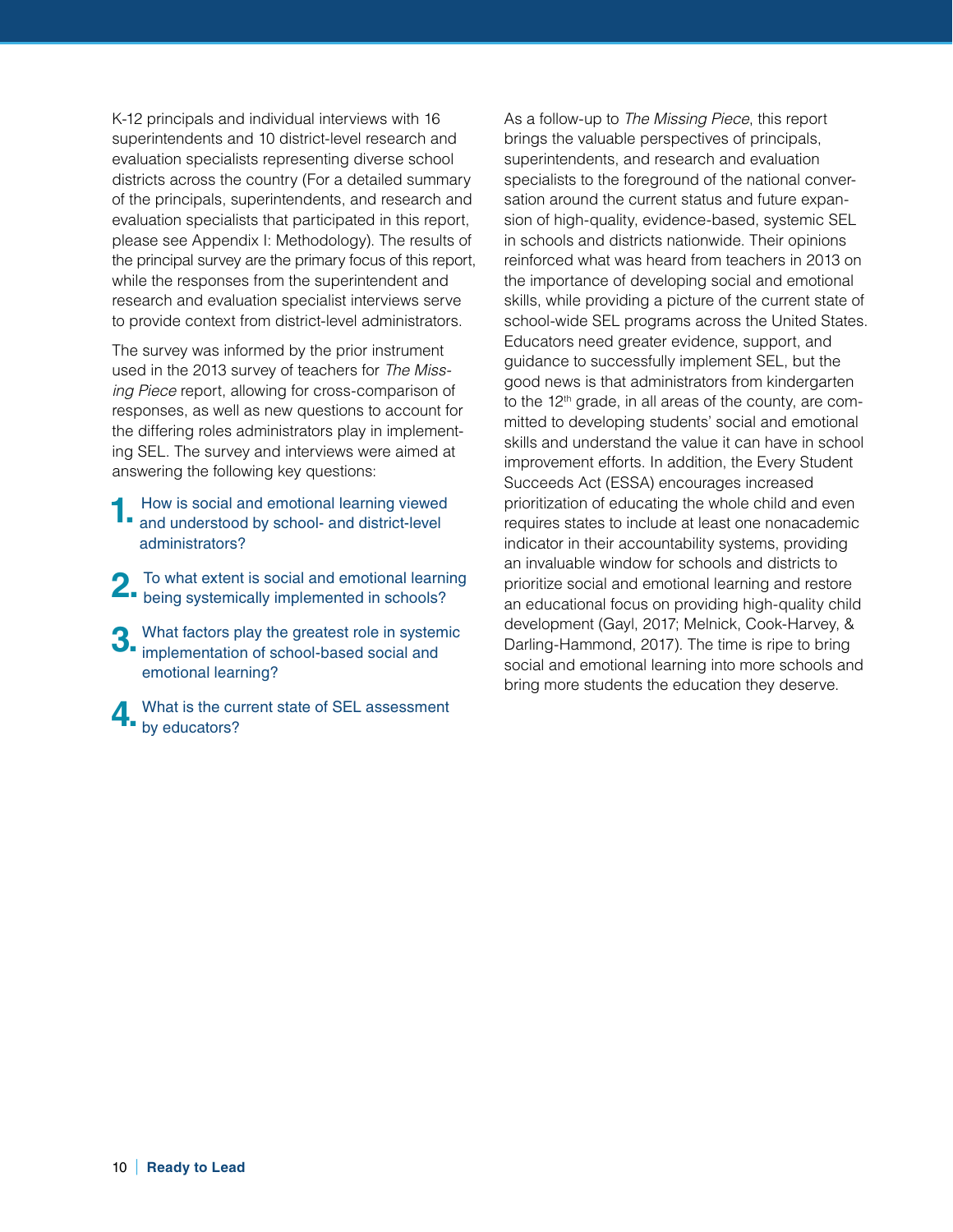# **What is Social and Emotional Learning?**

Social and emotional learning (SEL) is the process through which children and adults acquire and effectively apply the knowledge, attitudes, and skills necessary to understand and manage emotions, set and achieve positive goals, feel and show empathy for others, establish and maintain positive relationships, and make responsible decisions (CASEL, 2012). SEL programming is based on the understanding that the best learning emerges in the context of supportive relationships that make learning challenging, engaging, and meaningful. Social and emotional skills are critical to being good students, citizens, and workers. In addition, many different risky behaviors (e.g., drug use, violence, bullying, and dropping out) can be prevented or reduced when multiyear, integrated efforts are used to develop students' social and emotional skills. This is best done through (1) effective classroom instruction; (2) student engagement in positive activities in and out of the classroom; (3) coordinated school-wide programming and policies, and (4) broad parent and community involvement in program planning, implementation, and evaluation (See Figure 1) (Bond & Carmola-Hauf, 2004; Nation et al., 2003; Oberle, Domitrovich, Meyer, & Weissberg, 2016; Weare & Nind, 2011; Weissberg, Durlak, Domitrovitch, & Gullotta, 2015). Effective SEL programming begins in preschool and continues through high school and beyond, and most importantly, it addresses the needs of both students and adults.

SEL enhances students' capacity to integrate skills, attitudes, and behaviors to deal effectively and ethically with daily tasks and challenges. Like many similar frameworks, CASEL's integrated framework promotes intrapersonal, interpersonal, and cognitive competence. CASEL has identified five interrelated sets of cognitive, affective, and behavioral competencies that can be taught in many ways across difference settings (CASEL, 2013; CASEL, 2015; Durlak, Domitrovitch, Weissberg, & Gullotta, 2015). The five-competency clusters for students are:

**Belf-awareness:** The ability to accurately recognize one's own emotions, thoughts, and values and how they influence behavior. The ability to accurately assess one's strengths and limitations, with a well-grounded sense of confidence, optimism, and a "growth mindset."

- **Belf-management:** The ability to successfully requlate one's emotions, thoughts, and behaviors in different situations — effectively managing stress, controlling impulses, and motivating oneself. The ability to set and work toward personal and academic goals.
- **Bocial awareness:** The ability to take the perspective of and empathize with others, including those from diverse backgrounds and cultures. The ability to understand social and ethical norms for behavior and to recognize family, school, and community resources and supports.
- **Relationship skills:** The ability to establish and maintain healthy and rewarding relationships with diverse individuals and groups. The ability to communicate clearly, listen well, cooperate with others, resist inappropriate social pressure, negotiate conflict constructively, and seek and offer help when needed.

## **Figure 1. Framework for Systemic** Social and Emotional Learning

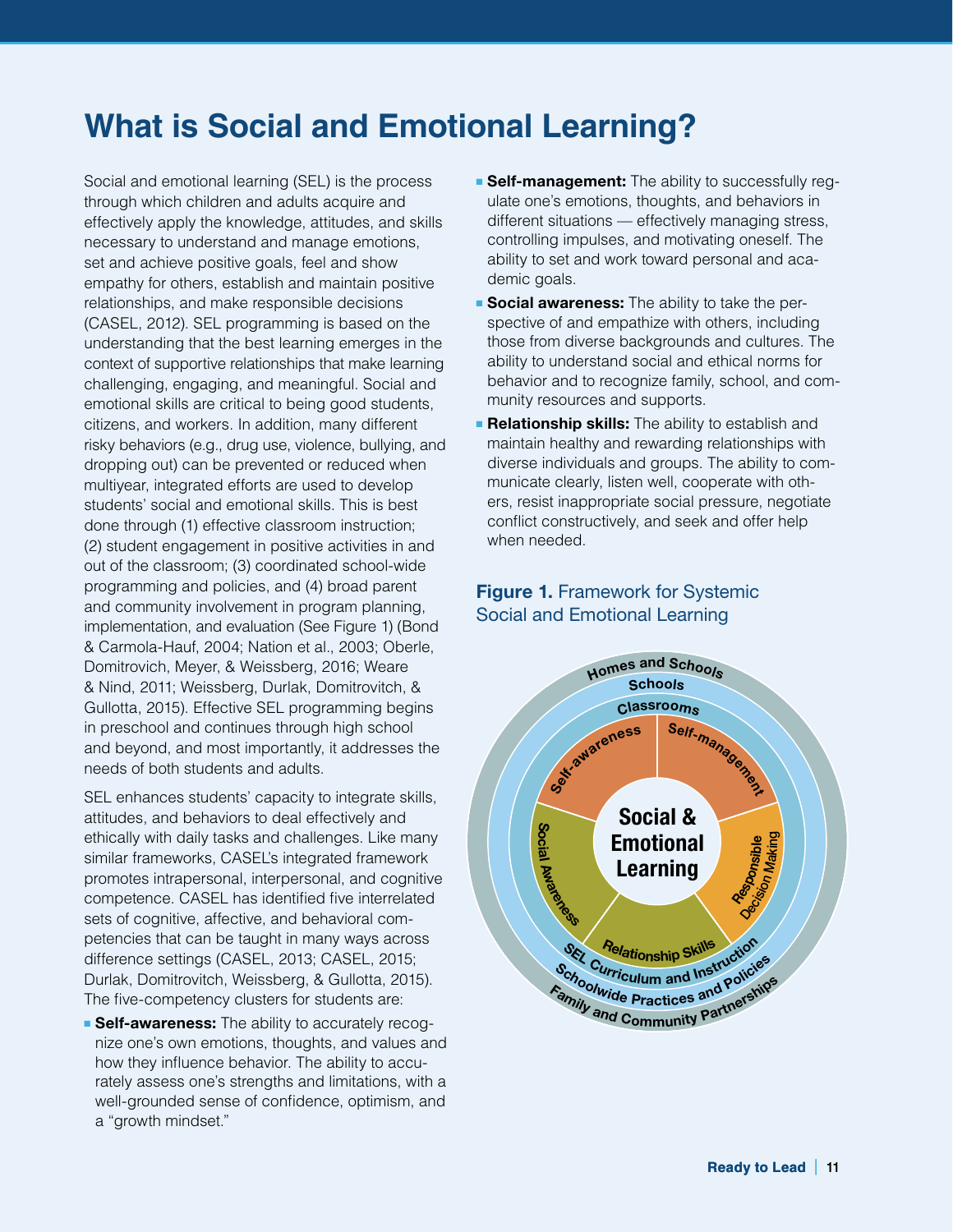**Executive Bedision-making:** The ability to make constructive choices about personal behavior and social interactions based on ethical standards, safety concerns, and social norms. The realistic evaluation of consequences of various actions, and a consideration of the well-being of oneself and others.

The short-term goals of SEL programs are to promote these competencies, and in turn, build student agency, increase engagement, and create a stronger connection between students and their learning. SEL programming provides a foundation for better adjustment and academic performance as reflected in more positive social behaviors and peer relationships, fewer conduct problems, less emotional distress, and improved grades and test scores (Durlak et al., 2011; Greenberg et al., 2003).

# **Additional SEL Frameworks**

While CASEL is one of the leaders in developing a framework for teaching and implementing systemic SEL, other organizations have also advanced alternative frameworks for developing students' social and emotional skills and competencies. A few prominent examples include models developed by the University of Chicago Consortium on School Research, Turnaround for Children, and P21.

■ The Chicago Consortium's **Foundations for Young Adult Success** framework believes that children learn through developmental experiences that require action and reflection in response to their interactions with the world and the adults around them. The Foundations for Young Adult Success framework sees three key factors required for young adult success: the agency to make active decisions about one's life; the competencies to adapt to the demands of different contexts; and incorporating different aspects of oneself into an integrated identity. These factors for success are influenced by four foundational components: selfregulation, knowledge, mindsets, and values.

- Turnaround for Children's **Building Blocks for Learning** framework represents the skills and mindsets that students use to access, acquire, and apply the academic knowledge and skills they learn in the classroom. In selecting the Building Blocks for Learning, Turnaround for Children focused on three guiding principles: 1) alignment to the development of the child as a "learner" in an educational setting; 2) differentiating between personality/character traits and learner attributes by identifying measurable and malleable skills, behaviors, or mindsets; and 3) a research base demonstrating impact of skill, behavior, or mindset on academic achievement. These led to 16 different building blocks across 5 tiers (in ascending order) healthy development, school readiness, mindsets for self and school, perseverance, and independence and sustainability.
- P21's **Framework for 21st Century Learning** identifies both 21st century student outcomes, as well as the support systems required for student success. The P21 framework believes that there are four 21st century student outcomes that students need to reach for future success in career and beyond. These outcomes include mastering knowledge in key subjects and 21st century themes, like global awareness and environmental literacy; learning and innovation skills; information, media, and technology skills; and life and career skills. For students to achieve these skills, P21's Framework identifies critical support systems that can help students on their path, such as innovative standards, curriculums and instruction, skills assessments, and professional development.

The emergence of multiple frameworks to develop the social and emotional skills students will need for future life success is yet another example of the growing demand for SEL implementation. While researchers and scholars may offer variations on exactly how to cultivate these competencies, they agree that SEL is an integral part to each child's education and development.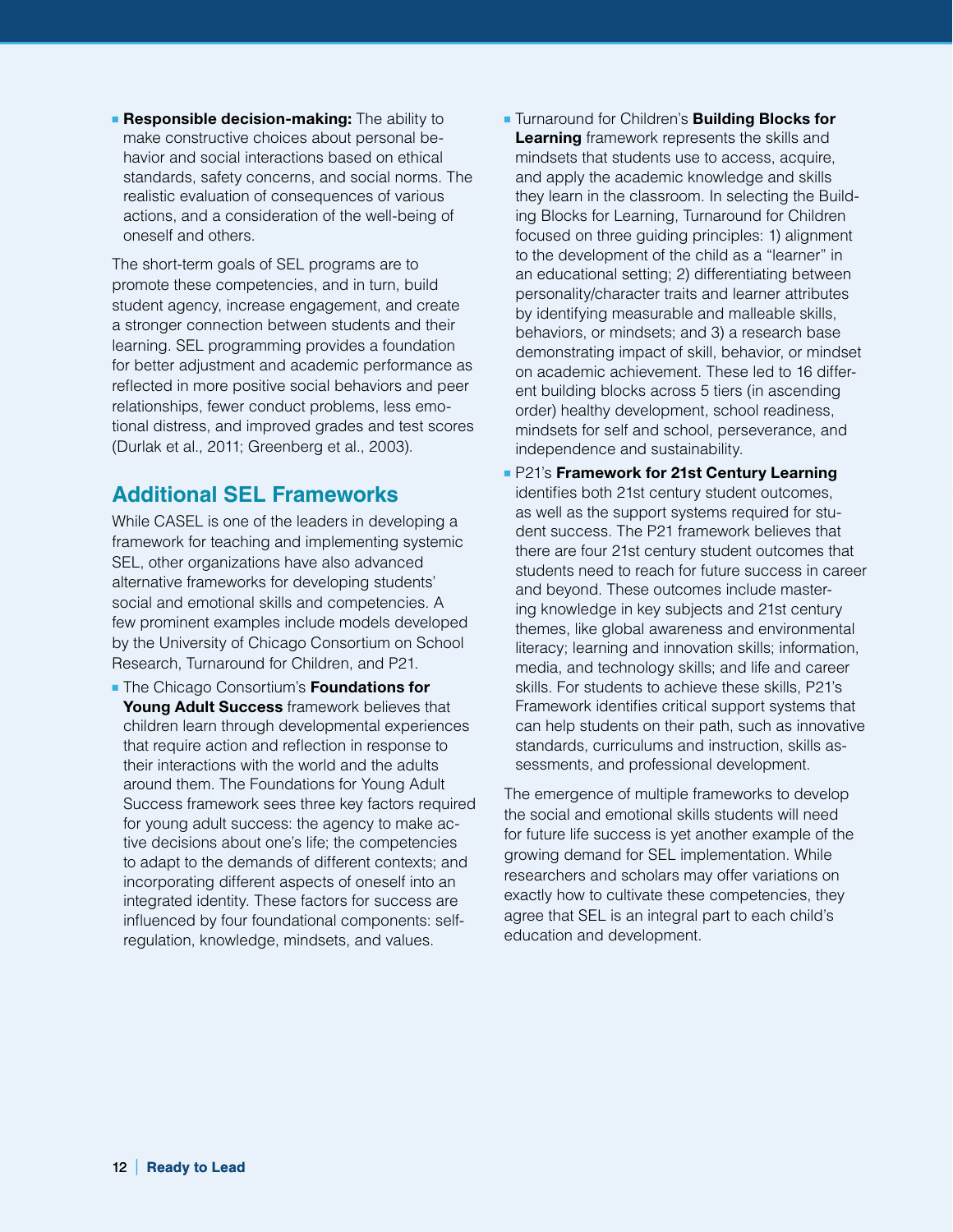

# **Attitudes About SEL**

There is a strong consensus among school- and district-level administrators that social and emotional skills are important and should be developed in all students.

#### **Principals understand, value, and are committed to developing students' SEL skills**

Social and emotional learning (SEL), as defined in CASEL's framework, is "the process through which people acquire and effectively apply the knowledge, attitudes, and skills necessary to understand and manage emotions, set and achieve positive goals, feel and show empathy for others, establish and maintain positive relationships, and make responsible decisions." SEL focuses on developing knowledge, attitudes, and skills in five competency areas:

- Self-awareness, like knowing your strengths and weaknesses;
- Self-management, like being able to stay in control and persevere through challenges;
- Social awareness, like understanding and empathizing with others;
- Relationship skills, like being able to work in teams and resolve conflicts; and
- Responsible decision making, like making safe and ethical choices.

Our nationally representative survey confirms that principals strongly endorse this framework. Eightythree percent of principals – up from 76 percent of teachers in 2013 – consider it to be very important for schools to promote the development of the SEL skills set out by CASEL. This high-level endorsement comes from principals throughout the K-12 spectrum and from principals with both limited and advanced experience, and it is especially strong from urban and suburban principals (87 and 89 percent, respectively). In individual interviews, superintendents and district research and evaluation specialists also recognized the importance of developing students' SEL skills in school, though some variation exists in the top-of-mind types of skills these administrators see as critically important. Superintendents listed qualities such as resilience, self-efficacy, selfregulation, empathy, communication skills, ability to get along with others, and problem-solving skills. Research and evaluation specialists mentioned qualities including motivation, grit, emotional intelligence, and interpersonal skills. Both superintendents and research and evaluation specialists endorsed the CASEL framework as a comprehensive approach to social and emotional development.

One of the most promising findings from *The Missing Piece* report was that 95 percent of teachers believed that social and emotional skills are teachable in a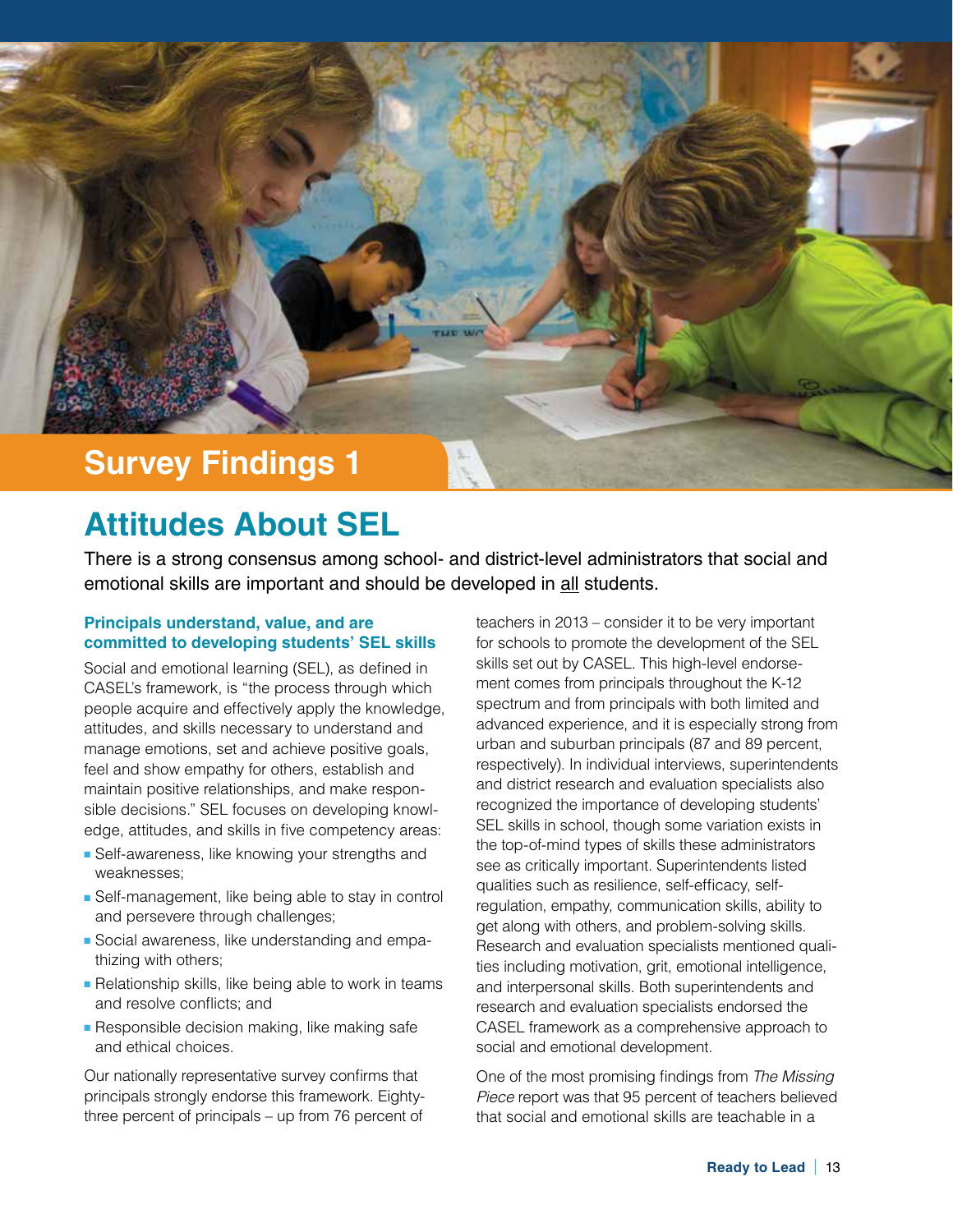## **Principals are already on board with social and emotional learning.**

| Definitely teachable                                                                            | 74% | Probably teachable | 99% |
|-------------------------------------------------------------------------------------------------|-----|--------------------|-----|
| 95% teachable (47% definitely) among teachers in 2013                                           |     |                    |     |
|                                                                                                 |     |                    |     |
| I am very/fairly committed to developing students' social<br>and emotional skills in my school: |     |                    |     |

school setting, and for principals, that belief is even higher. Ninety-nine percent of principals surveyed believe that SEL skills are teachable in school, and of those principals, nearly three-quarters (74 percent) believe SEL skills are *definitely* teachable, compared to 47 percent of teachers just four years ago. Nearly all principals surveyed (95 percent) also report being committed to developing students' SEL skills in their schools, including 69 percent who said that they are very committed. Elementary school principals (79 percent vs 66 percent of middle school and 70 percent of high school principals) and those in urban (81 percent) and suburban (77 percent) schools (compared to 67 percent small town/rural) are more likely to believe SEL skills are teachable and report a strong commitment to developing their students' SEL skills.

#### **Strong consensus among principals that SEL should be taught to all students**

Nearly all principals – 98 percent – believe that it is probably or definitely true that students from all types of backgrounds, both high- and low-income, would benefit from learning social and emotional skills in school. The strong consensus among principals that SEL holds benefits for all students aligns with what teachers reported in 2013. In fact, a majority of principals reject the idea that it is less important to teach SEL skills in affluent schools than in highpoverty schools, as well as that SEL skills should only be taught to students with social and emotional problems. This belief holds true for a large majority of principals, regardless of whether they lead highor low-poverty schools (73 percent in low-poverty schools, 74 percent in high-poverty schools).

# **There is a strong consensus that SEL should be taught to all students**



#### **Principals believe in the benefits of SEL, but are less convinced of its impact on academic achievement**

Most principals surveyed see high probability of SEL's positive benefits for students and their school. Virtually all principals believe that an increased focus on social and emotional learning would have at least a somewhat major benefit on promoting a positive school climate (99 percent), helping students become good citizens as adults (98 percent), improving relationships between students and their teachers (98 percent), and decreasing bullying (96 percent). Similarly, most principals say that an increased focus on developing SEL skills would help prepare students for the workforce (98 percent) and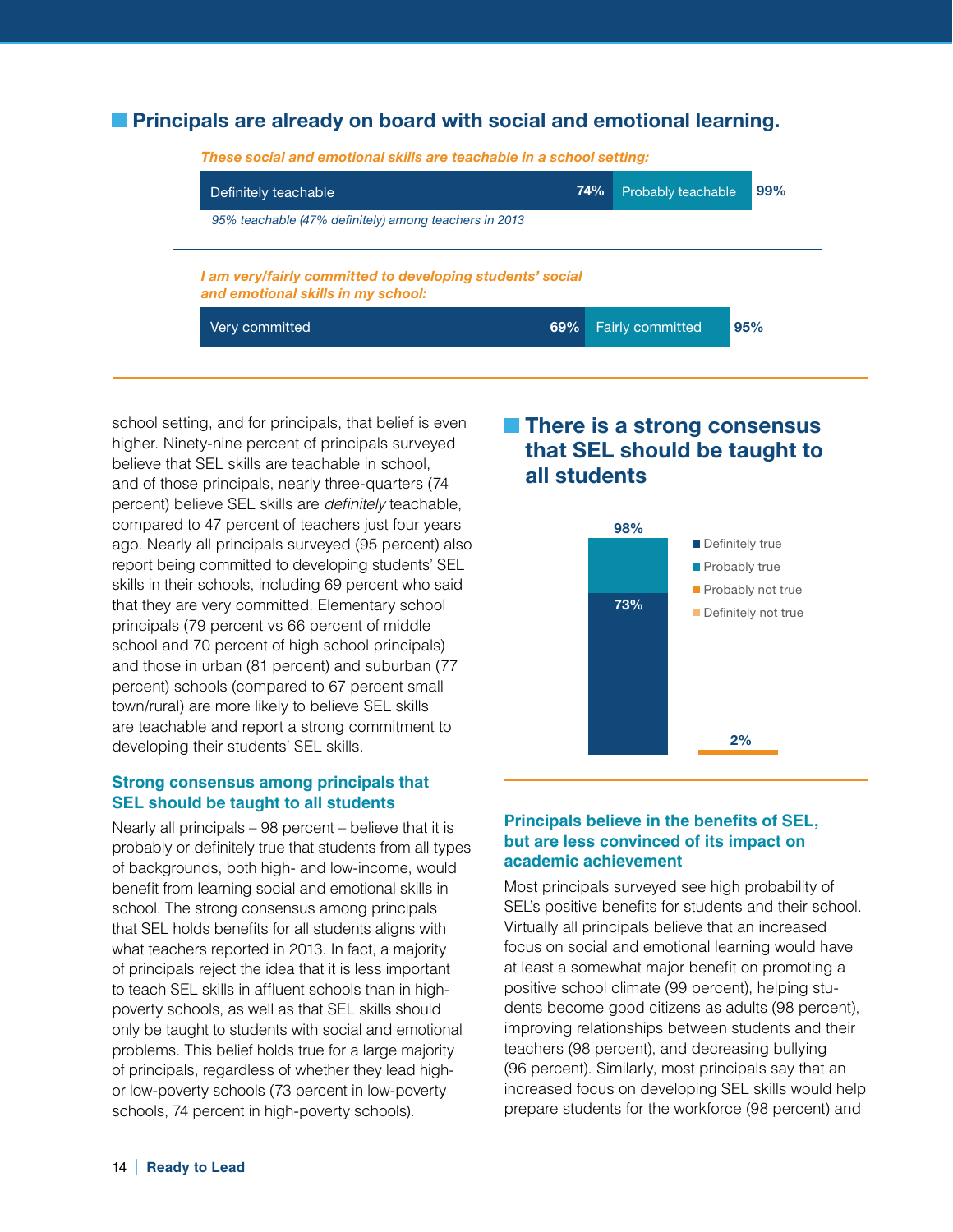## **EXECUTE: Most principals are convinced that SEL improves school climate, citizenship, and relationships; a small majority expect academic gains.**

■ Very Major Benefit ■ Somewhat Major Benefit

*Proportions saying increased focus on social and emotional would have a major benefit on:*



believe it would have a positive impact on students moving successfully through K-12 and graduating from high school (97 percent). Principals also believe SEL can have a very or somewhat major benefit on students' academic achievement in their coursework (97 percent) and preparing students to get to and through college (97 percent).

These results show that principals see the benefits of placing a larger focus on SEL, but fewer principals are fully convinced of a large-scale benefit on raising academic achievement and preparing students to get to and through college than they are of its benefits on improving school climate, citizenship, and relationships. For example, as the following graph shows, 83 percent of principals believe a larger focus on SEL would have a very major benefit on promoting a positive school climate and 78 percent believe it will have a very major benefit on students becoming good students as adults. By contrast, the proportion who believe an increased focus on SEL will have a very major benefit drops to 61 percent for students' academic achievement and 58 percent on college preparation. While these are solid majorities, this drop off indicates that some principals still need additional evidence of the sizeable impact of SEL on academic achievement.

*"One thing is, you need to be able to show where it [SEL] is being done successfully, what the trade-off for that is. Whether it's a positive tradeoff – so you gave up the time for this, however overall scores improved, attendance improved – if you can show models where that's occurred and the positive trade-off for the time and resources that need to be invested in it, that's what people need to see before they're willing to give up those other things."*

**Total very/somewhat** 

#### **Superintendent**

In interviews with superintendents and research and evaluation specialists, there was greater recognition of the link between developing students' SEL skills and raising academic achievement. Most not only agreed that SEL skills are as high a priority as other skills students need to develop in K-12, but believe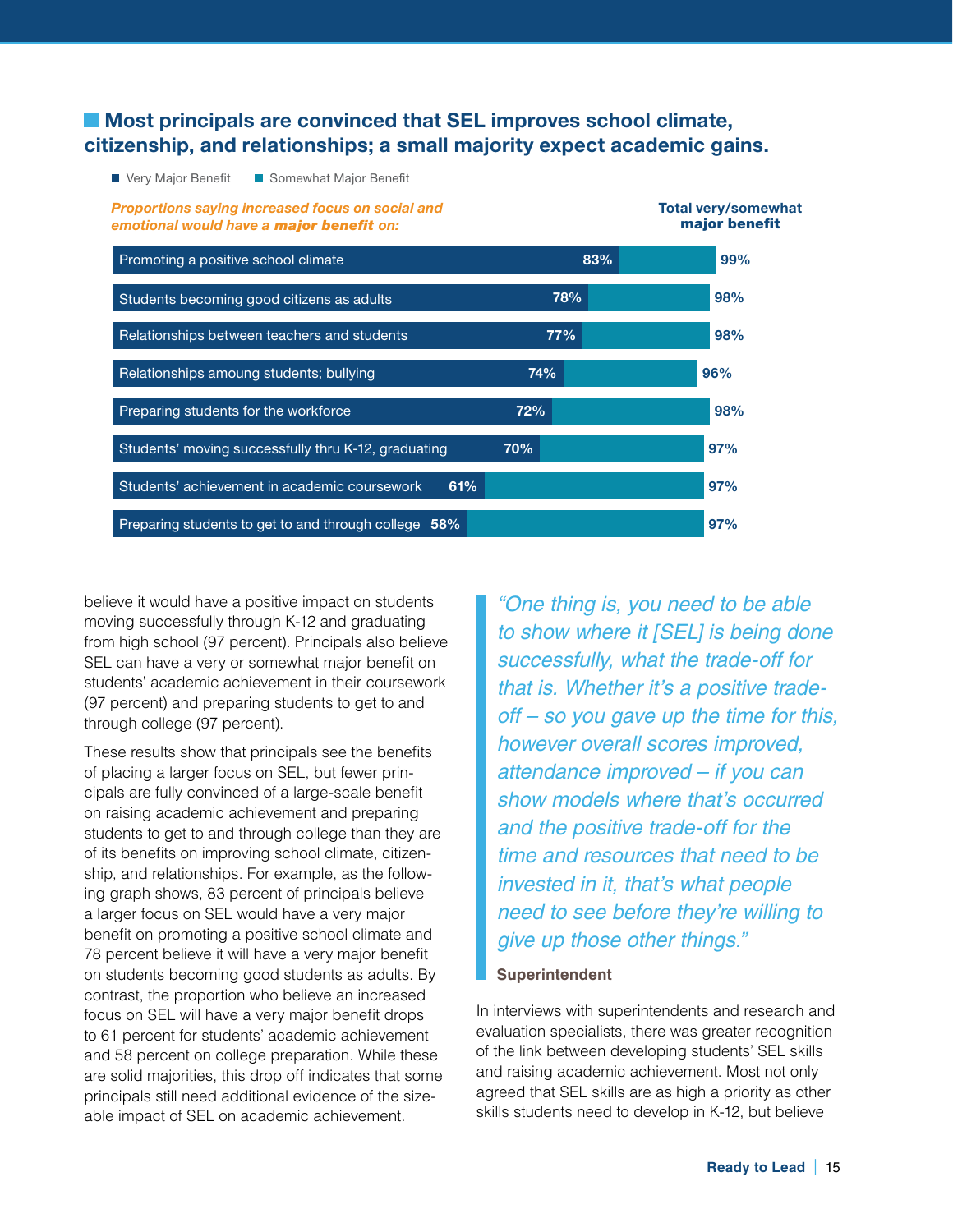# **Principals believe that SEL has a positive impact on students' in-school experience.**

#### Definitely true Probably true

Teaching social and emotional skills in school will improve student behavior and reduce the need for discipline referrals

|                                                                                                                                                       | 97% |  |  |  |  |  |
|-------------------------------------------------------------------------------------------------------------------------------------------------------|-----|--|--|--|--|--|
| Teaching social and emotional skills will help students take more responsibility<br>for their own learning and development                            |     |  |  |  |  |  |
| 46%                                                                                                                                                   | 97% |  |  |  |  |  |
| Teaching social and emotional skills in school will make learning more engaging<br>and enjoyable for students                                         |     |  |  |  |  |  |
| 49%                                                                                                                                                   | 95% |  |  |  |  |  |
| Teaching social and emotional skills in school will improve students' academic<br>performance, such as by increasing standardized test scores or GPAs |     |  |  |  |  |  |
| 53%                                                                                                                                                   | 93% |  |  |  |  |  |
| Teaching social and emotional skills in school will reduce absenteeism and<br>improve student attendance                                              |     |  |  |  |  |  |
| 52%                                                                                                                                                   | 92% |  |  |  |  |  |
|                                                                                                                                                       |     |  |  |  |  |  |

SEL skills are, in fact, a prerequisite to the academic piece and that it is impossible to learn without them. However, these district-level administrators understand that not everyone sees the clear link between SEL and academic gains, and they emphasize that in order to get others on board with developing more SEL programming, it is imperative to produce greater evidence. This will need to include data demonstrating that developing SEL skills and competencies can lead to real academic gains, especially in schools and districts that are heavily focused on standardized testing, as well as providing concrete case studies where a focus on SEL has led to greater academic achievement.

#### **Principals believe SEL can positively affect students' in-school experience**

When asked if social and emotional learning could improve students' in-school experience, principals responded in an overwhelmingly positive way.

Ninety-seven percent of principals believe it is definitely or probably true that teaching SEL skills in school will improve student behavior and reduce the need for disciplinary referrals, as well as help students take more responsibility for their own learning and development. Almost all principals also say it is definitely or probably true that teaching social and emotional skills in school will make learning more engaging and enjoyable for students (95 percent), improve students' academic performance (93 percent), and reduce absenteeism and improve student attendance (92 percent).

While most principals are inclined overall to believe in the positive impacts of SEL on students' in-school experience, less than half are entirely convinced of its effects on academic performance (40 percent say it is definitely true that SEL will improve this) and improving student attendance (40 percent say it is definitely true that SEL will improve this).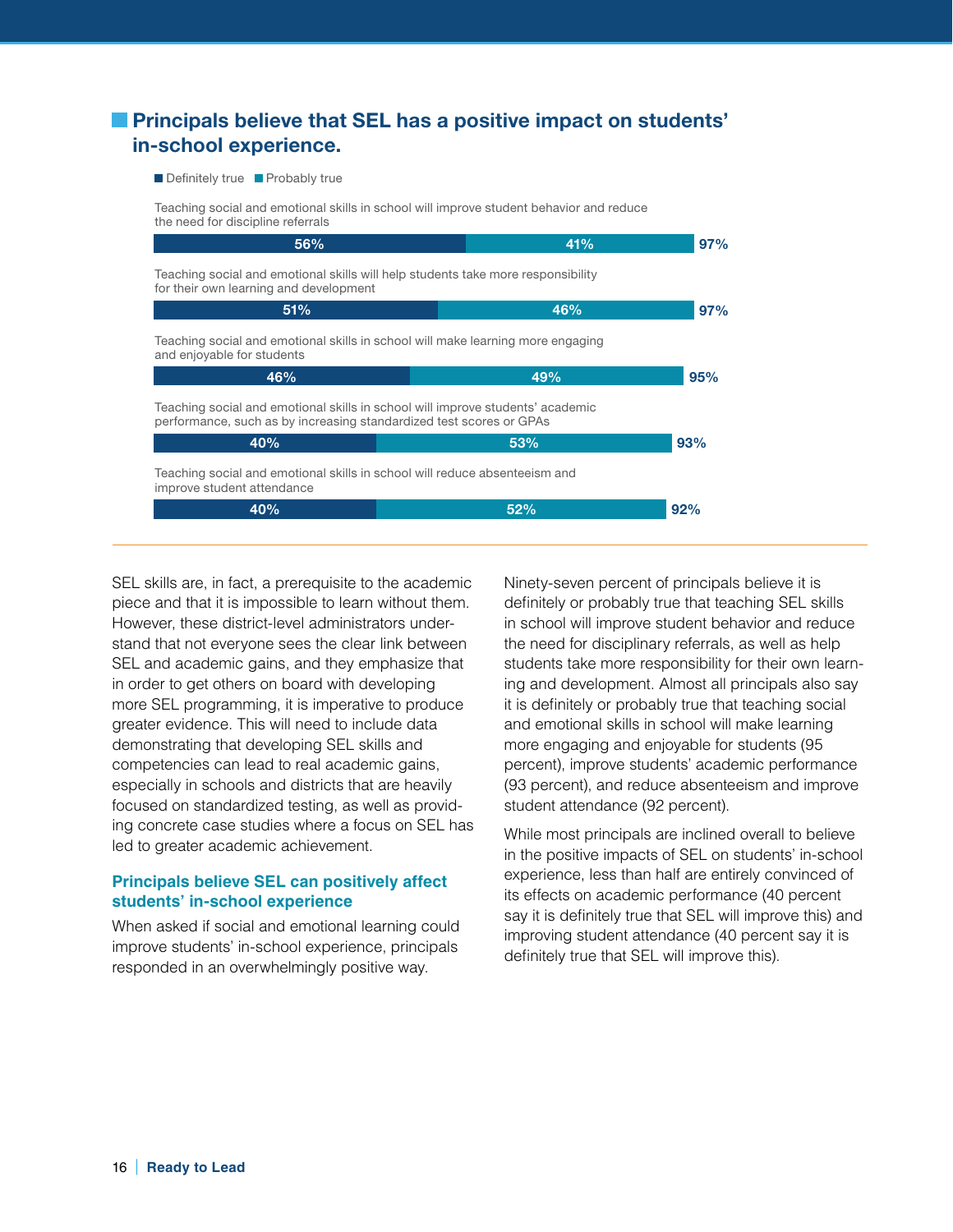In 2011, CASEL embarked on an effort to put research into action and launched the first-of-its<br>kind Collaborating Districts Initiative (CDI) — a partnership among CASEL, Novo Foundation, In 2011, CASEL embarked on an effort to put research into action and launched the first-of-its the American Institute for Research (AIR), and initially, eight large school districts across the country: Anchorage, AK; Austin, TX; Chicago, IL; Cleveland, OH; Nashville, TN; Oakland, CA; Sacramento, CA; and Washoe County, NV. With Atlanta, GA and El Paso, TX subsequently joining the collaborative, the CDI now includes 10 school districts representing more than one million students in some of the nation's most geographically, economically, and ethnically diverse communities. Though there are several other examples of high-quality, district-wide SEL implementation, including the CORE Districts in California, we focus here on SEL efforts within the CDI to help provide key insights on systemic SEL implementation, the challenges these districts have encountered, and how they envision their work moving forward. For more on the mission of the CDI, please see Appendix III and visit <http://www.casel.org/cdi-results/>.

# Snapshot: **Anchorage School District – Building on Grassroots SEL**

Anchorage School District is the largest school district in Alaska, serving 47,834 students during the 2016-17 school year. The students that comprise Anchorage School District are 42 percent white, 6 percent Black, 12 percent Hispanic, and 17 percent Asian and/or Pacific Islander. A majority of students (54 percent) in Anchorage School District qualify for free or reduced-price lunch, while 15 percent of students in Anchorage were categorized as students with disabilities in 2016-17.<sup>1</sup> Anchorage School District posted a high school graduation rate of 80 percent in 2015, 4.4 percentage points higher than the graduation rate for the state of Alaska.

Anchorage was an original member of CASEL's Collaborating Districts Initiative (CDI), joining in 2011, but developing the social and emotional skills of both students and adults across the district was happening well before becoming a part of the CDI. In the decade before joining the CDI, educators in Anchorage worked to create SEL standards, bring in an SEL coordinator, and establish SEL programs in its schools. This grassroots effort to prioritize SEL came from an inherent core value in Anchorage's teachers and leaders that their job was to go beyond teaching academic content and educate the whole

child – a focus that still drives their work today. By joining CASEL's CDI, however, Anchorage has been able to hone their efforts and advance systemic implementation through common language and programming. Here are a few key takeaways from Anchorage on SEL implementation:

**Why leadership matters:** In Anchorage, what helped drive SEL at the district level is the belief that SEL should be at the heart of their mission to educate children. Those who are shaping SEL in the district have seen how critical it is to get the backing of administrators and principals, who are the key to change, and that these leaders successfully model the social and emotional competencies they want to instill in students and staff. The leadership in Anchorage has also played a crucial role in taking SEL implementation toward a more systematic implementation through its District Leadership Team, which brought together district-level administrators, principals, and teachers for three years to grapple with how to move the district in the right direction. The District Leadership Team used the pre-existing Response to Intervention (RTI) framework that was being used across the district to build out appropriate SEL programming for elementary, middle, and high schools and put all schools on the same page. Creating the District Leadership Team involved school and district leaders in the decision-making on SEL implementation, but more importantly,

1 School district data retrieved from Department of Demographics-GIS Services, "Ethnicity Report," Anchorage School District, retrieved from https://www.asdk12.org/demographics-gis/ethnicity/.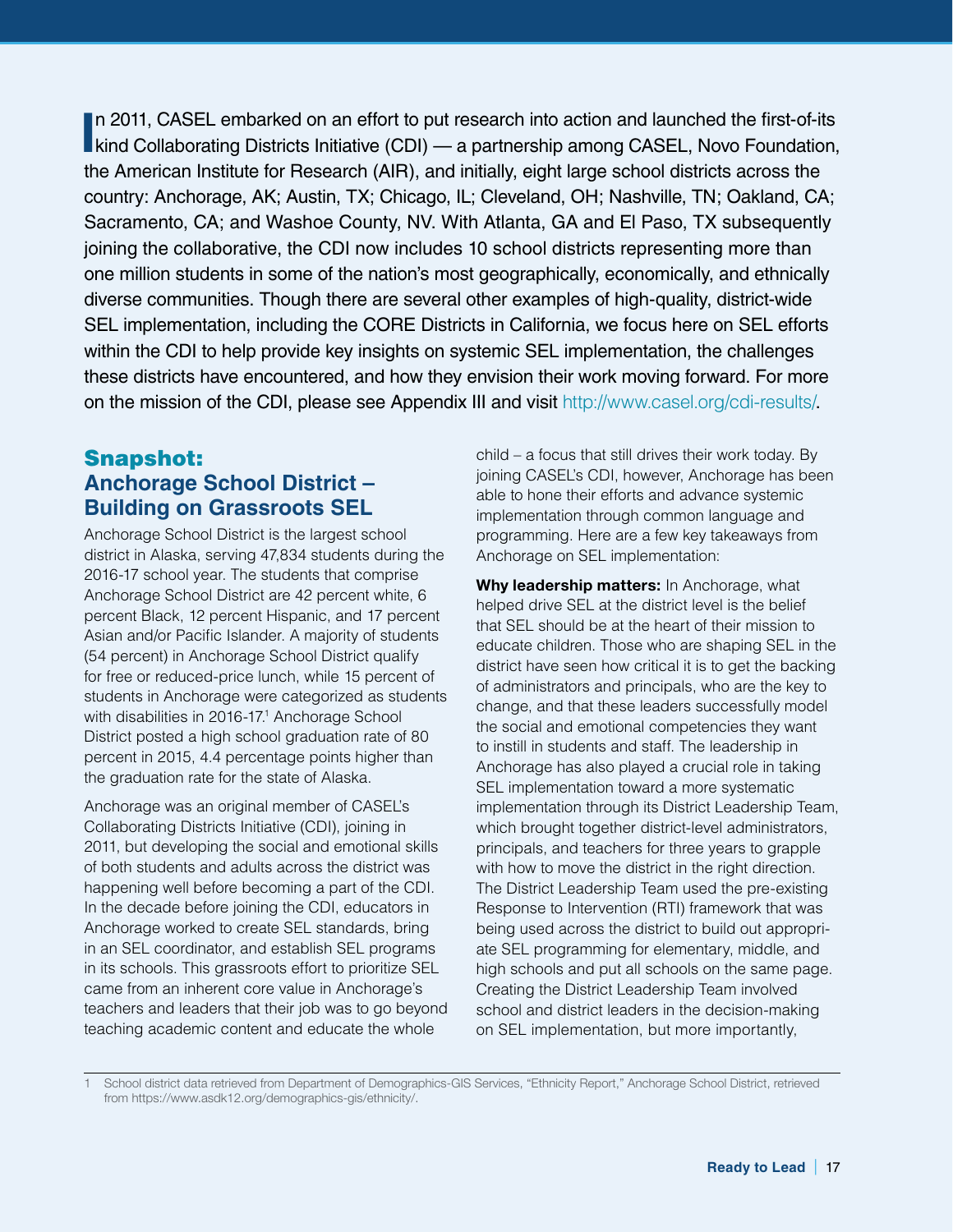included teachers in the process and made transparency a key component, ensuring that nothing was happening *to* teachers, but rather with them at the helm.

**Moving from a core value to data-driven SEL:**

Anchorage is seeing a shift from holding SEL and whole child development as a core value to using SEL data to learn more about outcomes and how to improve their instruction and implementation. Though SEL has long been a staple in the district, evaluating SEL programs and their outcomes has only become a priority more recently. The district uses a school climate and connectedness survey to measure where students stand on 17 SEL competencies, as well as how they perceive school culture. Anchorage also collects data from a SEL staff survey that draws on the perceptions of teachers and provides them with feedback on their implementation efforts and informs their practice. In addition to the student and staff surveys, Anchorage uses a family satisfaction survey that measures perceptions of climate and safety in their child's school. All of these survey results will now be available in the district's data dashboard to make SEL data more accessible to educators, families, and community organizations. Leaders are trying to be more intentional about collecting data to evaluate the impact of SEL programming and using that data to course correct where needed.

**Asking big questions:** Some of the greatest course corrections in Anchorage have come from asking critical questions in their surveys and questioning how best to move SEL implementation forward in the most beneficial way possible. One question on the grade 6-12 student school climate and connectedness survey asks students to respond to the statement: "At school, there is a teacher or some other adult who will miss me when I'm absent." When just 46 percent of students responded positively, they knew change was needed. This pushed the district to make relationships a priority by making sure adults in each school were equipped to build better relationships with their students and built upon longstanding efforts to ensure that adults in the district had developed their own SEL skills. Asking the right questions also shapes their use of SEL data. Instead of going full-steam ahead with increased data collection and reporting, educators in Anchorage

asked themselves whether they truly needed more data or if they simply needed *better* data that could help them understand their current SEL programs and how to improve them. This has allowed for a focus on collecting the data that matters to teachers and can help them improve their instruction and kept the data collection transparent. Though Anchorage is still working toward a better SEL data system, asking big questions – and being sure to keep the well-being of students and teachers at the heart of it – is helping to move SEL in the district forward successfully.

For more information on SEL in Anchorage, please visit: [http://www.casel.org/partner-districts/](http://www.casel.org/partner-districts/anchorage-school-district/) [anchorage-school-district/](http://www.casel.org/partner-districts/anchorage-school-district/)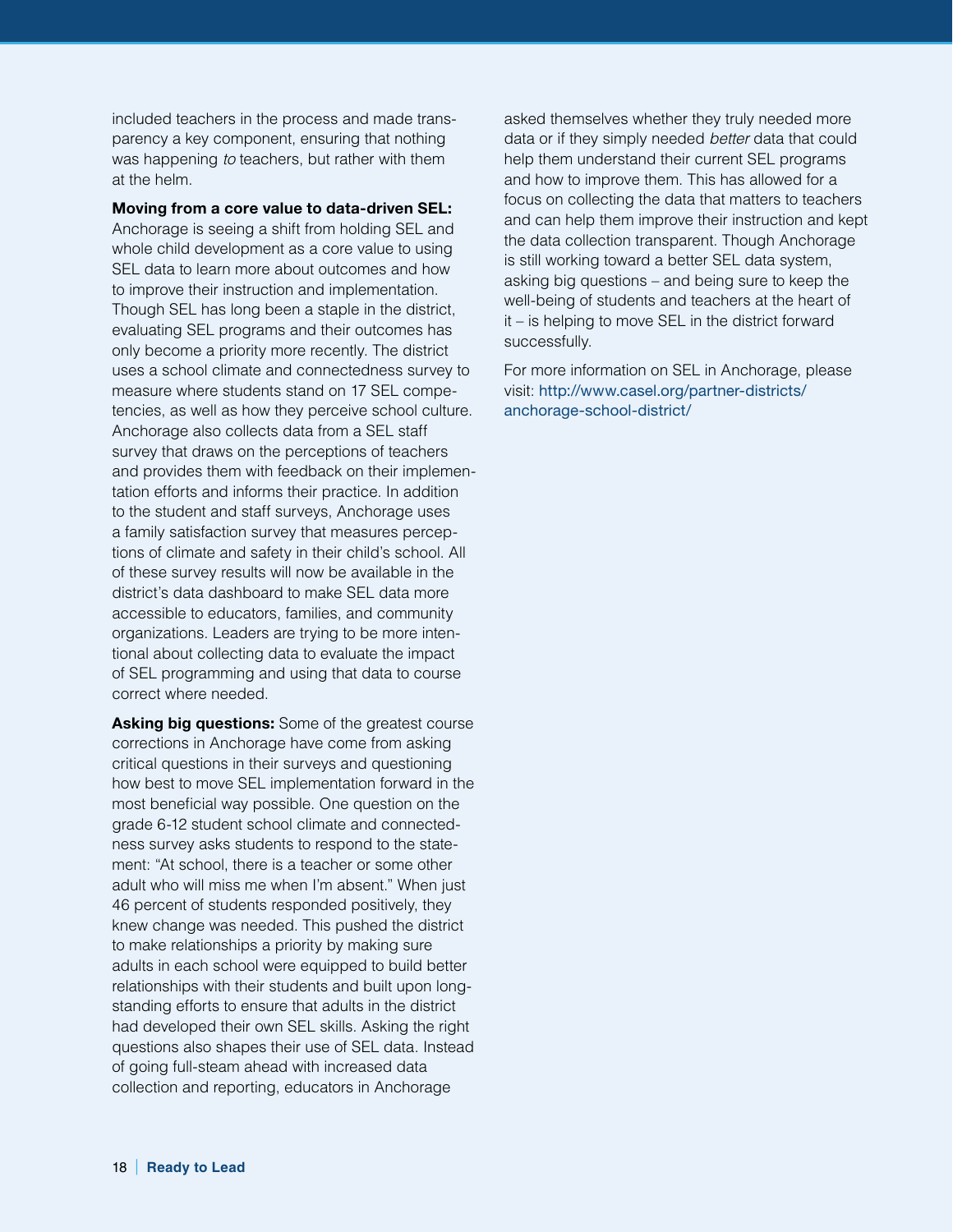

# **SEL Implementation**

While the "will" to implement SEL is there, the "way" – understanding the key components to implementation, who needs to be involved, and having adequate support – is often not. But in schools that are systematically implementing SEL, a few things are very clear: support from district leaders is high, teachers are heavily involved, and more stakeholders are included in the process. And the more systemic SEL is, the greater the outcomes. Principals that have already moved toward school-wide SEL are seeing better academic results and an improved in-school experience all around.

The evidence shows that the benefits of SEL are greater when it is implemented effectively and seamlessly integrated into the learning environment, but in most places, even when high-quality programming is being used, SEL is often not embedded across classrooms in a meaningful way (Oberle, Domitrovich, Meyers, & Weissberg, 2016). Like academic skills, social and emotional competencies are best developed when students and teachers are given the opportunity to continuously hone these skills and build upon them through daily practice and reinforcement. This is why many SEL researchers advise a move away from fragmented approaches to SEL toward systemic, school-wide programming that allows students' social and emotional skills to be cultivated alongside their academic skills and creates a common climate and culture for SEL throughout the school (Greenberg et al., 2003; Jones & Bouffard, 2012; Meyers et al., 2015; Oberle, Domitrovitch, Meyers, & Weissberg, 2016). Establishing a schoolwide SEL plan lays the groundwork for providing training and support for teachers and staff, making shared decisions on SEL program adoption, creating SEL benchmarks and appropriate assessments to measure student progress, and creating family and community partnerships that can help support the development of social and emotional competencies outside of school. School-wide SEL implementation – with the support of district leaders – also allows for customized SEL programming based on the needs of the school, increasing the likelihood of buy-in and providing critical space for growth and readjustment.

Though the evidence for systemic SEL implementation is strong, it is clear from our survey that the majority of principals are not yet going this route – just one-quarter of principals score high on SEL implementation. The ones who are systematically implementing SEL school-wide have three key things in common: 1) They have strong support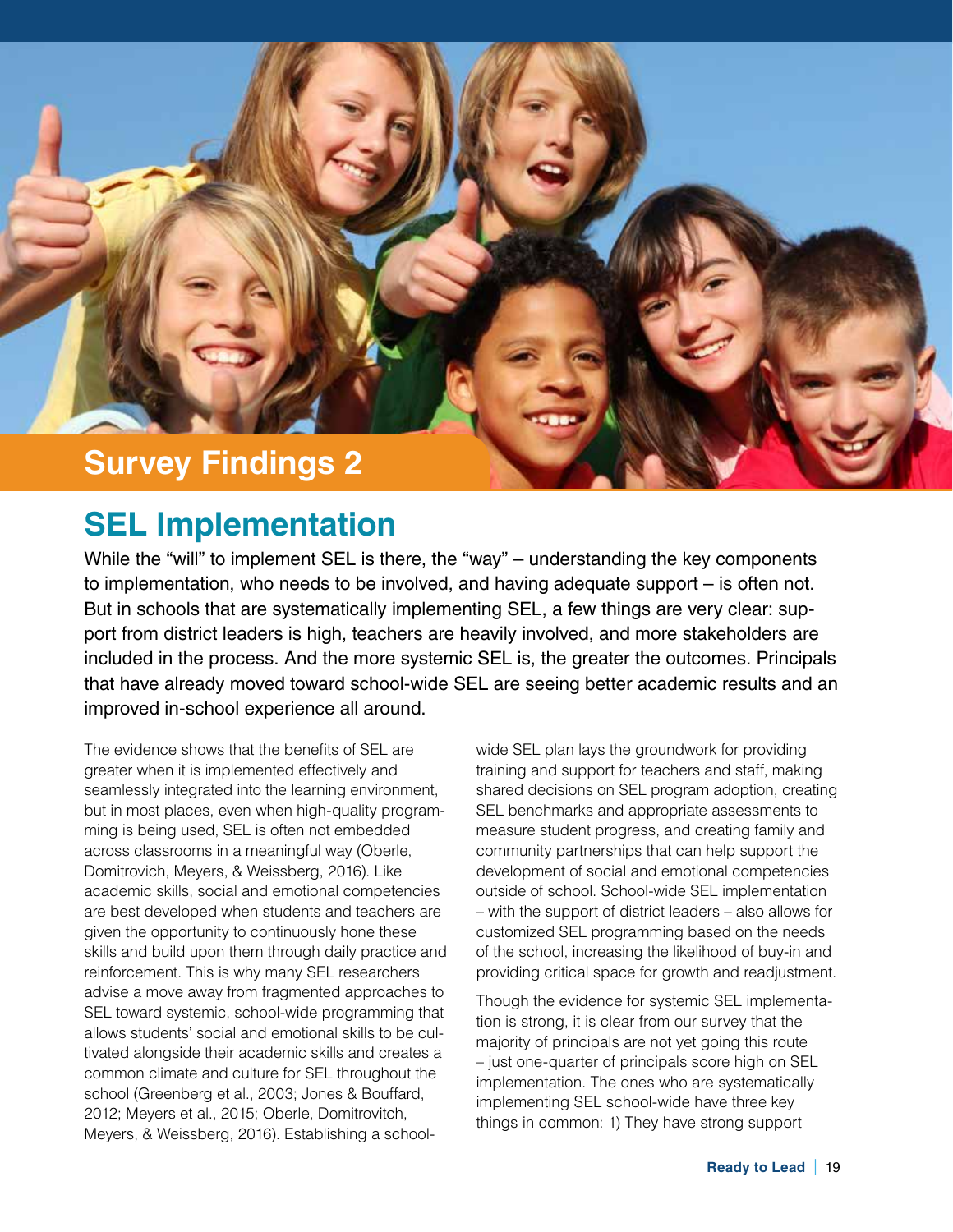## **EXTERNAL EXECUTE:** While principals consistently support SEL, there is more variation **in implementation.**

*Which of these best describes your school in having a school-wide program for teaching students social and emotional skills?*

Developed a plan for teaching students social and emotional skills, and with partial implementation In the process of developing a plan for teaching students social and emotional skills but it is not yet complete Not really considering developing a plan for teaching students social and emotional skills Developed a plan for teaching students social and emotional skills, and systematically implementing it school-wide **35% 38% 20% 7%**

from district leaders, 2) they expect all teachers to develop students' SEL skills, and 3) they engage a wide range of both in- and out-of-school stakeholders to advance SEL. These principals are also reaping the greatest rewards. Principals who are systematically implementing SEL in their schools are more likely to report successfully developing students' knowledge in key content areas, their ability to apply knowledge and skills in real world situations, and their critical thinking and reasoning skills. Principals in schools where SEL implementation is high are also far more likely to believe that SEL will reduce discipline referrals, make learning more enjoyable for students, reduce absenteeism, and improve students' academic performance. These findings strongly support a school-wide approach to SEL implementation and add to a growing research base that systemic SEL can lead to big improvements throughout a school.

# **While support is high, SEL implementation varies significantly**

Despite overwhelmingly positive support from administrators for developing students' SEL skills and competencies, implementation of SEL programming varies widely. Only about one-third of principals (35 percent) report that their school has developed a plan for teaching students social and emotional skills and is systematically implementing it school-wide. Nearly two in five principals (38 percent) said that their school has developed a plan for teaching SEL but has reached only partial implementation. Twenty percent of principals reported being in the process of developing a plan for teaching SEL, and just seven percent said they were not considering developing a plan for teaching SEL. School-wide implementation is more likely to be reported by elementary school principals (41 Urban 41% Suburban 32% Small town/rural 31% Free/reduced lunch Less than 40% 37% 80%/more 37% School size (students) Less than 500 34% 500 to 999 38% 1,000/more 31%

*Impementing plan school-wide* Elementary School 41% Middle/junior high 31% High school 25%

percent, compared to 31 percent of middle school and 25 percent of high school principals) and by those in urban settings (41 percent, compared to 32 percent in suburban and 31 percent in small town/ rural areas).

Nearly 70 percent of principals said they expect all teachers in their school to teach students social and emotional skills. Sixty-four percent reported that the teaching of social and emotional skills is integrated throughout the academic curriculum – though only 25 percent said that this applies fully to their school. Elementary school principals (67 percent) were more likely than middle (58 percent) and high school (57 percent) principals to report integrating SEL into their academic curriculum. By contrast, about half of principals (51 percent) said they have a separate and specific curriculum, apart from academics, for teaching students social and emotional skills.

Superintendents and research and evaluation specialists agree that the teaching of social and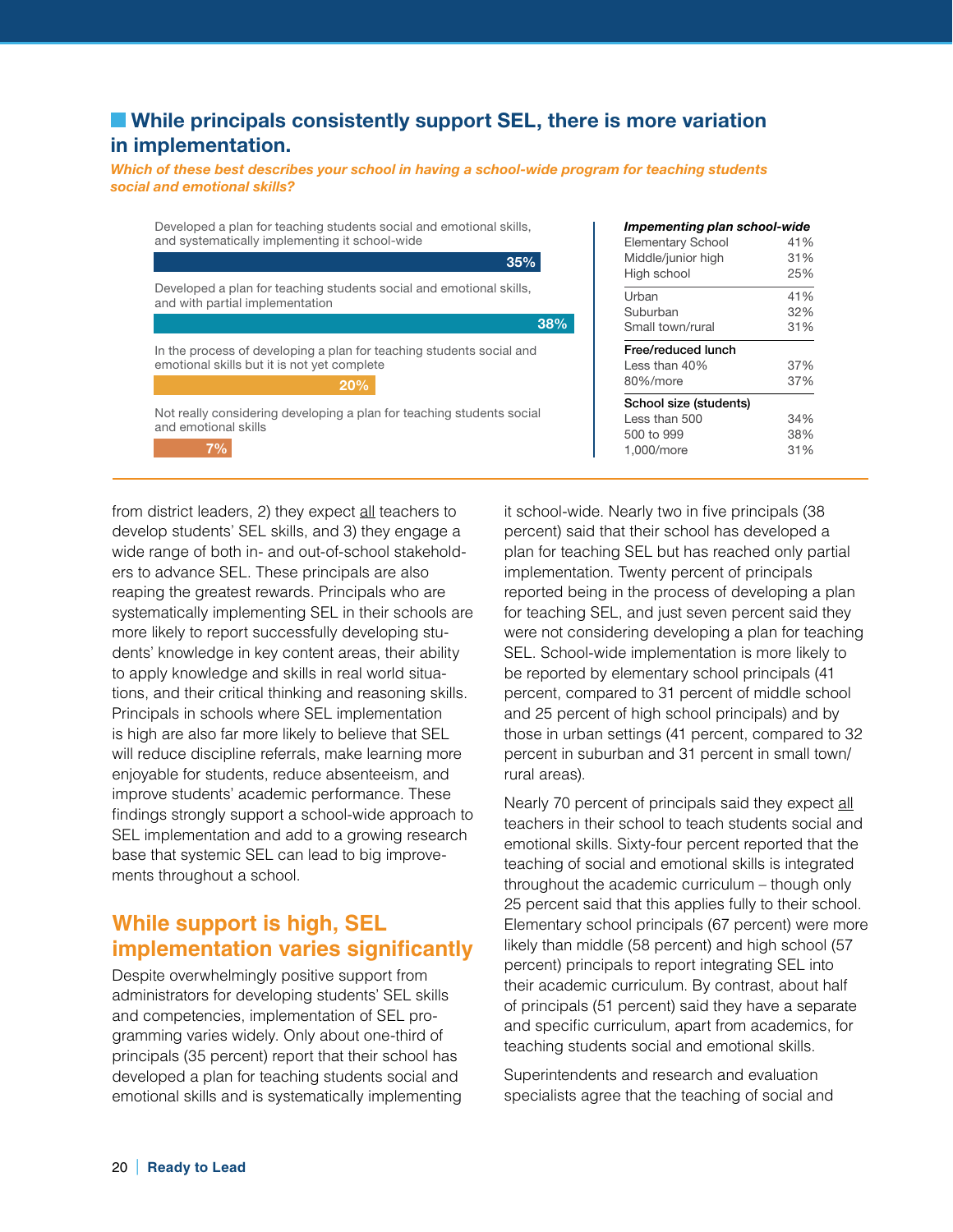emotional skills is, for the most part, not universal in their districts. While most see SEL being addressed at least tangentially and believe that teachers are inherently building students' SEL skills, only some report having specific programs in place. In interviews, several mentioned PBIS, character education, Second Step, and restorative justice programming as ways students in their schools are getting these skills. Few superintendents reported having specific, explicit social and emotional goals stated in their learning standards, although several have incorporated social and emotional development into their district's broader mission statement or strategic plan. Many also said that while SEL teaching is happening in lower grades, it drops off by the time students reach middle or high school.

*"Indirectly [SEL teaching is happening] quite a bit, but it is not formalized like it should be. We need to make the emphasis that every teacher is taking steps to deal with social and emotional needs of students, but I understand it's hard because they have to get through so much curriculum for tests: it turns into an assembly line of information, rather than caring about a kid with divorced parents or who is in foster care."*

#### **Superintendent**

## **Few schools fully meet the benchmarks for implementing SEL**

CASEL has developed a school-wide framework for SEL implementation, which lays out key areas of focus to help schools establish goals and reflect upon their implementation efforts.2 For the purposes of our survey, the framework was narrowed down to seven key benchmarks:

- My school has developed a clear vision statement that prioritizes social and emotional learning for all students.
- My school has a long-term plan to support students' social and emotional learning.
- My school has implemented an evidence-based program for teaching students social and emotional skills.
- There is a coordinated professional development program that addresses social and emotional learning.
- My school regularly evaluates whether adequate resources are being devoted to social and emotional learning.
- The central office leaders of my school's district provide guidance and support for social and emotional learning.
- My school has comprehensive, developmentally appropriate learning standards that describe what social and emotional skills students should know and be able to demonstrate at each grade level.

When principals were asked if their school was meeting those benchmarks, few were. Less than half said their school has a clear vision statement prioritizing SEL for all students or a long-term plan to support students' social and emotional learning. Forty percent reported implementing evidencebased programming for teaching SEL, and 36 percent said they have coordinated professional development addressing SEL or are regularly evaluating if the resources devoted to SEL are adequate. Only a third (34 percent) reported that district leaders provided guidance/support for SEL, and only 33 percent said that standards are in place describing SEL for each grade level.

Of all principals surveyed, just one-quarter could be considered "high-implementers" of SEL.<sup>3</sup> Thirty-nine percent of principals are moderate implementers, and 36 percent are low implementers. The highest implementing principals can be

<sup>2</sup> For more on the Theory of Action and to view resources for the systemic implementation of social and emotional learning, please visit CASEL's District Resource Center at <https://drc.casel.org>.

<sup>3</sup> SEL implementation calculated by assigning schools points based on principals' reporting of how well each benchmark describes their school (on a 0- to 4-point scale on each of CASEL's seven benchmarks, maximum score 28 points): High = 21 or higher, moderate = 11 to 20, low  $= 0$  to 10.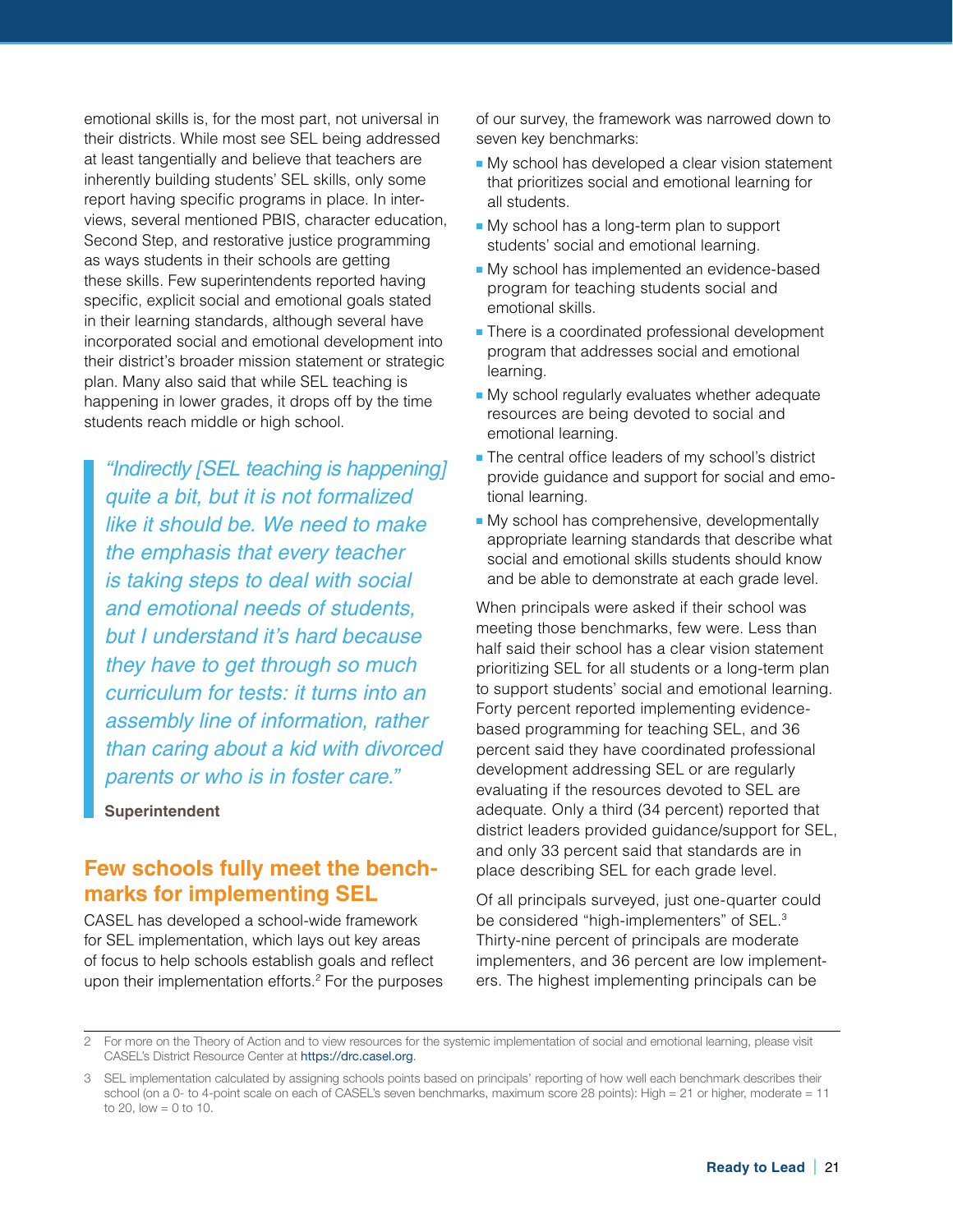# **Few schools fully meet the benchmarks for implementing SEL.**

*How well does this describe your school?*

| ■ Describes very weil ■ Describes fairly weil ■ Describes somewhat ■ Doesn't describe weil ■ Doesn't describe at all |     |            |     |     |            |  |  |
|----------------------------------------------------------------------------------------------------------------------|-----|------------|-----|-----|------------|--|--|
| 45%                                                                                                                  |     |            |     |     |            |  |  |
| Has a clear vision statement<br>prioritizing SEL for all                                                             | 18% | 27%        | 25% |     | 17%<br>13% |  |  |
|                                                                                                                      |     |            | 43% |     |            |  |  |
| Has long-term plan to<br>support students' SEL                                                                       | 17% | 26%        | 26% | 17% | 14%        |  |  |
|                                                                                                                      |     | 40%        |     |     |            |  |  |
| Implements evidence-based<br>program for teaching SEL                                                                | 18% | 22%<br>23% |     | 20% | 17%        |  |  |
| 36%<br>Has coordinated professional                                                                                  |     |            |     |     |            |  |  |
| development addressing SEL                                                                                           | 15% | 21%        | 23% | 23% | 18%        |  |  |
| Regularly evaluates if devoting                                                                                      |     | 36%        |     |     |            |  |  |
| adequate resources to SEL                                                                                            | 13% | 23%        | 28% | 20% | 16%        |  |  |
| 34%<br>District leaders provided                                                                                     |     |            |     |     |            |  |  |
| 14%<br>20%<br>25%<br>quidance/support for SEL                                                                        |     |            | 21% | 20% |            |  |  |
| Has standards describing SEL                                                                                         |     | 33%        |     |     |            |  |  |
| skills for each grade level                                                                                          | 12% | 21%        | 25% | 22% | 20%        |  |  |
|                                                                                                                      |     |            |     |     |            |  |  |

Describes very well Describes fairly well Describes somewhat Doesn't describe well Doesn't describe at all

found in urban school districts, while the lowest are in small town or rural districts. Implementation is fairly evenly split across grade levels and highand low-poverty schools.

# **District leadership plays a large role in driving SEL**

Though the support for SEL among administrators is high, part of the variance in implementation appears to come from a disconnect between school and district leadership. While a large majority of principals said their school district emphasizes developing students' social and emotional skills at least a fair amount, only 26 percent said there was a "great deal" of emphasis on SEL coming from above. In fact, only 40 percent of principals said their central district leadership requires all schools to have a plan for teaching social and emotional skills. Of principals who said their school district places a great deal of emphasis on teaching SEL, however, 65 percent reported their school has developed a plan for SEL and is systematically implementing it school-wide. In comparison, of principals who said their district places a fair amount of emphasis and those who claimed even less emphasis, just 30 percent and 16 percent, respectively, have a plan for SEL and are systematically implementing it.

More than half of principals (54 percent) who said their district places a great deal of emphasis on SEL qualified as high implementers according to CASEL's benchmarks, and thirty-six percent were moderate implementers. On the other hand, of those who said their districts placed less emphasis on SEL, just 8 percent were high implementers and 28 percent moderate implementers, pointing again to the critical importance of having support for SEL at the highest levels of district leadership.

# *"I think it comes from the top: what we message, what we monitor, what we pay attention to, what we provide professional learning around, what type of experts we bring in for their learning."*

#### **Superintendent**

Interviews with superintendents confirmed how important it is for central district leadership to be engaged in SEL, reporting that SEL is happening on a more programmatic basis where central office leadership is invested in SEL and has made building these skills a priority. They also believe when support for SEL implementation comes from the top, it carries with it the power to bring implementers (e.g., principals and teachers) and other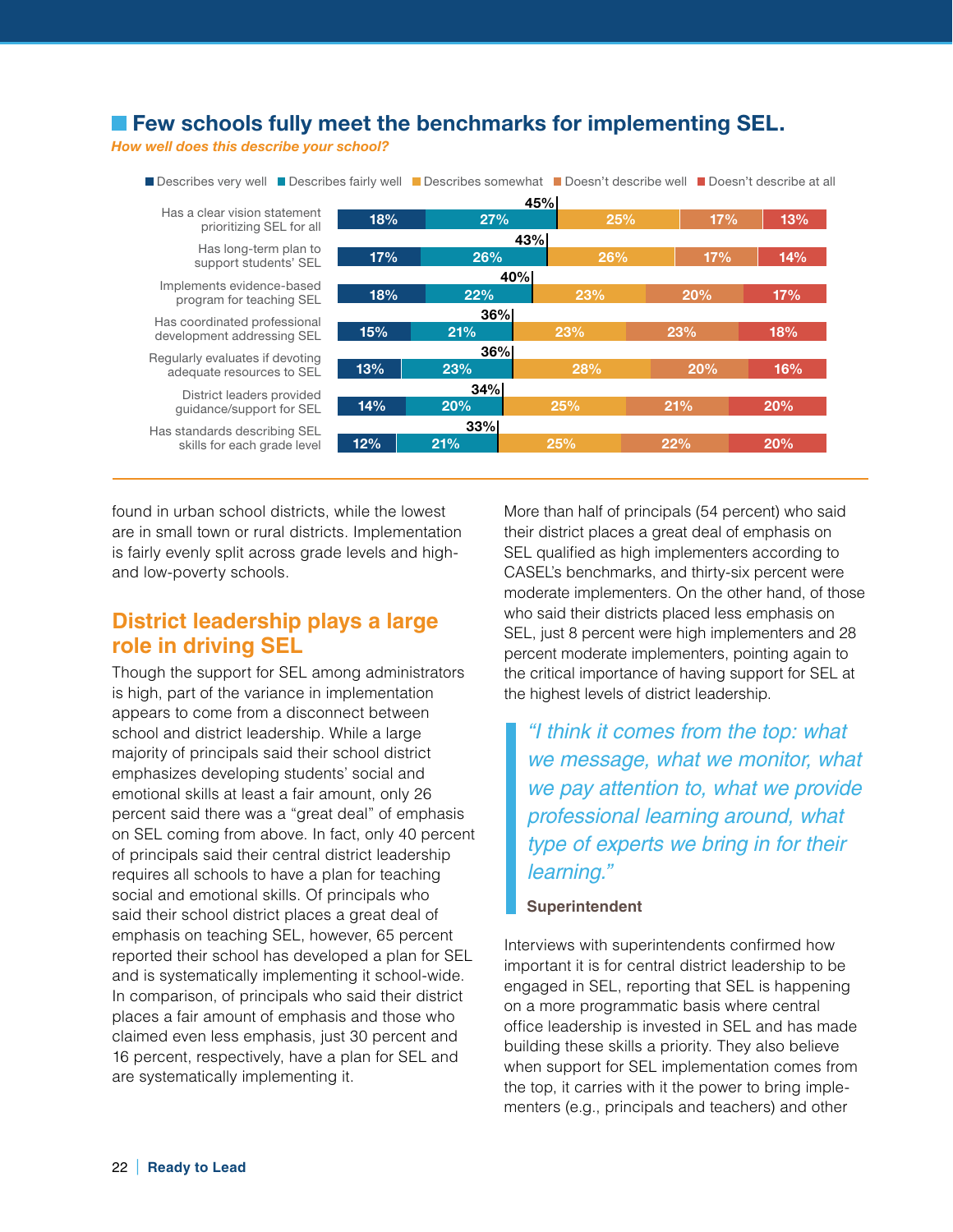# **E** District leadership plays an important role in driving SEL.



is systematically implemented is school-wide (By district's amount of emphasis)



stakeholders (e.g., parents and school boards) on board with expanding SEL. In the districts of the superintendents who described SEL as a personal passion of theirs, SEL is being implemented more extensively and there is a greater level of experimentation with creative and innovative approaches to implementing SEL that are tailored to the needs and goals of the district. Both school and district leaders agree: calls for SEL coming from the highest level of leadership are a critical piece to ensuring it takes hold on a systemic basis.

# **Schools that are systematically implementing SEL involve more people, are more successful at developing students' SEL skills, and see more academic success**

Principals most commonly report that school administrators (92 percent), teachers (90 percent), and counselors (84 percent) are actively engaged in developing students' social and emotional skills. Roughly half report involving parents (52 percent), and just less than half cite school psychologists (46 percent), coaches and extracurricular activity leaders (45 percent), and school social workers (43 percent) as being engaged in teaching SEL. Sixty-one percent of high school principals report coaches and extracurricular activity leaders as being engaged in developing students' social and

emotional skills, compared to 56 percent of middle school principals and 33 percent of elementary school principals.

*"I can tell you anecdotally that children who get along, who are comfortable in their classrooms and are comfortable seeking help and advocating for themselves when they need it, I can tell you that those kinds of children tend to do better in school and that our programs are designed to help children develop in those ways."*

#### **Superintendent**

Schools that report the highest levels of SEL implementation are more likely to involve more inand out-of-school stakeholders, which can better ensure everyone is working together to successfully put SEL into practice. Principals in schools with both high and moderate SEL implementation are more likely to involve principals and school administrators, teachers, counselors and school psychologists, parents, coaches/extracurricular activity leaders, school social workers, and beforeand after-school staff in engaging students' social and emotional competencies.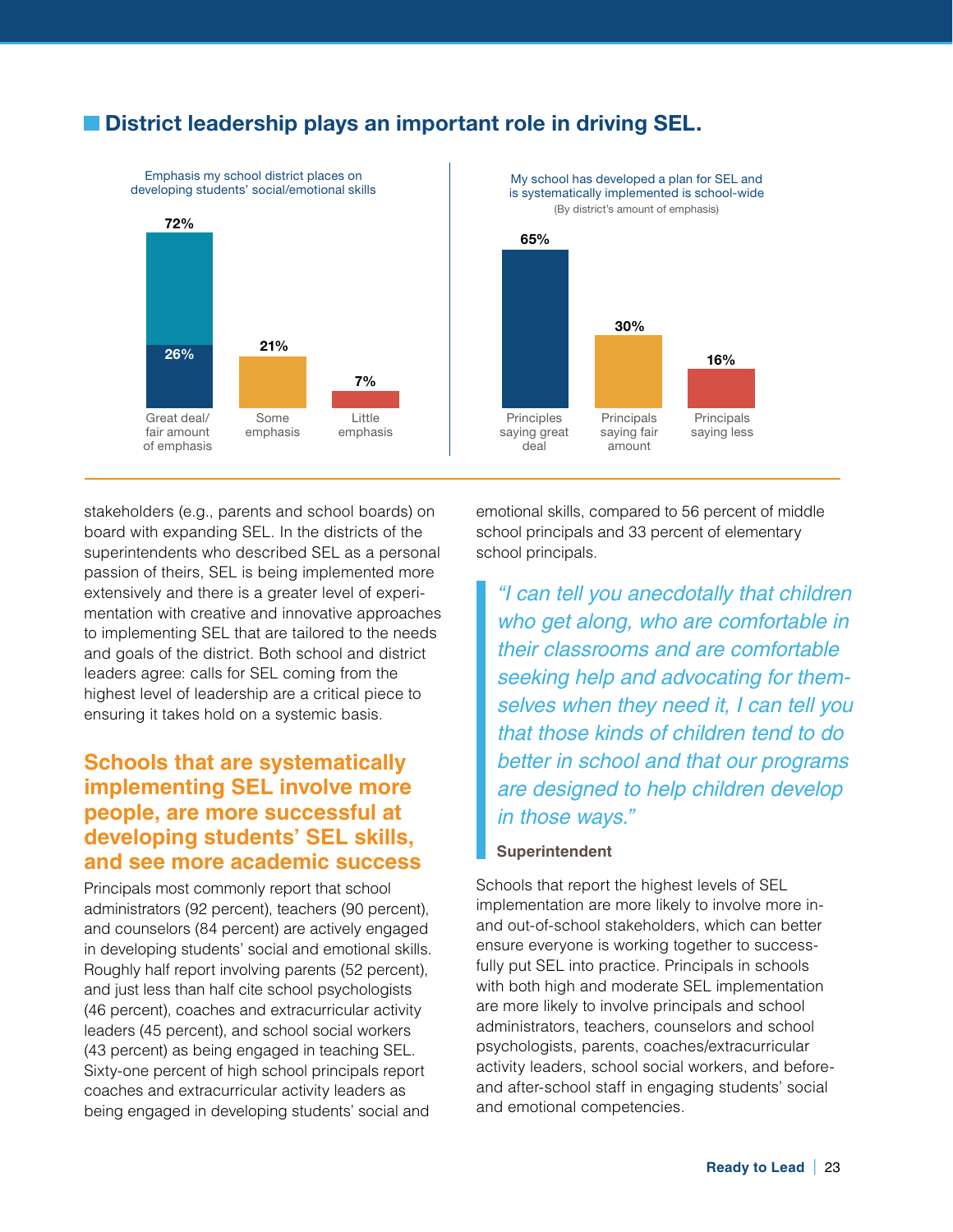# **The primary actors involved in teaching SEL are school administrators, teachers, and school counselors.**

*Which of the following people are actively engaged in developing students' social and emotional skills in your school?*



In high-implementing schools, 98 percent of principals report that all teachers (with some exceptions) are expected to teach social and emotional skills, compared to 80 percent in moderate-implementation schools and 39 percent in low-implementation schools. They are also far more likely to partner with parents (89 percent, compared to 58 percent in moderate-implementation schools and 25 percent in low-implementation schools) and work with out-of-school-time providers (67 percent, compared to 38 percent in moderate-implementation schools and 19 percent in low-implementation schools) to promote SEL. Schools with low implementation, on the other hand tend to leave more of the responsibility for developing students' SEL skills to counselors and school psychologists: in low-implementation schools, 51 percent report that counselors and psychologists are primarily responsible for developing these skills (compared to the 39 percent who say all teachers are expected to do so).

In a self-report of how their schools are faring at developing students' social and emotional skills, 71 percent of principals say they are either very or fairly successful, though just 23 percent report being very successful. Those numbers rise significantly for principals reporting high implementation – 93 percent report success at developing students' social and emotional skills, with 45 percent saying they are

very successful. Moderate implementers report a 73 percent success rate (19 percent very successful), while just 55 percent of low-implementers say they are successfully developing students' SEL competencies (11 percent very successful).

Many principals in schools that are implementing SEL school-wide are seeing greater success in developing key academic skills. Ninety percent of high-implementing principals say their school is very (46 percent) or fairly (44 percent) successful at developing student knowledge in key content/ subject areas, compared to 82 percent of moderate implementers (28 percent very, 54 fairly) and 76 percent of low implementers (20 percent very, 56 percent fairly). An overwhelming majority of highimplementing principals also report greater levels of success at developing student ability to apply knowledge/skills in real world situations (86 percent) and developing student critical thinking and reasoning (87 percent) – both skills deemed critical for success by leaders in higher education and employers. A majority of moderate- and low-implementing principals also report success at developing these skills in students, but at significantly lower rates.

The link reported by administrators between academic success and an emphasis on social and emotional learning is backed up by a growing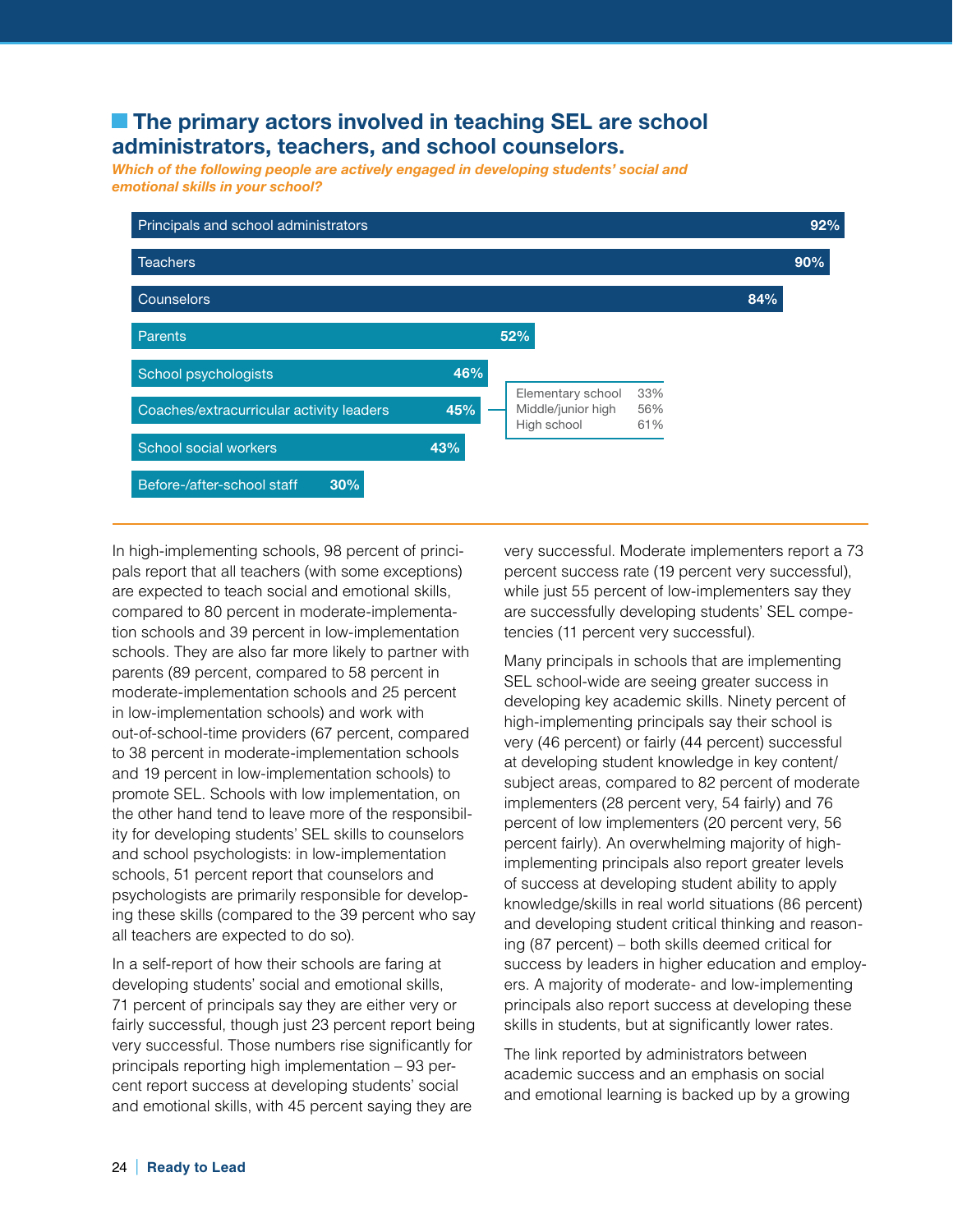# ■ Low implementers leave SEL up to school counselors whereas high **implementers involve all teachers and build community partnerships.**

*Portions saying each fully applies/applies with some exceptions in their school*

|                                                                                                                       | <b>Schools with high</b><br>implementation | <b>Schools with moderate</b><br>implementation | <b>Schools with low</b><br>implementation |
|-----------------------------------------------------------------------------------------------------------------------|--------------------------------------------|------------------------------------------------|-------------------------------------------|
| All teachers are expected to teach<br>students social and emotional skills                                            | 98%                                        | 80%                                            | 39%                                       |
| We partner with parents to promote social<br>and emotional learning                                                   | 89%                                        | 58%                                            | 25%                                       |
| We work with out-of-school-time providers to<br>promote social and emotional learning                                 | 67%                                        | 38%                                            | 19%                                       |
| Counselors and school psychologists are<br>primary responsible for developing students<br>social and emotional skills | 59%                                        | 57%                                            | 51%                                       |

# ■ Schools that are systematically implementing SEL also see more **academic success.**

*Evaluation of School's Success in Selected Areas, by Schools' Level of SEL Implementation*



research base. Four large, comprehensive metaanalytic reviews conducted since 2011 show that students receiving SEL programming in addition to regular classroom curriculum had improved academic outcomes – including one that found an 11-percentile-point gain in academic achievement – compared to students who did not receive additional SEL programming (Durlak et al., 2011; January, Casey, & Paulson, 2011; Sklad et al., 2012; Taylor et al., 2017). The most recent of these meta-analyses, released in 2017, found a small number of individual studies that showed students participating in SEL programming had stronger SEL skills, improved

attitudes, and higher academic performance, and also found greater success in graduating high school and completing college than students who did not receive SEL interventions.

Principals in high-implementation schools also believe that SEL has the power to improve the school environment and students' in-school experience. Moderate implementers also see the potential of SEL to positively impact their students and schools, but they are less certain of this. A majority of highimplementing principals believe it is *definitely* true that SEL will improve student behavior and reduce disciplinary referrals (69 percent, compared to 58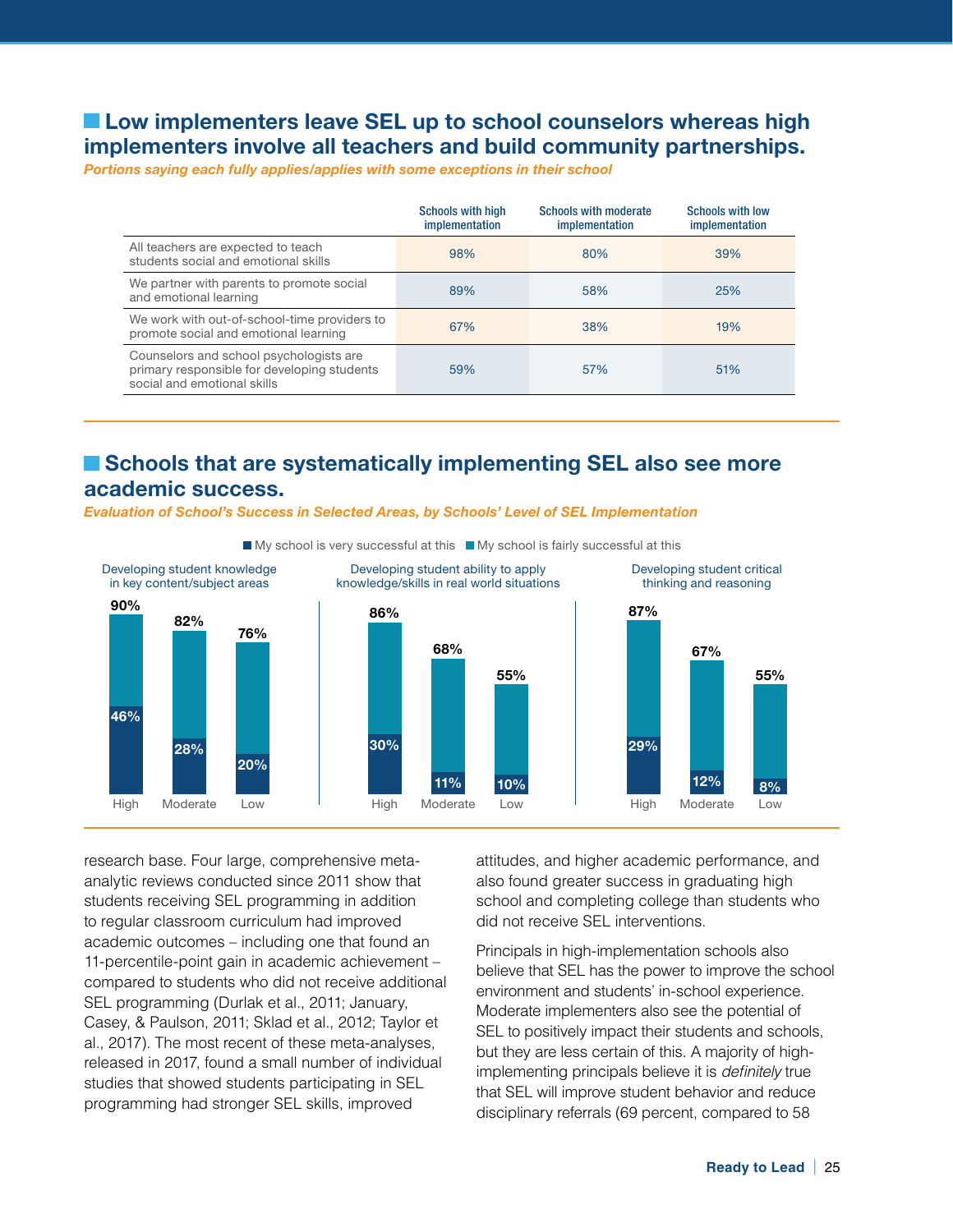percent in moderate-implementation schools and 43 percent in low-implementation schools); make learning more enjoyable for students (59 percent, compared to 48 percent in moderate-implementation schools and 33 percent in low-implementation schools); reduce absenteeism and improve attendance (59 percent, compared to 38 percent in moderate-implementation schools and 29 percent in low-implementation schools); and improve students' academic performance, standardized test scores, and GPAs (57 percent, compared to 38 percent in moderate-implementation schools and 30 percent in low-implementation schools). High-implementing school leaders, therefore, are the best advocates for SEL and can serve as essential spokespersons for guiding and expanding SEL implementation.

*"I see happy kids. I mean, you can tell when an adult culture focuses on relationships and focuses on community, and holds each other responsible for that. It plays out into, students are eager and engaged and happy. And you also see it in the data: less suspensions, less parent complaints. You see more stability in the teachers on those campuses, they stay longer. You see stability because they're happy."*

#### **Superintendent**

Superintendents who have witnessed or overseen an expansion of SEL in their districts report similar satisfaction with the results. While few are measuring these skills in a concrete, systematic way (see Survey Findings 4: Assessing SEL), many expressed anecdotal evidence that developing students' social and emotional skills is having a positive impact on the school climate and on students' relationships with teachers and other students. Several pointed to a decrease in disciplinary actions and referrals, as

*"The most compelling data [on SEL] is that seven years ago we had, I believe we had 55 to 56 percent of our students in poverty who went on to postsecondary education, went on to college, about 55 percent of them had to take remedial coursework upon entering college. Over seven years, that trend line has dropped like a rock. It hasn't gone up and down, it's gone straight down. We now have 16 percent that require remedial coursework in college. It's an incredible piece of data."*

#### **Superintendent**

well as an improved process for identifying students for special education classes. A handful of superintendents mentioned that their teachers have noticed improvements in students' mindsets and resiliency or that students are feeling more comfortable in the classroom asking for help instead of giving up. Altogether, the links high-implementing school and district leaders see between SEL and improved outcomes indicate that a focus on developing students' social and emotional competencies can be a powerful force for keeping students engaged in school and improving the school environment for both students and educators.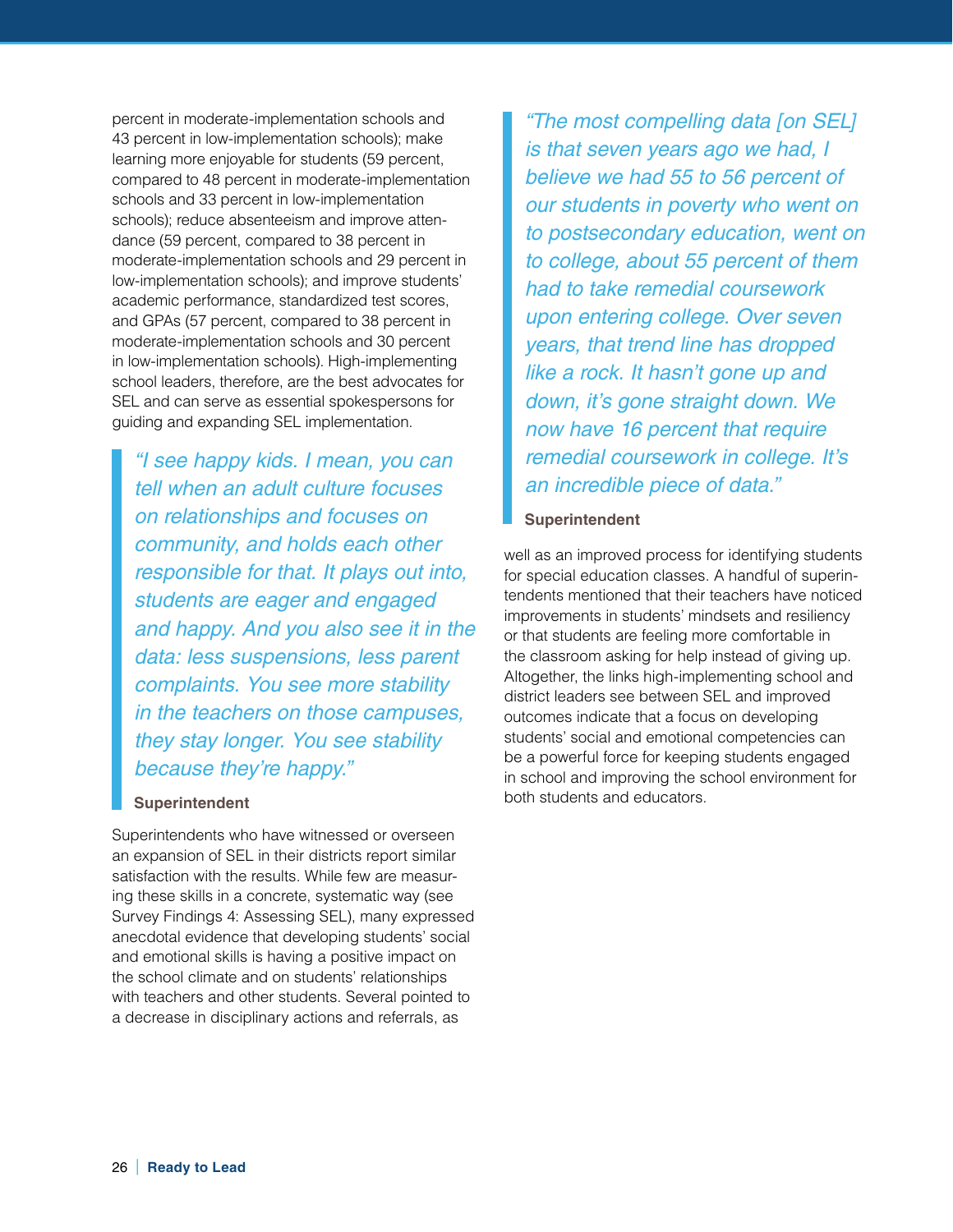# Snapshot: **Metropolitan Nashville Public Schools – Meeting Schools Where They Are to Advance SEL**

Metropolitan Nashville Public Schools (MNPS) serves the city of Nashville, Tennessee and surrounding Davidson County. During the 2015-16 school year, the most recent year for which data is available, the school district served a total of 85,123 students. The majority of students in MNPS were students of color, as 44 percent of students were Black, 30 percent white, and 22 percent Hispanic. Nearly 54 percent of students in the district qualified for free or reduced-price lunch, 13 percent were students with disabilities, and 18 percent were English Language Learners.4

MNPS joined CASEL's Collaborating Districts Initiative in 2012. The district was already using the Response to Intervention (RTI) framework and was working at the Tier 2 (Targeted Interventions) and Tier 3 (Intensive Interventions and Comprehensive Evaluation) levels to target students for individualized support and intervention. CASEL pushed educators in MNPS to focus on the Tier 1 level and focus their thinking around SEL for all students. To move toward a more expanded SEL implementation, MNPS started working with Responsive Classroom, rolling out training to two teachers at each of their 75 elementary schools plus the entire faculty and staff at two of the schools. Since then, MNPS has learned some valuable lessons and done some critical work in the area of SEL assessment. Here are some key insights from their journey:

**Providing SEL options:** Though MNPS started with Responsive Classroom, the expense forced them to move to a three-option model. Schools may choose from incorporating restorative approaches, PBIS, or an SEL foundations curriculum. To determine these options, SEL leaders worked with 12 different school clusters to discuss various possibilities before settling on the final three. Additionally, the district has created "I Can" statements for each grade level, describing the SEL skills students should attain

during that year, that teachers integrate into their instruction. This provides guidance, structure, and flexibility to schools to ensure SEL fits their needs.

**Assessing SEL:** SEL leaders in MNPS began prioritizing SEL assessment about four years ago when they realized the data they were getting did not match what they were seeing in schools. They decided to develop an "SEL walkthrough," taking three years to create a high-quality rubric to measure how schools were faring in integrating SEL. The process to create the rubric was built upon figuring out what they were looking for in terms of assessing SEL, and making sure they were meeting schools where they were, instead of where they thought they should be, which has allowed it to become a useful tool for improvement – not one for punishment.

During the walkthrough, members of the SEL team perform school observations, assessing them on three criteria: school-wide environment, classroom instruction, and classroom environment, management, and discipline. The SEL team then compiles the results of the walkthrough and determines each school's strengths and areas of growth, and two weeks later, they return to the school to go over the results with the entire faculty. The findings from the walkthrough are used to improve SEL programming and share best practices across the district, as well as continually improve the rubric.

MNPS' work to assess schools and teacher performance on SEL is showing promising results and teaching SEL leaders what to look for in measuring SEL implementation and how to use those results for improvement. They are looking ahead at potentially assessing school culture through a student and teacher school climate survey, as well as students' mindsets, but are not looking to assess students' SEL skills or make it a part of an accountability system.

For more on SEL in MNPS, please visit: [http://www.](http://www.casel.org/partner-districts/metropolitan-nashville-public-schools/) [casel.org/partner-districts/metropolitan-nashville](http://www.casel.org/partner-districts/metropolitan-nashville-public-schools/)[public-schools/](http://www.casel.org/partner-districts/metropolitan-nashville-public-schools/) 

4 School district data retrieved from Tennessee Department of Education, "Profile: 2015-2016 Davidson County," retrieved from <https://www.tn.gov/education/topic/report-card>.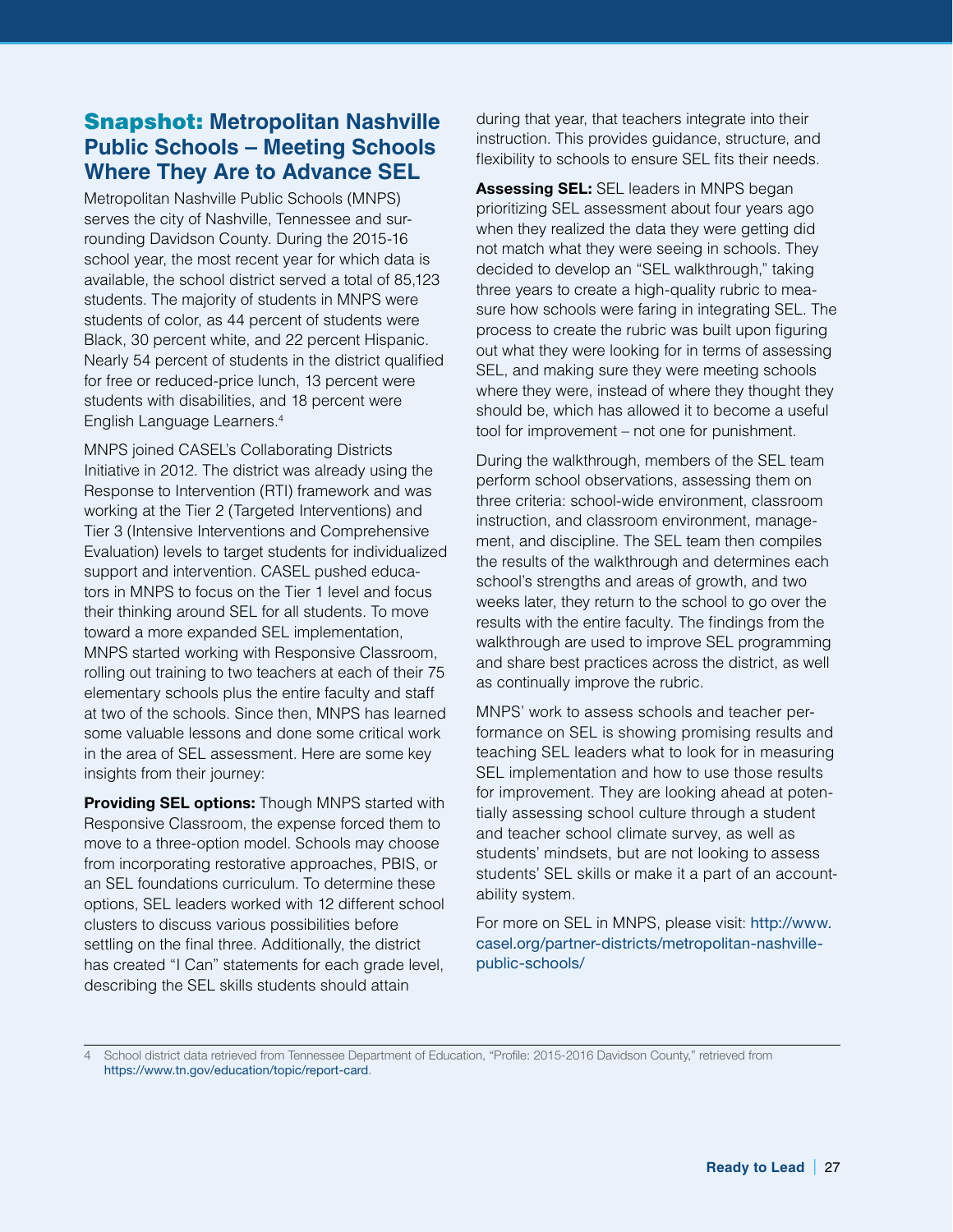

# **The Path to Increased SEL**

While principals and district administrators are highly receptive to a greater emphasis on SEL, they need help moving forward with implementation. This, first and foremost, will be dependent on increased training for both pre-service and in-service teachers.

# **Principals want more SEL training for teachers, access to researchbased strategies**

A majority of principals indicated a lack of teacher training poses a significant challenge to SEL implementation. Sixty percent of principals said the need for more teacher training to support SEL implementation is a big challenge. Less than half of principals feel as though the teachers in their building are very or fairly well prepared to teach social and emotional skills, including only 10 percent who believe their teachers are *very* prepared. Just under 40 percent say the teachers in their school are somewhat prepared, and 17 percent believe their teachers are not prepared to successfully teacher social and emotional skills. Principals throughout the K-12 spectrum and school income levels responded similarly. Principals from urban schools were more likely to respond positively about their teachers' SEL training than those in suburban and small town/rural schools. This matches findings from *The Missing Piece*, in which only about half of teachers (55 percent) said they had received some form of SEL training.

When asked to choose from a list provided what the most important elements to ensuring schools are successful in developing students' social and emotional skills, principals most commonly chose additional professional development for teachers (54 percent) as the most critical factor. Approximately one-third of principals (32 percent) chose dedicated planning time for teachers for SEL lessons.

Based on a recent national scan of SEL content in state teacher certification requirements and teacher preparation programs in colleges of education, it is not surprising that principals would feel as though many of their teachers lack the proper training to successfully develop students' social and emotional skills. The scan, conducted by researchers at the University of British Columbia, found that while many state requirements mentioned several of CASEL's SEL competencies, there was a disconnect between those requirements and the coursework being provided to pre-service teachers (Schonert-Reichl, Kitil, & Hanson-Peterson, 2017). So, though many states have established a need for teachers to be prepared to address their own social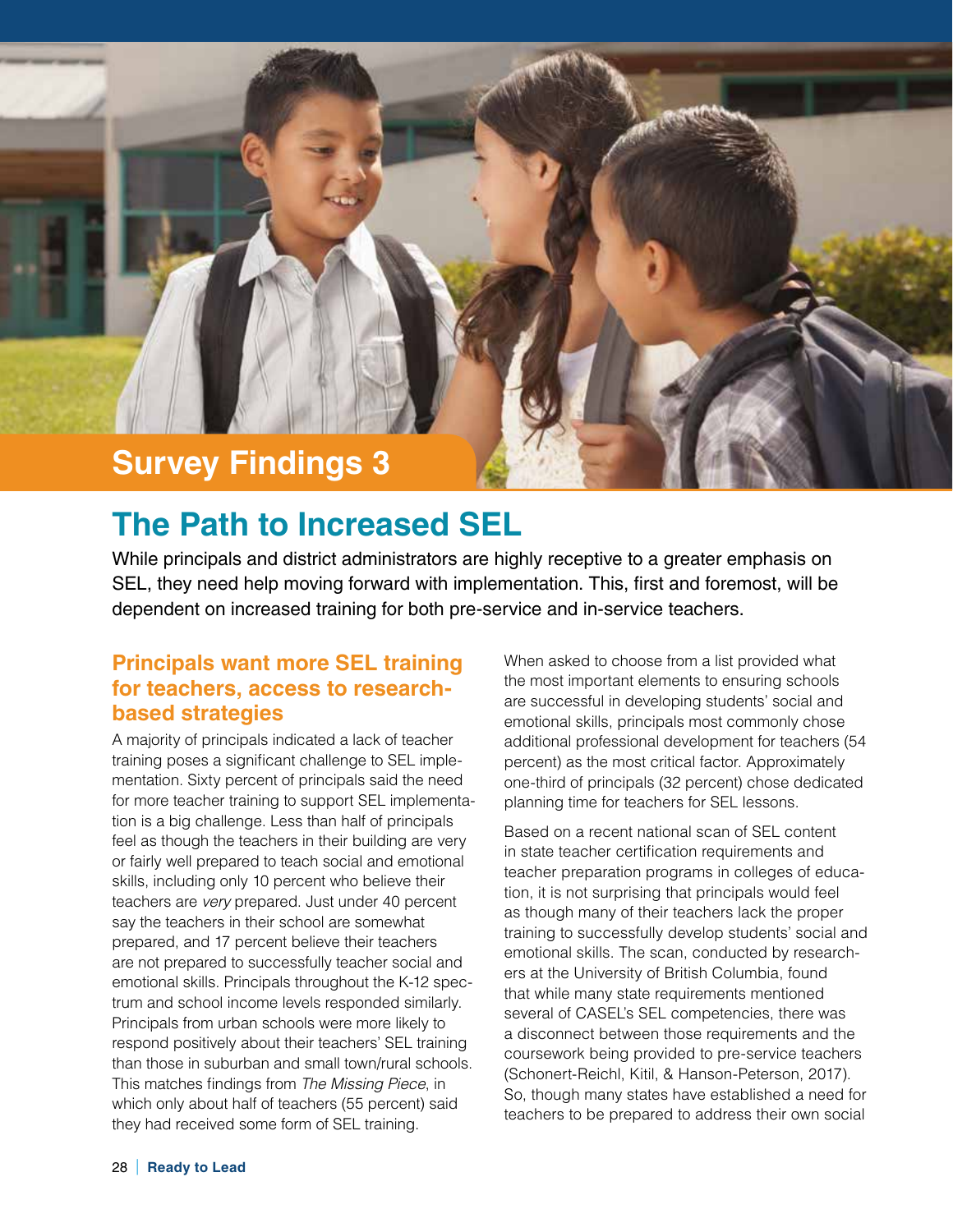## **Example 2 Lack of teacher time is the biggest barrier to increasing SEL; teacher training and funding also need to be addressed.**

*How big a challenge is this in trying to implement teaching SEL in your school?*



and emotional competencies, emphasis on understanding students' social and emotional well-being and coursework to prepare teachers to develop students SEL skills is still lacking.

An overwhelming majority of principals – 82 percent – believe their teachers would be receptive to their school placing a greater emphasis on teaching social and emotional skills. Positive responses were high among principals from all grade levels, geographic areas, and school socioeconomic status, as well as academic performance ratings. Principals in high-SEL-implementing schools (90 percent) were more likely to report their teachers being more receptive, but both moderate-implementing (87 percent) and low-implementing (70 percent) principals also stated positive beliefs about how teachers in their school would receive a greater emphasis on SEL. Principals' beliefs about teachers being open to receiving more SEL training align with what teachers reported in *The Missing Piece* in 2013. Four in five teachers (82 percent) said they would like more SEL training, including 61 percent who reported being very or fairly interested. Three in four teachers (73 percent) saw the lack of training in how to teach social and emotional skills as at least somewhat of a challenge to successfully implementing SEL in their classrooms (Bridgeland, Bruce, & Hariharan, 2013).

Beyond greater teaching training and preparation time, 44 percent of principals chose more researchbased strategies on how to effectively promote SEL. Some principals also expressed interest in having assessment data on students' SEL skills to guide and improve practices (22 percent).

# **High implementers of SEL more likely to report better trained teachers**

A key takeaway from principals is that once again, in districts that emphasize SEL and score high on SEL implementation, higher numbers report that their teachers are able to successfully teach SEL. Seventyeight percent of principals who said their district places a great deal of emphasis on SEL said their teachers are well prepared to teach social and emotional skills, compared to just 21 percent of principals where emphasis on SEL is minimal. Similarly, 80 percent of high-implementing principals – opposed to just 15 percent of low-implementing principals – report that their teachers are prepared to successfully teach SEL. Superintendents agree with this assessment. Those who said they have incorporated SEL teaching into their regular professional development report that teachers are more prepared and more well-versed in the language of SEL, and that, in turn, social and emotional development is a higher priority in the classroom.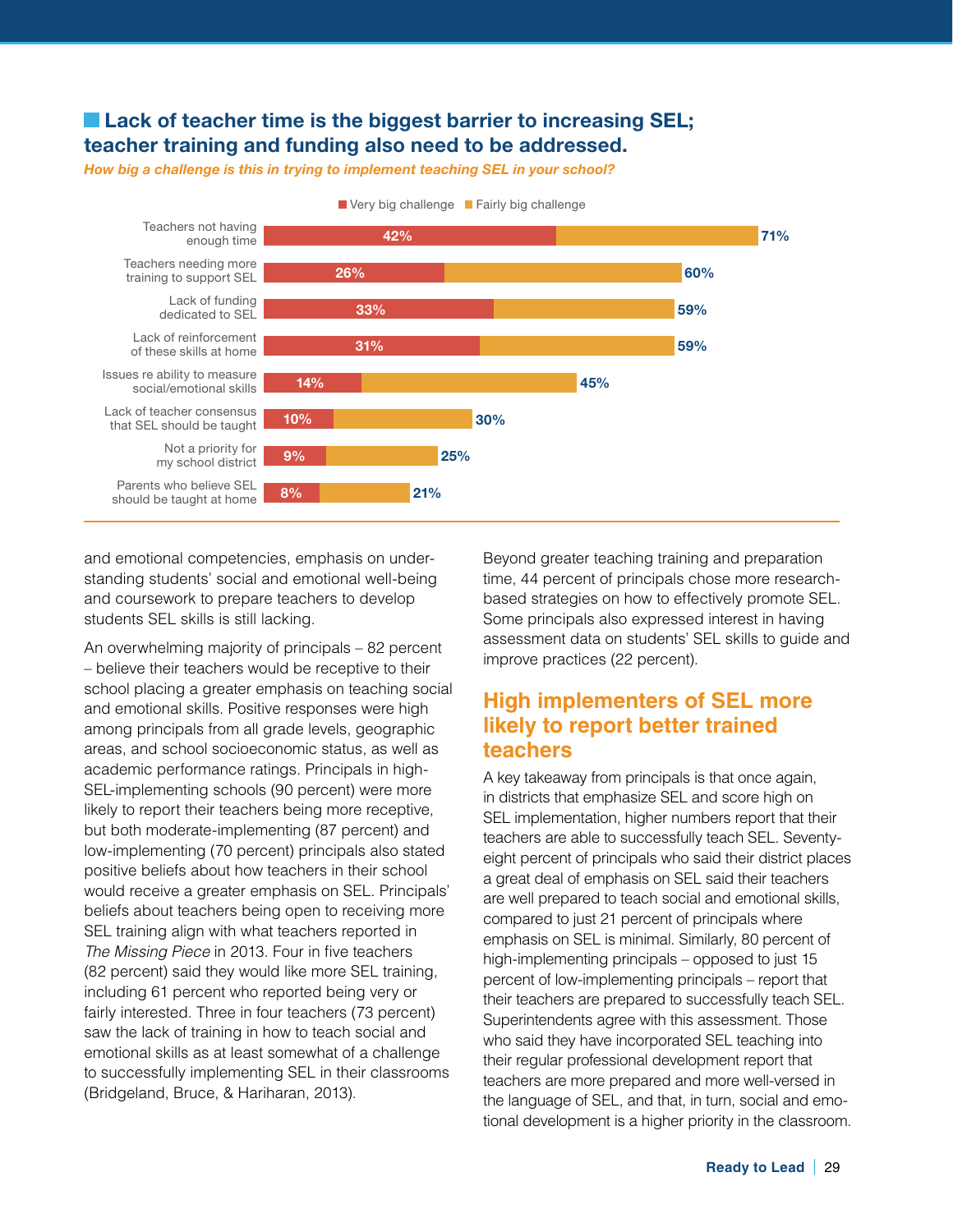*"It's not only a time issue, but it's a personnel issue and a funding issue. I wouldn't be able to hire a separate staff to be able to just focus on this. You've got to do it within your existing staff and then you've got to get them trained to be able to fully implement it."*

**Superintendent**

# **Lack of time, funding also seen as barriers**

One of the larger issues schools face in implementing SEL is the "how" – how to teach social and emotional skills without adding one more thing into an already crowded school day. Teachers especially feel the strain of having to do more than they are already asked, and are less likely to buy in to an initiative that amounts to "one more thing." In fact, in *The Missing Piece* survey, 81 percent of teachers said that not enough time in the school day to take on something new is a big challenge for schools trying to take on SEL implementation. The principals we surveyed understand this, citing a lack of time for teachers as the biggest challenge schools face in trying to implement SEL (Bridgeland, Bruce, & Hariharan, 2013). More than 40 percent of principals agreed that teacher time is a very big challenge, while roughly 30 percent said it was a fairly big challenge in trying to bring about SEL implementation. Superintendents also see a lack of time as being a constant challenge and say it is the number one complaint they hear from their teachers. In many districts, teachers already have their plates full trying to meet stringent state-level academic standards and the perception is that SEL instruction is "just another mandate." One review reported, however, that when SEL is effectively implemented, teachers end up needing to spend less time on classroom management – providing an initial proof point that bringing SEL into the classroom may provide teachers with more time to spend on academics (Jennings & Greenberg, 2009).

A majority of principals also cited a lack of funding dedicated to SEL as a challenge in trying to implement SEL, as well as a lack of reinforcement of social and emotional skills at home. Most importantly, fewer than one in three of principals cite a lack of teacher consensus that SEL should be taught as being a challenge in bringing about SEL implementation, and only one in four principals reported it not being a priority for their school district.

*"I would say we [provide professional development] limitedly… I think we provide most of the support to our school counselors and our social workers and we should probably expand it to more of our staff because they could benefit from it as well."*

**Superintendent**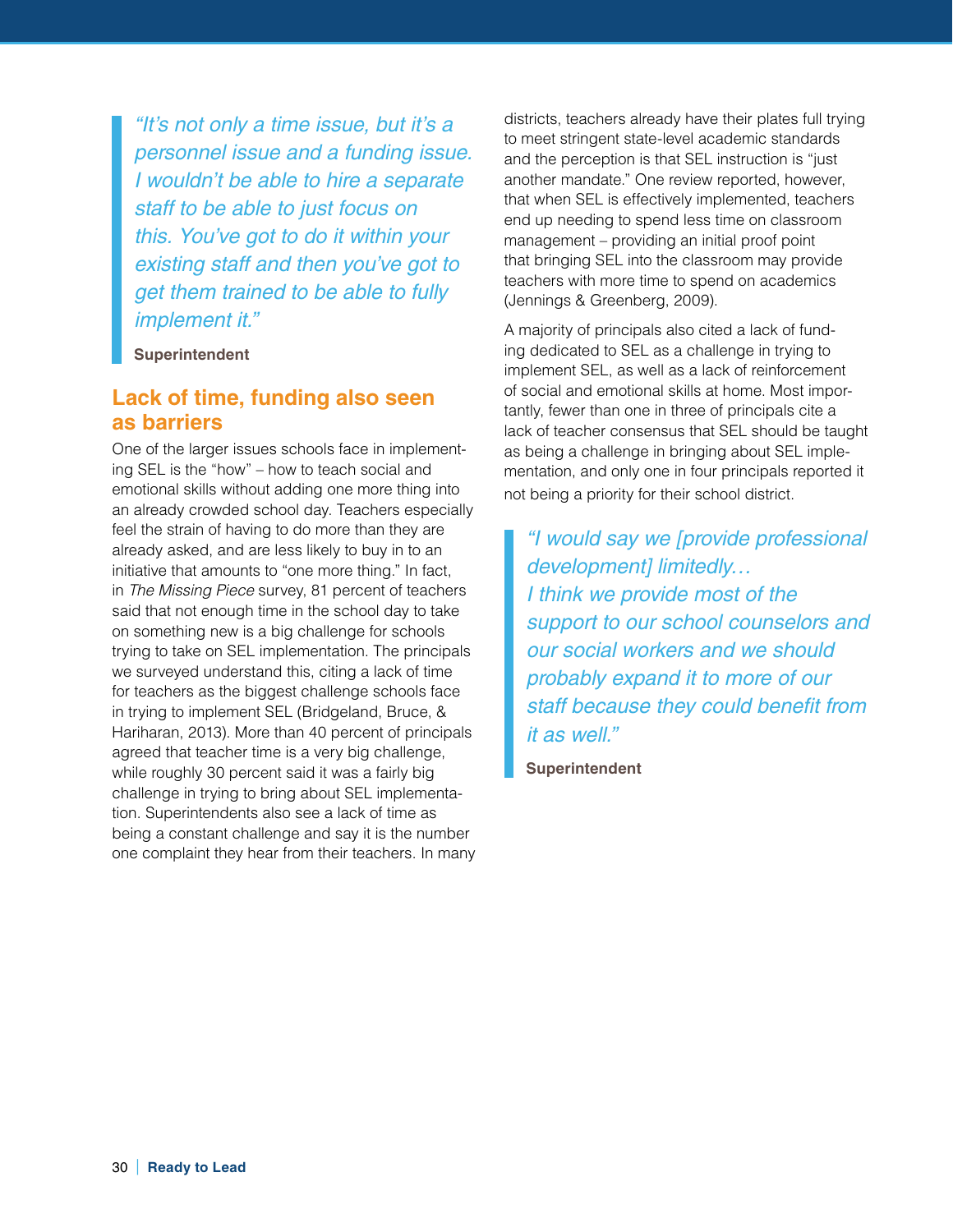# Snapshot: **Austin Independent School District – Providing Proof to Get Results**

Austin Independent School District (ISD) serves a total of 82,766 students from Austin, the city of Sunset Valley, the village of San Leanna, and other unincorporated areas of Travis County. Boasting an ethnically diverse student population, Austin ISD's students are 58 percent Hispanic, 27 percent white, and 8 percent Black. More than a quarter of students in Austin ISD are English Language Learners (ELL). Fifty-three percent of students in Austin ISD qualify for free or reduced-price lunch, while 10 percent are students with disabilities.<sup>5</sup> Austin ISD's 2015 graduation rate was 90 percent, slightly above Texas' 89 percent graduation rate.

In Austin, systemic social and emotional learning is entering its second phase, and its first five years are paving the way for improved and deepened implementation for both students and adults. Austin was chosen as one of the first three sites in CASEL's Collaborating Districts Initiative, starting with a team of four to bring SEL to scale in a small number of schools in 2011-12 before slowly expanding out to all schools in 2015-16. Each school has its own SEL facilitator, and in the 2017-18 school year, there will be two SEL facilitators at every school. The slow and steady approach to taking SEL district-wide has been key to its success in Austin. Here are a few of the key insights from Austin on SEL implementation:

**On implementing successfully:** Going to scale immediately does not work. SEL leaders in the district were very strategic in learning what schools were doing and figuring out how to meet them where they were, and they credit strong site-based management within schools as being a critical component to getting SEL off the ground. They also took steps to make sure that SEL implementation was treated as a learning process, and that administrators, teachers, and staff in each school felt supported, not shamed, when things went wrong.

#### **On providing proof for implementing SEL:**

Though there has been widespread acceptance of SEL in Austin, pockets of resistance remain, mainly from those who do not see the link between developing students' social and emotional skills and improving their academic performance. They are tackling this by getting administrators and teachers to understand that even implementing small pieces of SEL will have benefits, and by showing them ways to integrate SEL into all types of lessons to reinforce competencies within academics. SEL leaders have also started turning to the brain science supporting the development of students' social and emotional skills to help principals and teachers understand its value. This has been particularly important in getting school staff to see the impacts of trauma on many of their students, and moving them toward more restorative – not punitive – practices.

**On the challenges that remain:** Austin has done well with fostering the social and emotional learning of students, but as they have moved through the implementation process, a realization grew that they needed to develop the SEL competencies of the adults in the district as well. As one SEL leader put it, "How can we expect adults to teach SEL when their SEL needs are not being met?" Getting adults into a healthy social and emotional place is a crucial piece of getting the school culture and climate into the right place and an essential part of enabling mutually respectful relationships throughout the building. It is also important in getting buy-in for SEL and for fostering an environment where teachers can feel supported in taking calculated risks in their classrooms.

For more on SEL in Austin, please visit: [http://www.](http://www.casel.org/partner-districts/austin-independent-school-district/) [casel.org/partner-districts/austin-independent](http://www.casel.org/partner-districts/austin-independent-school-district/)[school-district/](http://www.casel.org/partner-districts/austin-independent-school-district/)

5 School district data retrieved from Department of Campus and District Accountability, "Fact Sheet, 2016-2017 School Year," Austin Independent School District, retrieved from <https://www.austinisd.org/>.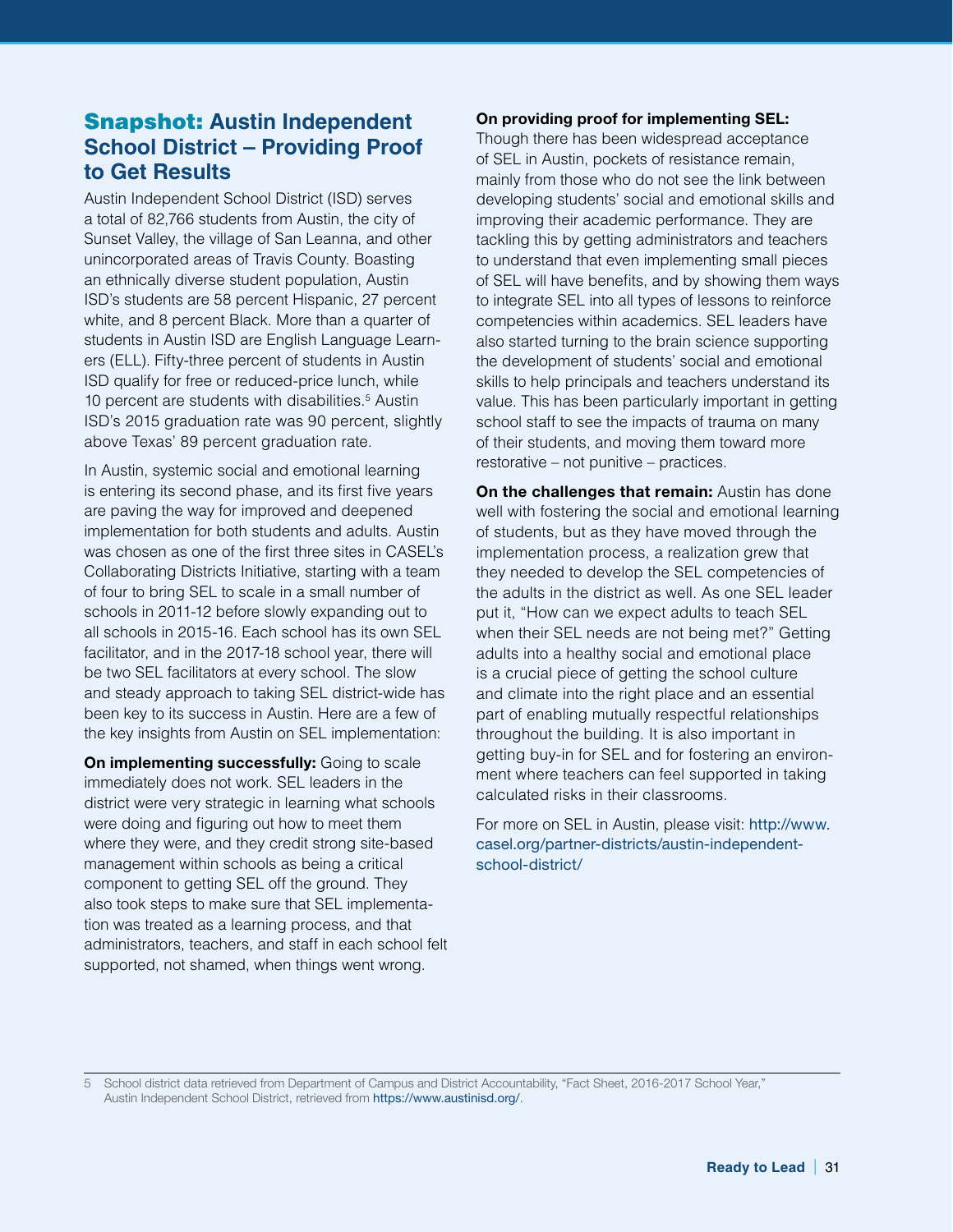

# **Assessing SEL**

Although administrators are optimistic that SEL skills can be accurately measured and believe SEL data would be useful, they are often unfamiliar with available measurement tools and are not using them school- or district-wide. To advance SEL assessment, improved understanding of what qualifies as a measure of SEL and better training in how to collect and use SEL data is needed.

# **Most principals believe SEL skills can be accurately measured and assessed**

Most principals believe that social and emotional skills can be accurately measured and assessed. In all, 71 percent of principals believe it is definitely or probably true that students' development and acquisition of social and emotional skills can be accurately measured and assessed, though just 15 percent believe it is definitely true. More than half of principals (58 percent) believe social and emotional skills should be part of how students are assessed annually, but there is still some reservation about placing a larger emphasis on SEL assessment.

# **Few administrators are familiar with current SEL assessments, understand what measures count in assessing SEL**

Fewer than one in five principals (17 percent) are very or fairly familiar with current assessments for measuring students' social and emotional skills, while more than three in five (63 percent) say they are either not that familiar or not at all familiar with current SEL assessments. Principals in urban schools tend to be more familiar with current assessments than those in suburban and rural school districts—although, even in urban schools, only 27 percent of principals are very or fairly familiar (compared to 16 percent in suburban and 8 percent in small town rural districts). Principals who reported higher levels of familiarity with current SEL assessments are more likely to be convinced of the ability to accurately assess students' acquisition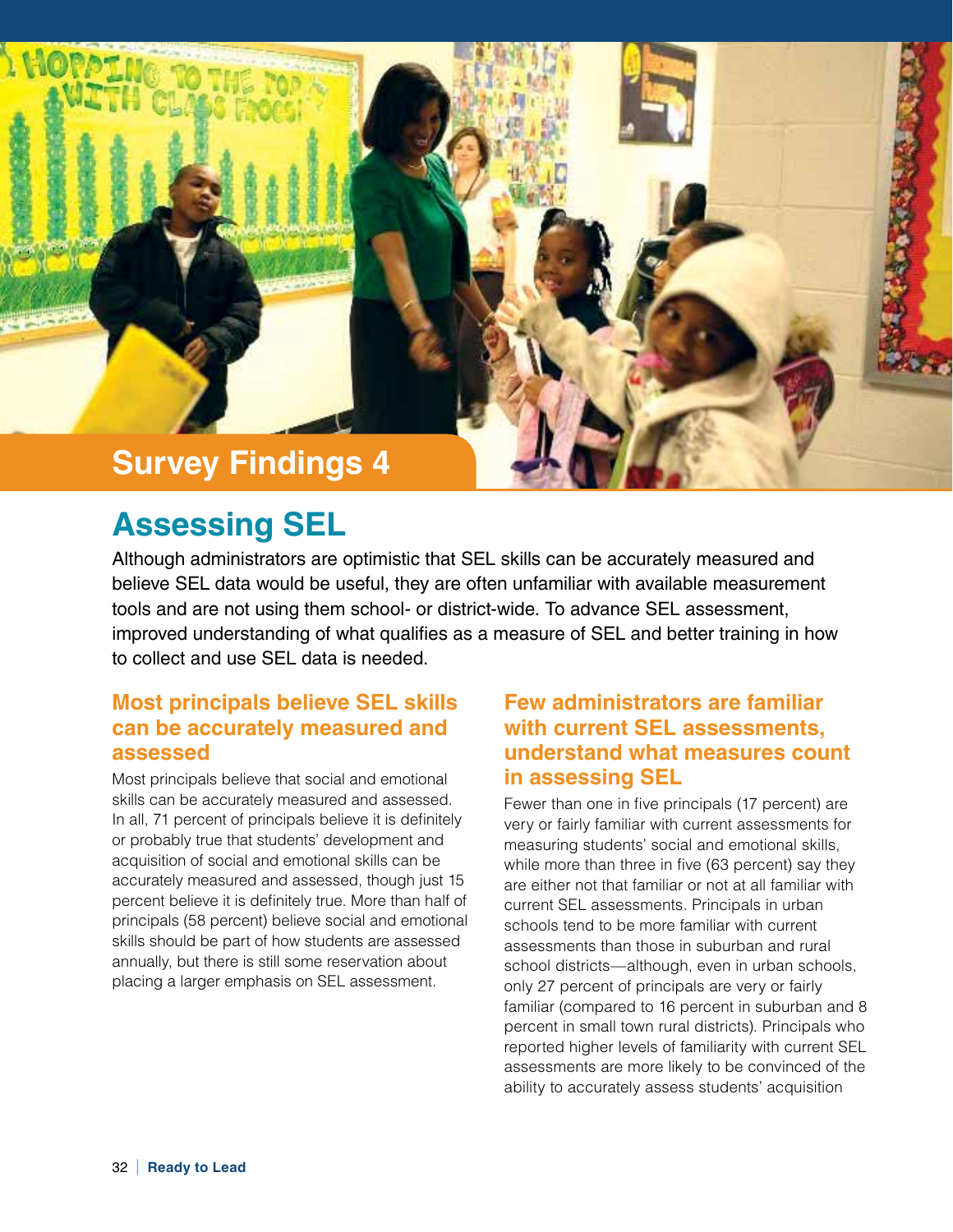## **Exercise 2 Principals are optimistic that social and emotional skills can be assessed, but are not entirely convinced.**



of social and emotional skills. (Forty-two percent of those who are at least fairly familiar with SEL assessment believe it is definitely true that these skills can be assessed, compared to only 9 percent of those who are unfamiliar.) Principals' knowledge of assessments is also correlated with their level of SEL implementation. Nearly half of principals who report being in high-implementing schools say they are familiar with current SEL assessments, while just eight and five percent of principals in moderate- and low-implementation schools, respectively, report the same.

Superintendents also largely expressed a lack of familiarity with assessments of SEL competencies. Besides attempts to measure school climate, most superintendents said they are not really doing much to collect data on SEL skills in any formalized way, and describe themselves as unfamiliar with the existing measures for doing so. More district research and evaluation specialists reported being familiar with SEL assessments, though a number said their familiarity was low.

When asked what methods schools are currently using to assess students' social and emotional skills, most principals (62 percent) pointed to behavioral observation in a normal classroom setting. More than half (55 percent) said they use administrative

records on disciplinary actions. To a lesser extent, principals reported using teacher rating scales of students (38 percent), student self-report (26 percent), and performance assessment on a specific task or problem (15 percent). Just over 60 percent of principals use at least two of these methods to assess SEL. Nearly a quarter of principals (23 percent) said their school does not assess social and emotional skills. Schools that do not assess students' social and emotional skills are far more likely to be low-implementers of SEL: among low implementers, 43 percent do not assess SEL – compared to only 7 percent of high implementers.

Superintendents report regularly analyzing disciplinary records or using routine classroom observation; however, most do not immediately identify these activities as measures of social and emotional learning. Some superintendents also described self-report surveys their schools administer, while others mentioned that younger students in their districts receive some kind of evaluation of their behavior or interpersonal skills on their report cards. Most superintendents, like principals, said that any SEL assessment data they are collecting is currently being used to figure out which students may need extra support or to improve programming and instruction, but not for accountability.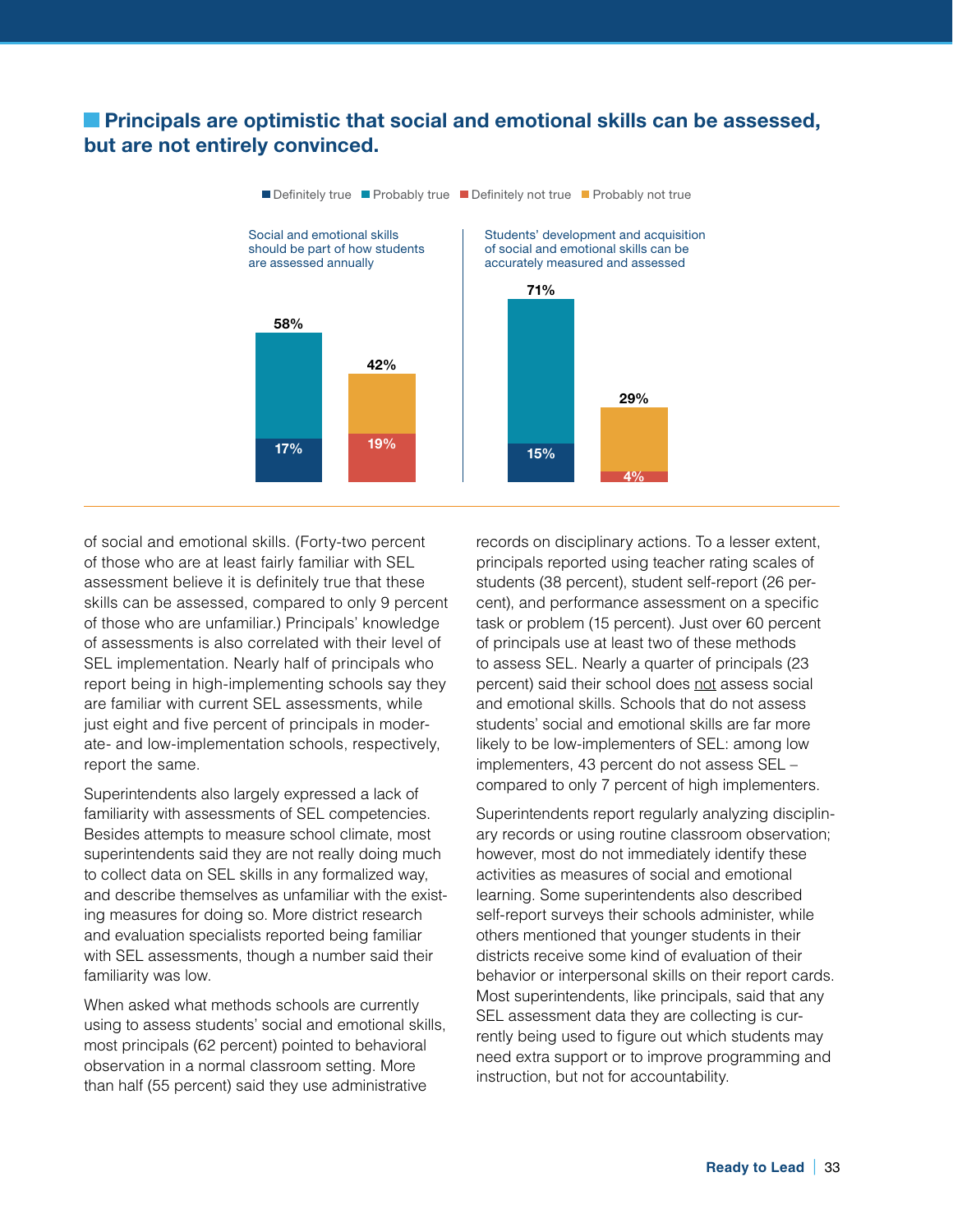# **A plurality of schools use their own discretionary criteria to determine which students to assess.**



*We currently use assessments to assess social and emotional skills with the following students:*

|                           |     | Assess all students<br>in Assess based<br>On agelgrade | Assessbased |
|---------------------------|-----|--------------------------------------------------------|-------------|
| Elementary School         | 24% | 13%                                                    | 42%         |
| Middle/junior high        | 22% | 9%                                                     | 46%         |
| High school               | 21% | 9%                                                     | 41%         |
| <b>SEL</b> implementation |     |                                                        |             |
| High                      | 48% | 19%                                                    | 26%         |
| Moderate                  | 22% | 13%                                                    | 50%         |
| Low                       | 9%  | 4%                                                     | 43%         |

Even among research and evaluation specialists, who would presumably have the greatest knowledge on assessing SEL, there is variation in understanding what measures count as assessing social and emotional competencies. Some said they were involved in tracking students' disciplinary referrals, or that certain teachers in their district are required to record behavioral observations. Others, however, tend to be doing more to create ways to better understand how their schools are doing at developing students' social and emotional competencies. Research and evaluation specialists, particularly those who are trained psychometricians, report that they have either developed or are in the beginning stages of developing their own in-house measures, such as student surveys or performance assessments on specific tasks. A few described crafting longitudinal studies built on surveys that are administered to students, staff, and/or parents on topics such as school climate and culture, as well as social and emotional health. The creation of inhouse measures may be due to the customization factor it provides research and evaluation specialists, though some also expressed being unsatisfied, skeptical of, or unfamiliar with commercially available assessment tools.

*"We worked on, for the past couple years, a perception survey. They measure four constructs…one being climate and culture. That's where some of your traditional safety stuff is going to be, and the multicultural aspects is going to be, but it also goes on to measure student motivation, student thinking, student engagement, and also perceptions about assessment construction… We have a student version – an elementary and a secondary student version. We have a parent/guardian version, and an instructional staff version. And we develop the forms to be parallel and we believe we are measuring the same constructs so we can make a comparison."*

**Research & Evaluation Specialist**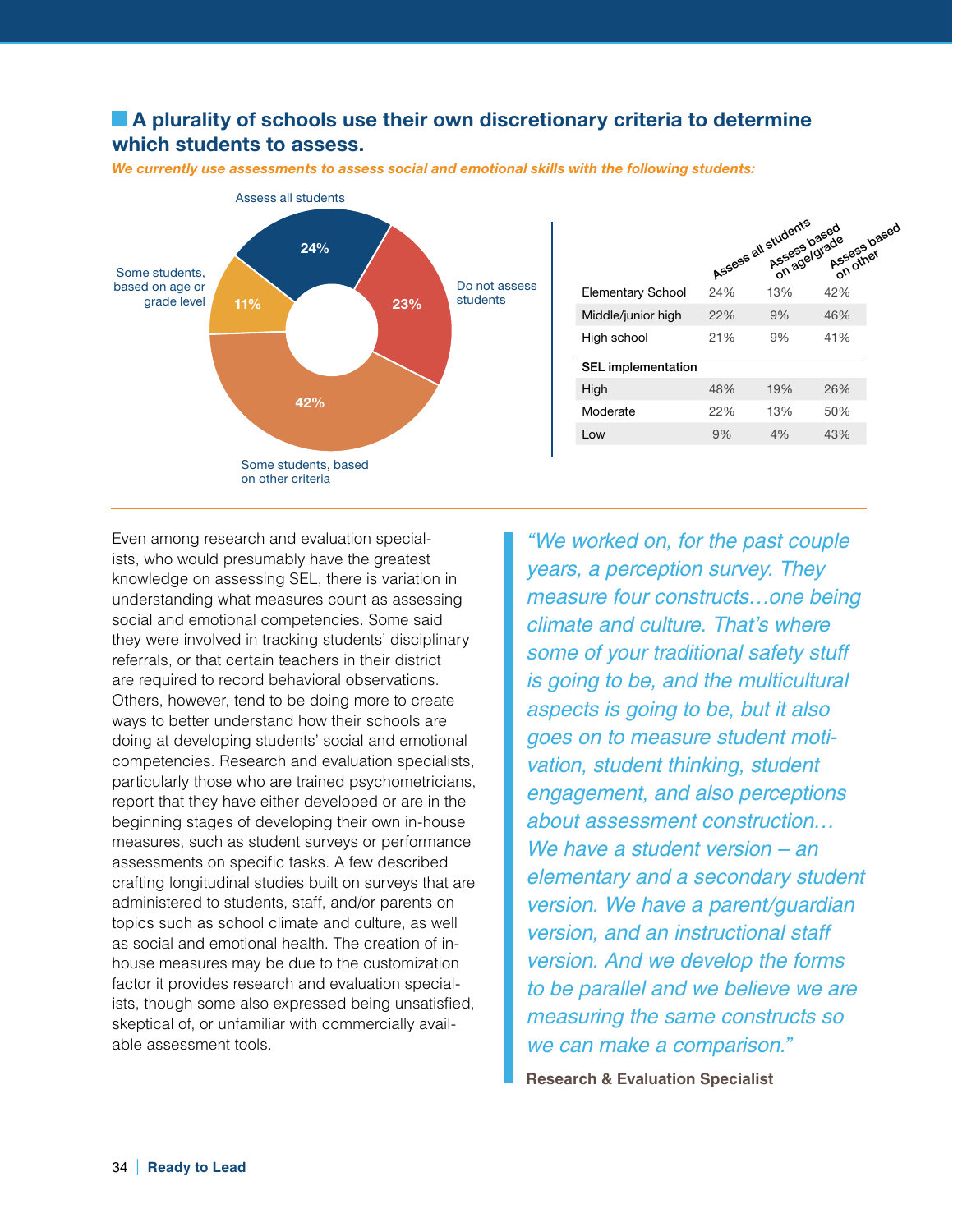#### **There is room to improve the usefulness of current assessments.**

*How useful are the assessments that you are currently using for evaluating students social and emotional skills?*



# **Few principals are assessing all students' SEL development**

Only a quarter of principals (24 percent) are currently assessing all students' development of social and emotional skills. Eleven percent report assessing some students, based on age or grade level, while 42 percent said they assess some students based on other criteria. Schools rating high on SEL implementation are far more likely to be assessing all students than moderate- and low-implementing schools. Part of the discrepancy in who is receiving SEL assessment can be attributed to the fact that more principals report using assessments to identify students needing intervention than for any other reason. Nearly 40 percent of principals said they use SEL assessments to determine students needing intervention, while just 18 percent said their teachers use it to improve instruction and 17 percent said they use SEL assessments to help evaluate the effectiveness of the SEL programs they have adopted. Less than 10 percent of principals are using assessments for either teacher (6 percent) or school (7 percent) accountability.

# **More useful assessments, greater training in using SEL data needed**

Like research and evaluation specialists, many principals expressed skepticism over the usefulness of current SEL assessment tools. Of the 77 percent of school leaders who are currently using assessments, less than 40 percent said the assessments are very or fairly useful, while one in four see little to no usefulness in their current assessment measures. Breaking out the principals who are assessing all students versus those who only assess some students, however, shows a clear differentiation in how SEL assessments are viewed. Nearly 60 percent of principals in schools that assess all students' SEL competencies find current assessments to be useful,

*"We talk about the importance of triangulation of data, so the more different ways we can come at some of these really difficult constructs, the better. It's like a photograph: you can take a single photograph to try to tell a story, but a photo album with multiple photographs often will do a much better job telling a story. So, multiple sources of information are typically better than a single source."*

**Research & Evaluation Specialist**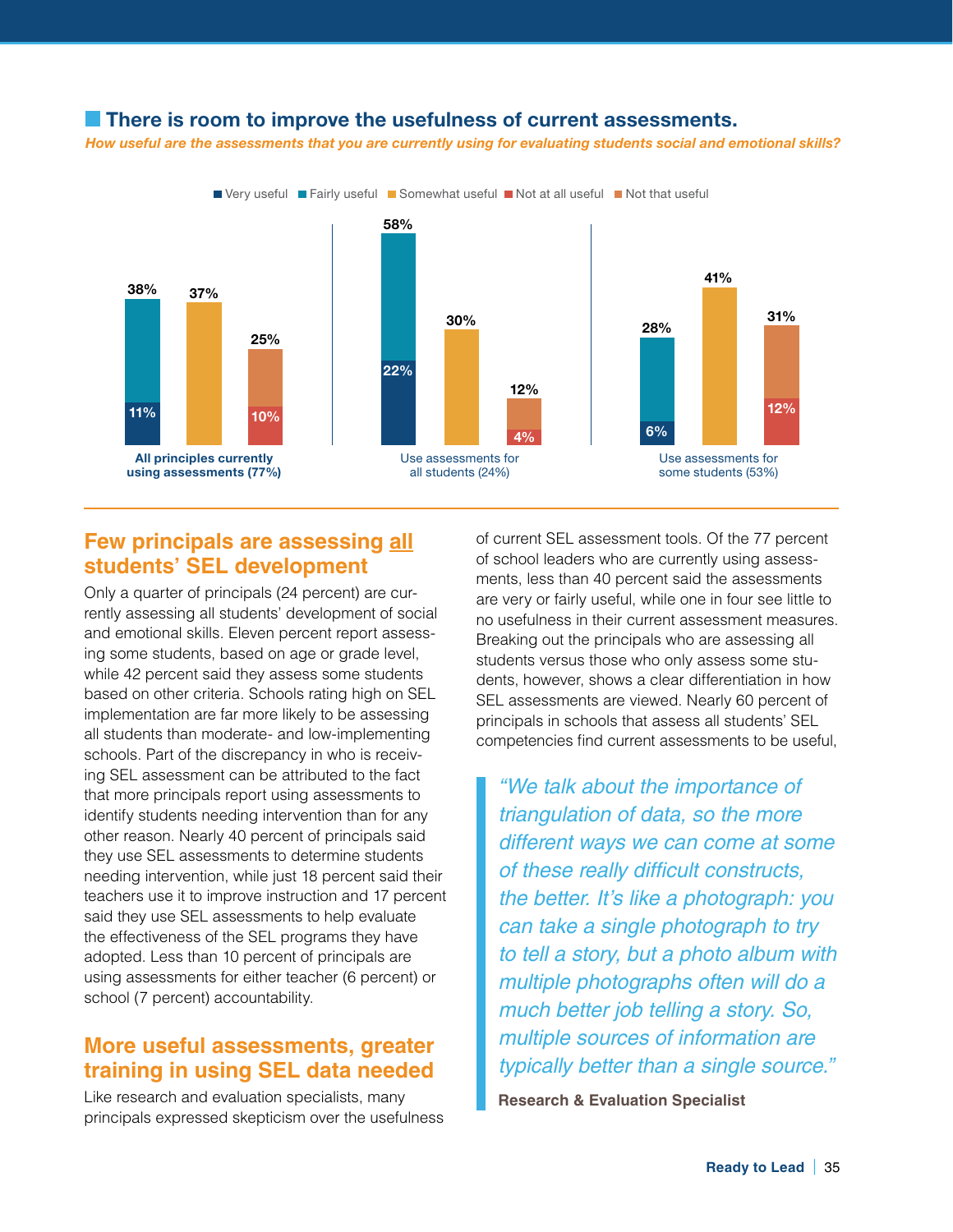## **Measuring SEL: The Assessment Work Group**

In a collaborative effort, CASEL has joined with leading researchers, educators, and policymakers from universities, school districts, and national organizations to establish an Assessment Work Group (AWG) to address and advance effective and practical assessment of social and emotional competencies from preschool to high school. With the support of seven funders, the AWG will be tackling critical issues educators face in using data to improve social and emotional learning over the next few years, and will specifically focus on four key areas:

- **Enhancing Collaboration:** Encouraging effective collaboration, communication, and networking in a rapidly growing field to optimize sharing of progress and reduce duplication of efforts.
- **Clarifying Frameworks:** Documenting similarities, differences, and potential alignments among the growing number of SEL-related frameworks that can guide both assessment and improvement efforts.
- **Advancing Practical Assessment:** Developing a guide to help educators select quality assessment tools and use data on students' social and emotional competencies in practical ways and for appropriate purposes.
- **Designing Direct Assessments:** Identifying new ways to directly measure students' social and emotional competencies through performance tasks in addition to self-reports or teacher ratings.

The AWG, through its *Measuring SEL* website (https://measuringsel.casel.org) will host a series of weekly blogs, produce a number of briefs, engage a wide network of collaborators, publish an interactive Practical Guide for assessment of social and emotional competencies, and issue State of the Field reports. The AWG has already launched its first Design Challenge, with over 20 innovative and emerging direct measures of SEL competing for awards and helping to frame critical design principals for SEL assessment.

compared to less than 30 percent of principals in schools only assessing some students.

Research and evaluation specialists express some caveats around the usefulness and applicability of currently available SEL measures. Many stated that student self-report is useful to an extent – since perception is reality in many ways – but that it is important to minimize social desirability bias as much as possible. Regarding teacher ratings of students, there is also some fear that teachers may exhibit bias, thus making incorrect inferences about their students. There is also concern teachers may lack the larger context needed to truly assess students on these measures. For this reason, it is critical that schools consider marrying multiple measures together instead of relying on one source for assessment.

Principals also see a great need for better teacher training in using SEL assessment data. Three out of five (61 percent) believe teachers in their school have *little to no knowledge* of how to use SEL assessment data to improve their instruction. Conversely, fewer than one in five (16 percent) said that they think their teachers have either a great deal or fair amount of knowledge of using SEL assessment data to improve their instruction. Urban school principals and those in high-SEL-implementing schools were far more likely to report that their teachers knew how to use assessment data to improve their instruction—although still only 24 percent of urban principals and 44 percent of high implementers believe their teachers have at least a fair amount of knowledge on how to use assessment data

# **Principals see many uses for SEL assessment data; hold mixed views on SEL accountability**

Given the assumption that they had access to valid and reliable assessments for measuring students' social and emotional skills, principals believe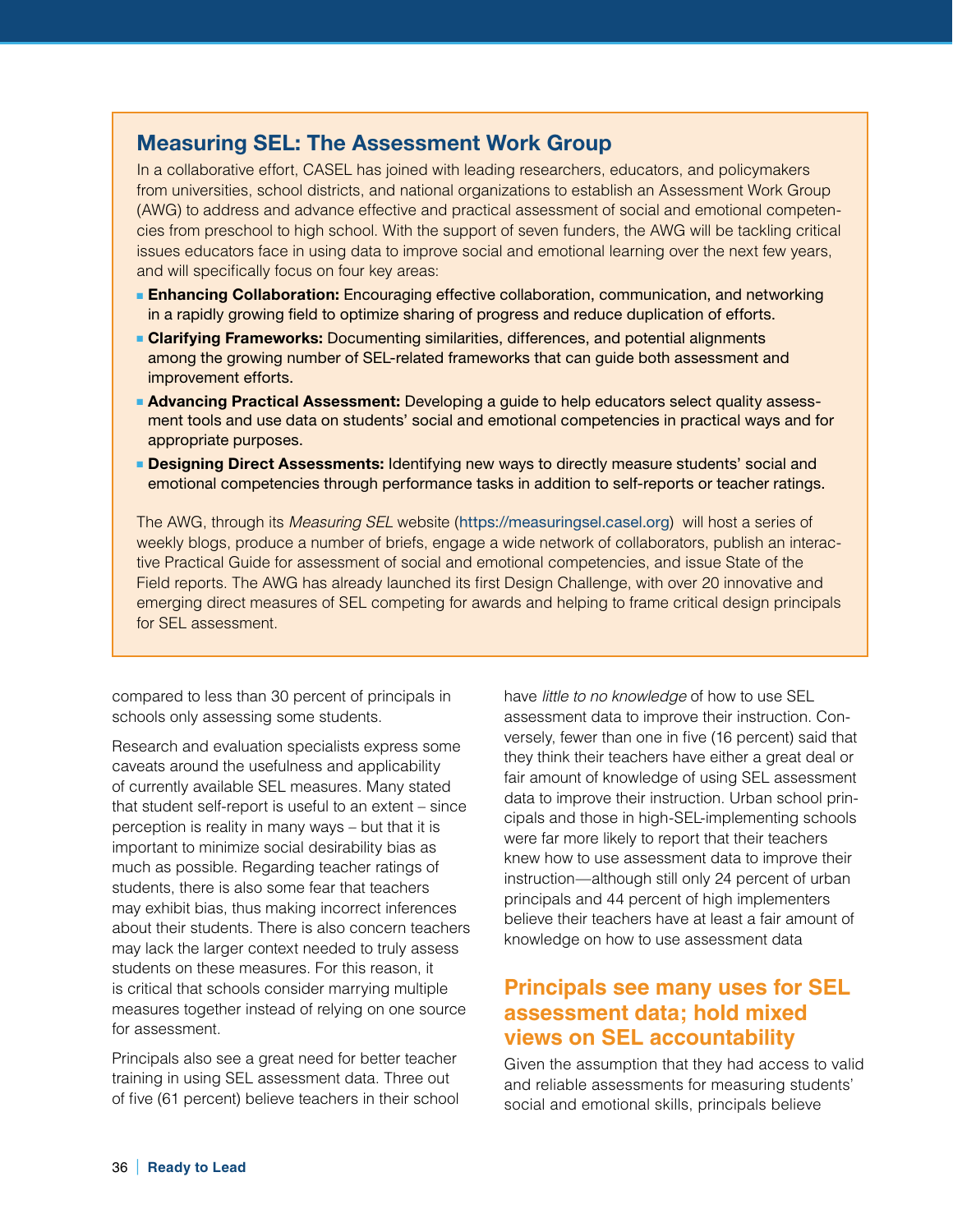

## **Principals hold mixed views on SEL accountability.**

there are a number of important uses for the data it would produce. An overwhelming majority of principals said they would use SEL assessments to identify students needing intervention (86 percent) or evaluate the effectiveness of SEL skills programs (79 percent). More than 70 percent said they could share the data with parents (73 percent) or use the assessments to improve teacher instruction (72 percent). In the eyes of principals, SEL assessment data is far less important for accountability purposes. Half of school leaders said they think it would be important to report data from the assessments to the district, and even fewer would use the data to hold schools accountable for developing students' social and emotional competencies (34 percent) or evaluate teachers based on the assessments (28 percent).

The accountability piece is where principals tend to express wariness of SEL assessment data and how it should be used. About half of school leaders (49 percent) believe that teachers should be held accountable for students' development of social and emotional skills, but the other half disagree. And just a small portion of all principals – 13 percent – are strongly in favor. The response was similar on the question of whether schools should be rated on their development of students' social and emotional skills, though even fewer principals responded in agreement (44 percent). Support for holding teachers accountable and rating students on SEL skills was stronger from urban school principals, high-implementers, and those who believe that SEL

*"A bigger concern is that teacher ratings seem like they could be subjective per teacher, and not as objective as they could be. You'd like to say no teacher thinks a kid is worse than they are, or recommends medication for a kid who doesn't need it, but it does happen. Teachers are people and sometimes their professional opinion may be skewed. Things that have checks and balances…I don't think it's necessarily invaluable, there just has to be a counterbalance to it, like self-reports."*

#### **Research & Evaluation Specialist**

can be measured (see Appendix IV for complete details).

In an ideal world – one in which they have confidence in the reliability of their measurement instruments – research and evaluation specialists would like to see SEL assessment data used first and foremost for formative assessment and program evaluation. Like principals, research and evaluation specialists have mixed views on assessing teach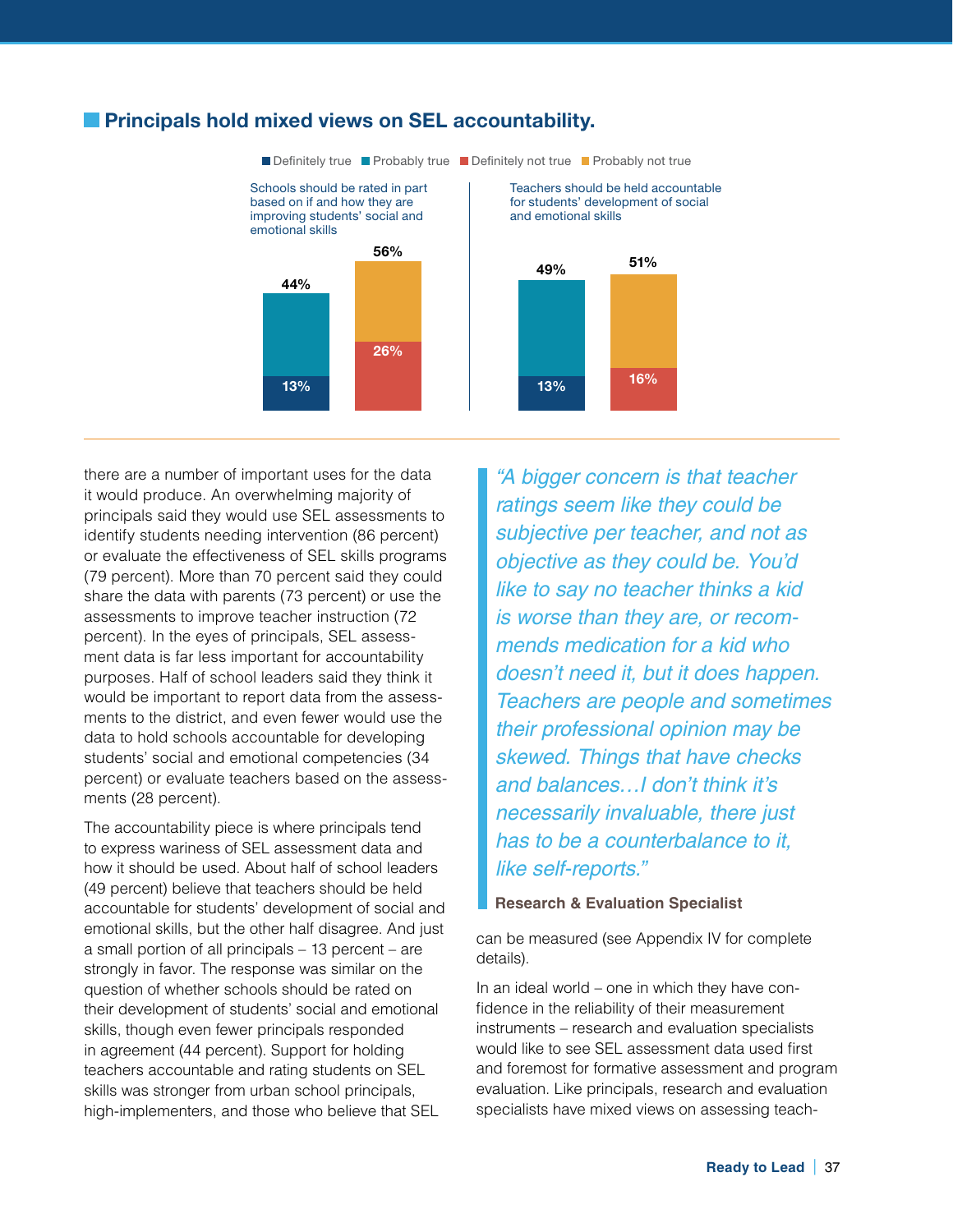ers on developing students' social and emotional development. Some said they would love to see the day when measures are strong enough to be used to determine which teachers are not serving their students' SEL skills development, while others see this as a step too far and worry that SEL measurement is too subjective to be used as a punitive tool.

# **Principals support inclusion of SEL in state education standards**

School leaders feel more positively about the inclusion of social and emotional skills in their state standards. Seventy-three percent of principals believe the development of social and emotional competencies should definitely or probably be explicitly stated in their state education standards – more than the 62 percent of teachers that said the same in the 2013 survey. There is support for state SEL standards from principals at all grade levels, though elementary school principals (76 percent) are more strongly in favor than middle (66 percent) and high (69 percent) school leaders. Urban and suburban school principals are more in favor of state SEL standards than principals in small town and rural schools (see Appendix IV for complete details). Principals in schools that score high on SEL implementation (85 percent) are more likely to support state SEL standards, though a large majority of moderate (76 percent) and low implementers (62 percent) of SEL are also in favor. The greatest discrepancy of support for state SEL standards comes between principals who believe SEL can be measured and those who do not. Seventy-nine percent of school leaders who trust in SEL measurement believe the development of students' social and emotional skills should be included in state standards, compared to 58 percent of those who do not believe SEL can be measured.

# **External Those who have more experience with SEL are more likely to believe it should be part of state standards**

*Do you believe that the development of social and emotional skills should be explicitly stated in your state's education standards?*

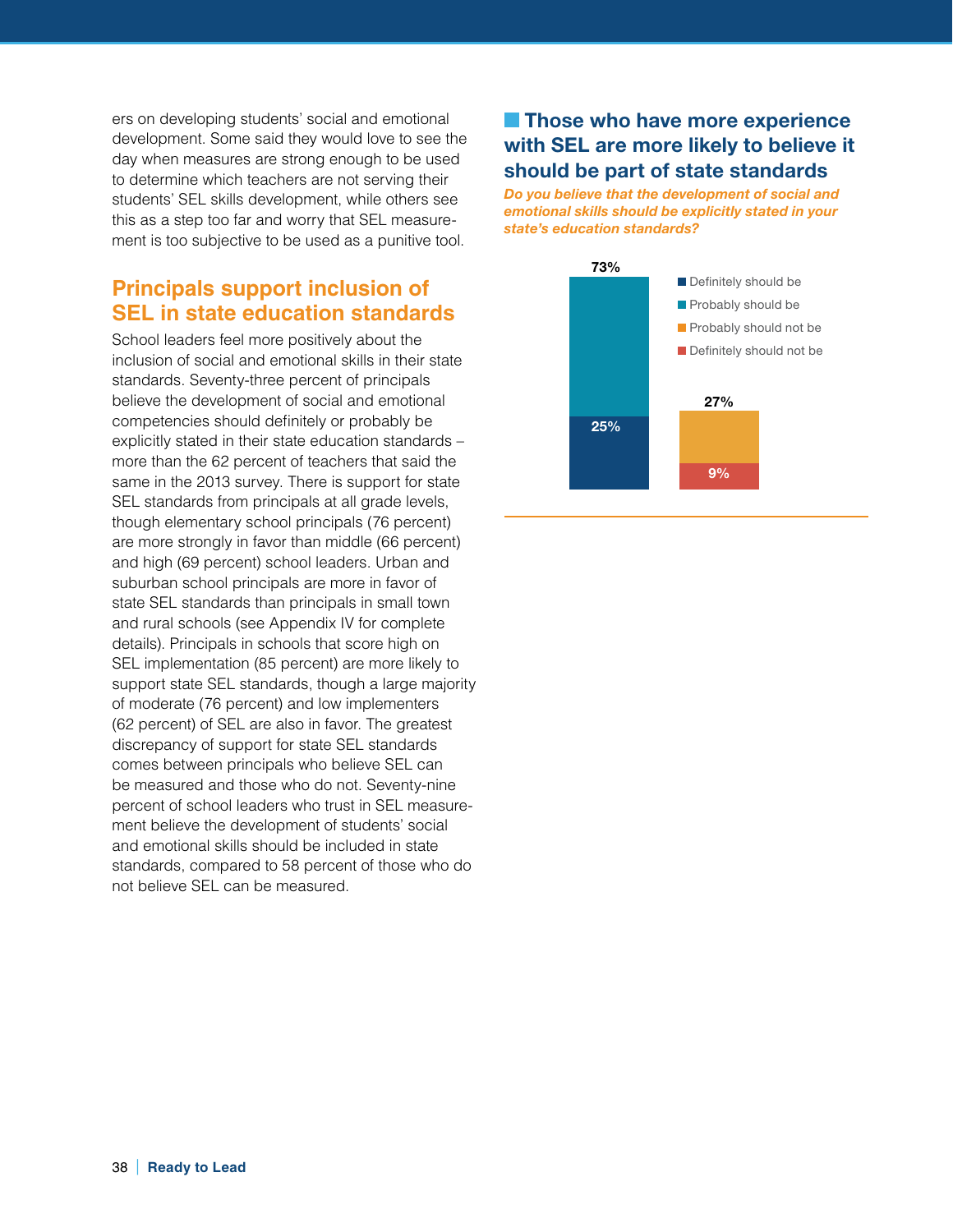# Snapshot: **Washoe County School District – Factoring SEL into Student Success**

Washoe County School District is the 2<sup>nd</sup> largest school district in the state of Nevada, serving 63,919 students in the cities of Reno and Sparks, as well as the communities of Verdi, Incline Village, and Gerlach. Students at Washoe County SD are 45 percent white, 2 percent Black, and 40 percent Hispanic. Forty-seven percent of students in Washoe County School District qualify for free or reduced-price lunch, while 14 percent are students with disabilities and 15 percent are English Language Learners.<sup>6</sup> While Washoe's graduation rate was just 77 percent in 2016, this is 6 percentage points higher than Nevada's graduation rate.

Washoe County School District joined CASEL's CDI in 2012, becoming one of the initiative's original eight districts. In Washoe, there has been a philosophical agreement since the start that emphasizing social and emotional learning is good for students, but to ensure continued buy-in, the district has turned to improved data collection on SEL and connecting it to key student outcomes. A big part of what has made Washoe County SD a leader in SEL data and assessment among CDI districts is that it is already a data-rich district, but getting the system right for using SEL data is still an ongoing process.

**Connecting SEL data to student outcomes:** Washoe, like other districts, has been collecting data on early warning indicators, including attendance, credit attainment, and transiency. In one recent school year, the early warning indicator data showed that 90 percent of students that had no risk factors in the 9<sup>th</sup> grade graduated high school on time, while only 30 percent of students who exhibited risk factors in the 9<sup>th</sup> grade did. To better understand why this was happening and connect it to what was known about students' social and emotional skills, research and evaluation specialists in the district decided to administer a student survey to understand if SEL factors were at play in why students did or did not graduate on time. It took the district three years to refine the survey, but the journey has been an enlightening one. Washoe has been able to link certain SEL factors, including student resiliency, to graduating high school on time, and at the same time, opened up a new avenue for communicating about SEL with both students and teachers. During the survey refining process, it was learned that students wanted time to reflect on the survey

results, so structures were built in to include students in the conversation to understand how they approached the survey. Student focus groups also helped write survey items. The effort to create a high-quality survey and create usable data has also lead to better teacher conversations on SEL and more school teams wanting to build SEL into their instruction. Though the SEL survey is not yet ready to be part of an accountability system, it is bringing teachers, students, and administrators together around SEL and providing critical information to help understand what can be done to keep kids in school and on track to graduation.

**Challenges in using SEL data:** Though Washoe is leading the way in developing strong SEL assessments and linking it to academic outcomes, the path has not been without its challenges. The district has developed an SEL data website and student profile pages, but leaders have wrestled with how to present the data so it does not become a site showing students how they are failing. At the classroom level, they are still trying to figure out how to assess SEL instruction in a meaningful way. Data specialists have also had to confront the data fatigue many educators have experienced in recent years and questions over whether SEL competencies can actually be measured or changed. The data on SEL, however, has also helped gain buy-in and given leaders in the district guidance on how to thoughtfully use it to continue to carefully figure out next steps in SEL assessment that will benefit students and teachers.

**Making parents a partner in SEL:** Washoe County SD has made parents a key partner in their SEL implementation to reinforce at home what is happening in schools. The SEL team offers one-hour SEL parent university classes to help parents better understand SEL, and, at the request of individual schools, has provided about 50 of these classes each year. The district has also opened up their SEL mini-conferences for teachers to parents. The mini-conferences take place once a quarter in the evening and provide SEL instruction and materials to teachers, and as of this year, parents as well. To better meet the needs of those attending, the district provides free day care and dinner to participants. Including parents in SEL implementation is just one more step to ensuring SEL remains a large part of the fabric of what Washoe County SD is trying to achieve.

For more on SEL in Washoe County, please visit: [http://www.casel.org/partner-districts/washoe-county](http://www.casel.org/partner-districts/washoe-county-school-district/)[school-district/](http://www.casel.org/partner-districts/washoe-county-school-district/)

6 School District data retrieved from Washoe County School District, "2016-2017 Characteristics & Performance," retrieved from http://www.washoeschools.net/washoeschools.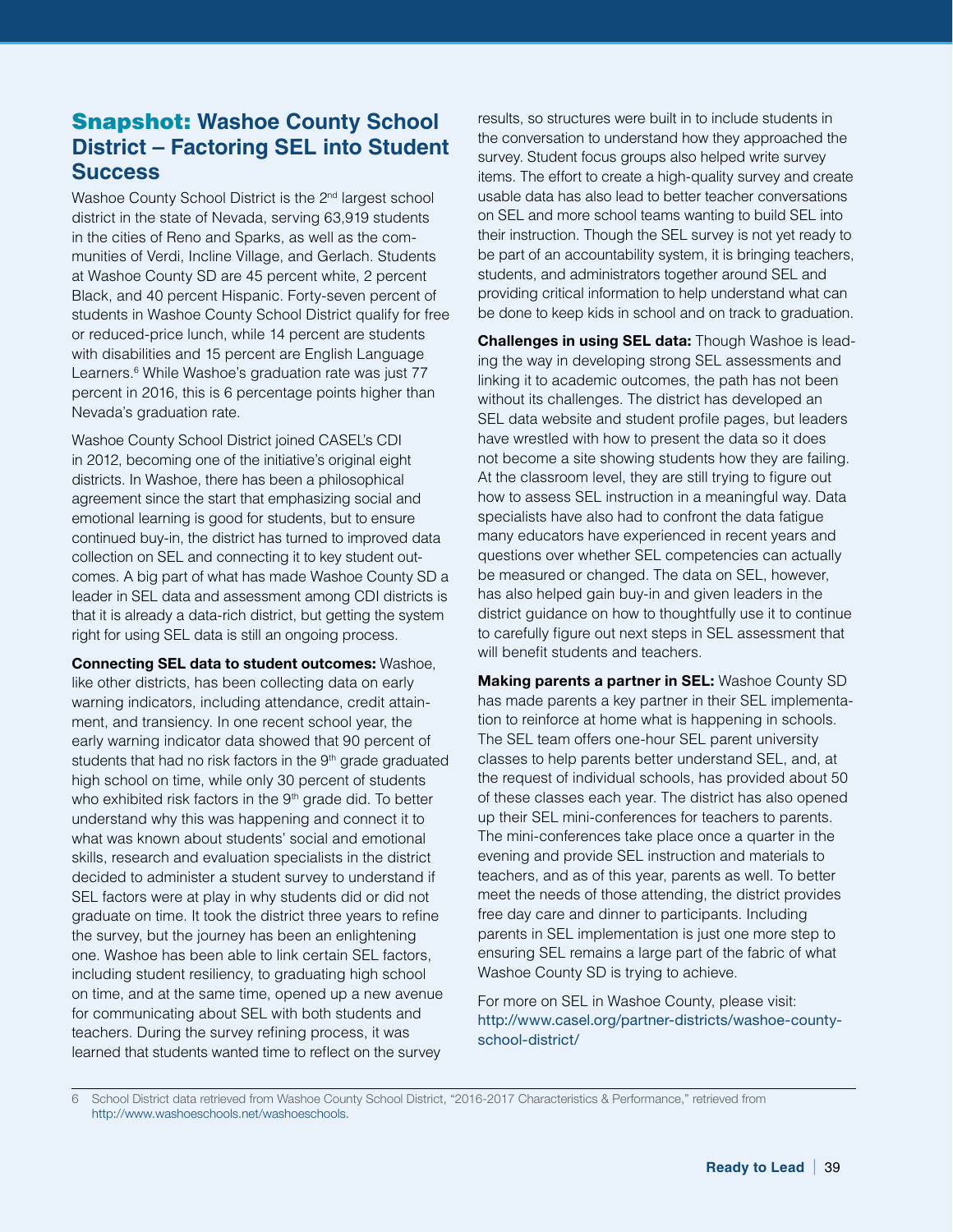# **CASEL's Collaborating States Initiative**

In 2016, CASEL launched the Collaborating States Initiative (CSI) to actively partner with states that wish to develop policies or guidelines that support implementation of quality SEL. The CSI is a collaborative learning community comprised of state SEL teams and an advisory group of leaders and experts in the field who want to learn from each other as each state works to advance SEL implementation. Since each state has their own unique priorities and needs, CASEL encourages states to develop a plan that will create the conditions to meet the distinct needs of its students. CASEL then supports states by sharing findings from research and best practices on SEL implementation, as well as technical assistance to any states that request it.

The CSI confirmed that there is a powerful demand for SEL at the state level. Forty states expressed interest in the CSI and for guidance on promoting evidence-based SEL practices. This enthusiasm led CASEL to initially team with 17 states through the CSI.

Nevada is one of the states CASEL has teamed with through the CSI. While the state has made significant progress in recent years, one education leader in the state was clear that Nevada still has a great deal of work to do and that they're behind several states in terms of SEL implementation.

Nevada presents an interesting case study for systematic SEL implementation. The state has just 17 different school districts, yet they are incredibly diverse. Districts range from large, multi-high school districts like Washoe County and Clark County School District (Las Vegas), one of the largest districts in the nation, to districts as small as Esmeralda School District that educates fewer than 100 students across 3 elementary schools.

Nevada's pursuit of statewide SEL began during the 2013 legislative session when the state was asked to work on statewide bullying prevention. This focused on promoting social skills and improving school climate to prevent bullying and cyber-bullying. The legislature provided funding for training to begin this work, and a federal Safe Schools Grant provided further resources. In the 2015 legislative session, Nevada created the Office of Safe and Respectful

Learning Environment. The state also received Project Aware and School Climate Transformation Grants, and intentionally wrote SEL into each. These grants were partially used to create a statewide SEL climate survey using the framework established in Washoe County. They also used the grants to fund mental health support workers, including social workers, counselors, and community health workers.

More recently, Nevada wrote SEL into their strategic plan and ESSA plan. The state has also laid out two strategic goals: to develop multi-tiered layers of SEL supports in each district and to build SEL competencies for students and adults. The state is currently in the process of writing SEL state standards with the intention to adopt them by November, with technical assistance training ready by that time as well. The state plans to train school social workers and state management teams, as well as partner with state health organizations and workers.

Education leaders in Nevada report that being in the CSI has been helpful as they work to implement SEL throughout the state. The CSI initiative has provided critical guidance and resources and helped continue to build traction at the state and district level.

For more on CASEL's CSI, please visit: [http://www.](http://www.casel.org/collaborative-state-initiative/) [casel.org/collaborative-state-initiative/](http://www.casel.org/collaborative-state-initiative/)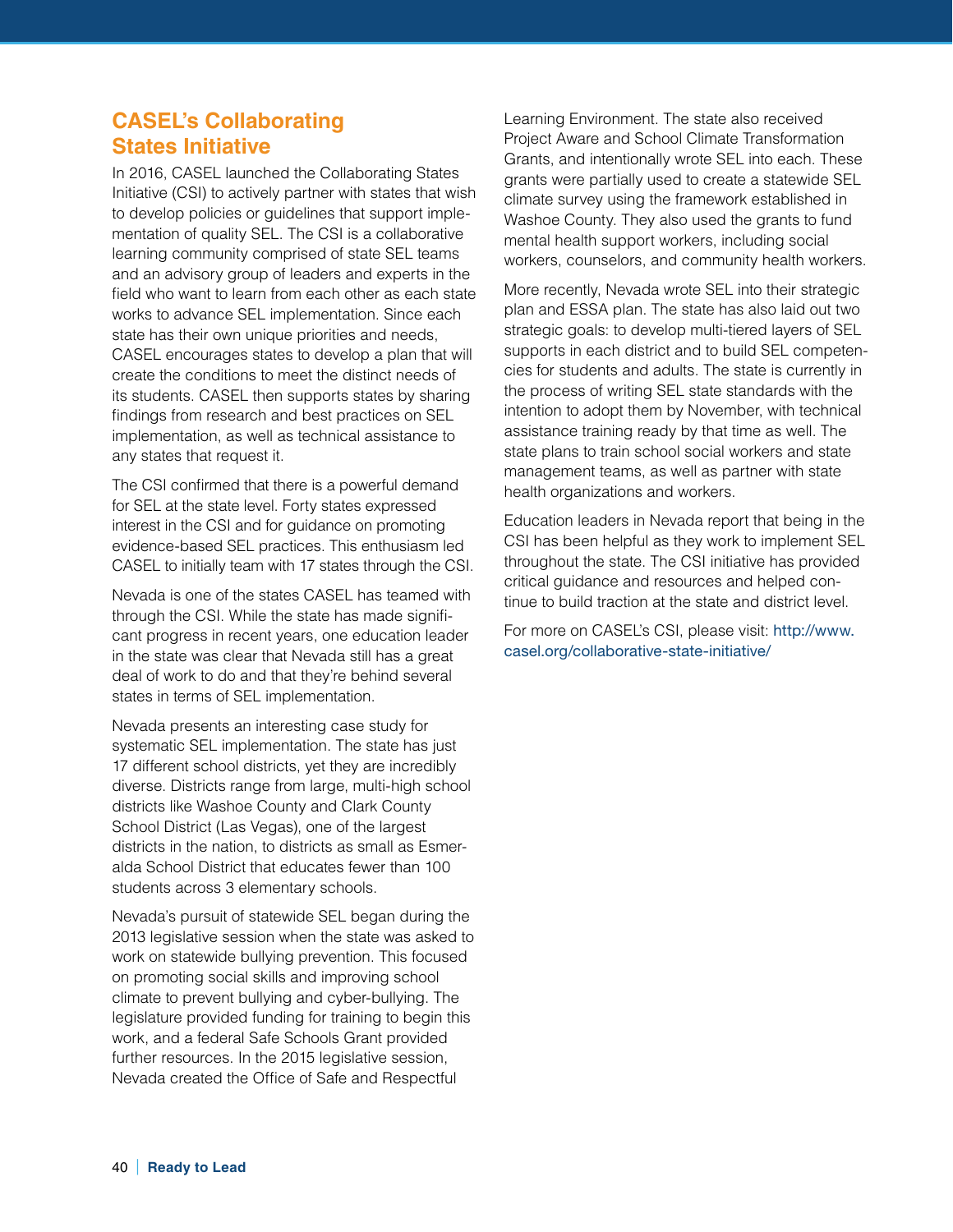

In 2013, teachers reported their belief that schools should focus on developing all students' social and emotional skills, and that doing so will have a positive impact on students, adults, and the overall culture and climate of the school. This study shows that these beliefs are mutually held by principals, superintendents, and research and evaluation specialists, who overwhelmingly understand that SEL has a vital role to play in K-12 education today. In spite of the widespread support for SEL, however, there is a disconnect between the way administrators view SEL in theory and how it is being integrated in practice. It is within this disconnect that the most significant findings exist and a path forward emerges.

# **Key Findings**

#### 1 **Principals value SEL, but need greater knowledge and support to effectively implement school-wide, evidence-based SEL programming.**

Principals are on board with SEL, and they strongly believe that developing students' social and emotional skills will promote a positive school climate, improve relationships, decrease bullying, and raise academic achievement. Interviews with superintendents and research and evaluation specialists revealed the same recognition of the link between SEL and improved outcomes. What school leaders need, however, is a better understanding of how to effectively implement school-wide SEL programming, access to training for themselves and their teachers on how to develop implementation plans and use SEL assessments and data, and support

from district leaders, state policymakers, researchers, and many others. Filling in that missing link will be essential to taking SEL from theory to action.

#### 2 **When superintendents and other district leaders are driving SEL and implementation is high, successful outcomes are much more likely.**

Support for SEL from the highest levels of district leadership results in widespread systemic implementation, engages more stakeholders, and is perceived as being much more successful. However, just one-quarter of principals said their district leadership places a great deal of emphasis on SEL, and less than half said their district requires all schools to have a plan for implementing SEL. In total, only one-quarter of principals are in schools that could be considered high-implementers of SEL, but in districts where central office leaders place a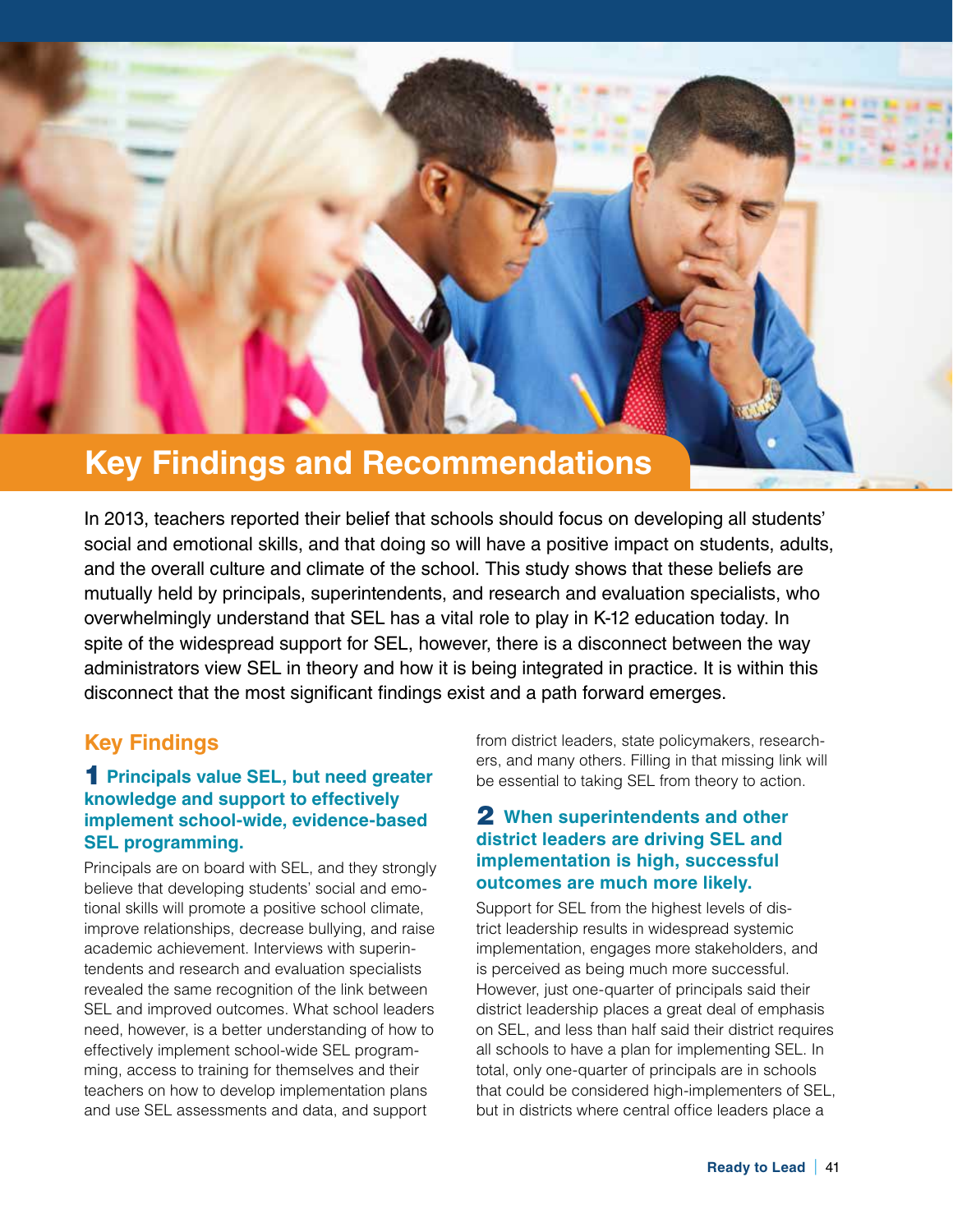high level of emphasis on SEL, that number jumps to more than half. In schools where implementation is high (based on CASEL's benchmarks), principals report greater academic success, an increased ability by students to apply knowledge to real world situations and to think and reason critically, in addition to an improved school environment, and superintendents see the same. Having support from district leadership is a significant piece in getting the ball rolling and providing a strong foundation for SEL implementation. Given the tendency for superintendent and principal turnover, especially in lowerperforming school districts, it is also important that superintendents eager to implement SEL make it a priority to engage in- and out-of-school stakeholders and build a stable base to ensure it is carried forward regardless of a change in leadership.

## 3 **A lack of time and teacher training – in both pre-service education and in-school professional development – are critical barriers to implementing SEL.**

Teachers in 2013 and principals today know that time is in limited supply during the school day, and adding more to an already full schedule can lead to initiative fatigue. On top of this, more often than not, teachers come into schools with little to no training in developing students' social and emotional skills, and a lack of resources adds to the challenge of implementing SEL. These are significant barriers leaders of any school or district must face, but not ones that cannot be overcome. Administrators that are already implementing SEL feel far more confident in their teachers' ability to teach SEL and are successfully incorporating SEL training into their professional development. In addition, an overwhelming majority of principals believe teachers in their schools would be open to greater emphasis on SEL, opening the door to the foundational support successful implementation efforts are built upon.

#### 4 **School and district leaders are open to having better data on students' social and emotional competencies to improve school-wide SEL programming and student outcomes, but need better training to do so.**

The verdict on current SEL assessments is mixed, and for most administrators, figuring out the "why" of assessment is as important as determining

the "how." It is clear that most administrators are hesitant about using SEL assessments as a means for student or teacher accountability, but as a teaching and learning tool, most administrators do not have a concrete plan of action for assessing students' social and emotional competencies. Though most principals report optimism around the ability to assess SEL, most are not assessing all students, choosing instead to target specific students to determine further interventions. And less than one in five principals say their teachers use it to improve instruction – missing out on a valuable learning tool to guide teachers on how to teach all their students better.

In answering the "how" of SEL assessment, most administrators express a great deal of uncertainty on what measures count as SEL measures and whether the tools that currently exist are providing meaningful data. Many describe using behavioral observations and tracking discipline records – tools that schools have long used to identify students for interventions – and others are developing school culture and climate surveys. Few, however, have created or adopted SEL assessments that could provide a deeper understanding of how their school is faring at developing students' social and emotional skills or the larger impacts of emphasizing SEL. Administrators also express concern over whether teachers have the knowledge to properly assess SEL and if their biases may cloud the accuracy of some assessments, though those concerns diminish in those who are already implementing SEL at a high level. The good news on assessments is that most administrators already understand the value that SEL data can hold, and there are research and evaluation specialists out there developing customized in-house measures that can really get at the data administrators and teachers can use to improve teaching and learning. The future of SEL assessments largely lies in developing better understanding of what SEL systemic implementation looks like across schools and districts and providing the training and support principals and teachers need to fully carry it out.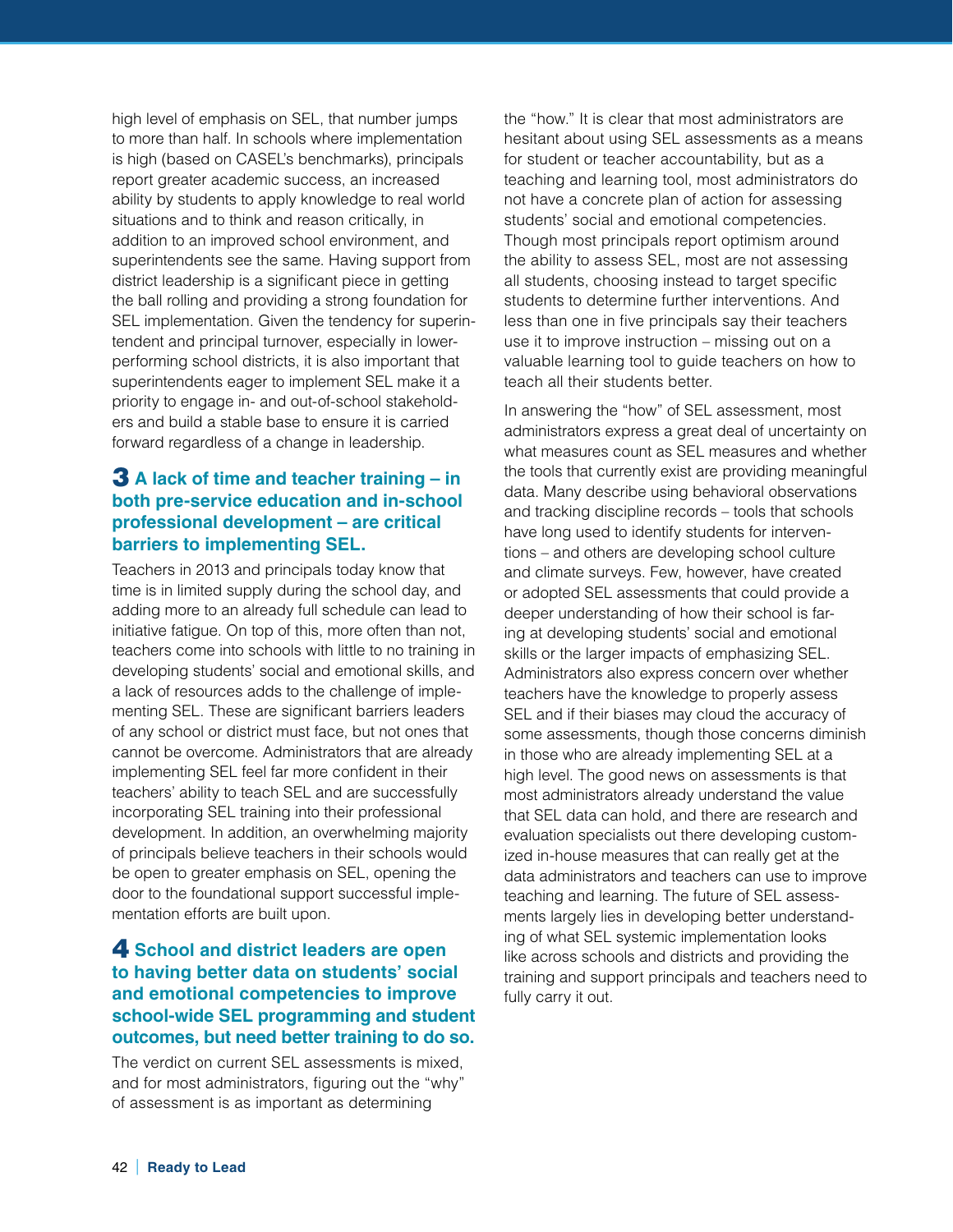# **Recommendations**

#### **Sustain Social, Emotional, and Academic Development through High-Impact Levers**

#### **Enhance the "will" – Prioritize policies and funding to support SEL**

To help schools advance social and emotional learning and systemize SEL at all levels of practice and policy, federal and state policymakers, as well as grantmakers in education, will need to prioritize policies and funding for SEL implementation, assessment, and training. Funding considerations should include resources, technical assistance, evaluation, and the creation of learning networks between districts and states. Funding streams for increased research will also be critical for expanding knowledge and creating lines for SEL advocacy. Policy action should include advancing new federal policies to promote SEL and alloting resources toward its growth in both PreK-12 and higher education, in addition to adopting state SEL standards.

#### **Support state student learning standards**

State leaders should heed the calls of the nearly three-quarters of principals who believe the development of social and emotional competencies should be explicitly stated in their state education standards. State SEL standards can provide a vision for what social and emotional learning programs should accomplish and developmental benchmarks to inform teachers and principals of what students should be working toward in every grade. State SEL standards can also serve as guidance for institutes of higher education by providing the groundwork for integrating SEL into pre-service teacher training programs. Unlike academic standards, which have served as a basis for accountability systems, SEL standards should be used solely to improve teaching and learning and guide investments in SEL programming. State leaders looking to adopt SEL standards can look to states like Illinois, Kansas, and West Virginia, which have each established comprehensive SEL goals with developmental benchmarks.

#### **Advance an SEL research agenda and communicate findings to practitioners and policymakers**

For years, CASEL and others have established a broad group of collaborators to advance SEL research, and leading experts from around the

world have contributed to the evidence base on high-quality SEL programming and its outcomes. The launch of the National Commission on Social, Emotional, and Academic Development in late 2016 has provided an additional, centralized platform to move forward various research streams in the field, and the Assessment Work Group, a collaborative of researchers and practitioners, is working to improve approaches to SEL assessment. These efforts are critical to providing school and district leaders with the knowledge and resources they need to choose high-quality programming, integrating SEL into the academic curriculum, and evaluating its impacts, but more must be done to inform best practices, guide teacher training and professional development, and establish valid and reliable metrics for SEL assessment. Based on this study, we recommend further research in the following areas: the link between improving SEL skills and academic achievement; the impact of improved training on SEL implementation; the benefits of integrated and stand-alone SEL approaches; and how data on SEL can be used effectively by teachers to improve instruction, by principals to improve school climate, and by districts to better prepare all youth for success in school, postsecondary, careers, and life.

#### **Strengthen SEL Training among Teachers and Administrators**

#### **Build the knowledge base on evidence-based SEL programming and effective training, implementation, and assessment.**

While this study makes clear that school and district leaders value the development of their students' social and emotional competencies, they need a better understanding of how best to improve these skills in students and create a systemic plan for SEL implementation. It is critical that administrators and teachers have access to a knowledge base on effective SEL programming and training in how to effectively integrate SEL into academic instruction and school climate improvement initiatives. Even in districts where SEL is already being implemented, there is still a need to provide evidence of its effects and link to raising academic outcomes.

There is also a clear lack of training in effective SEL implementation and using SEL assessments and data for improvement and program evaluation. It is essential that researchers and program leaders in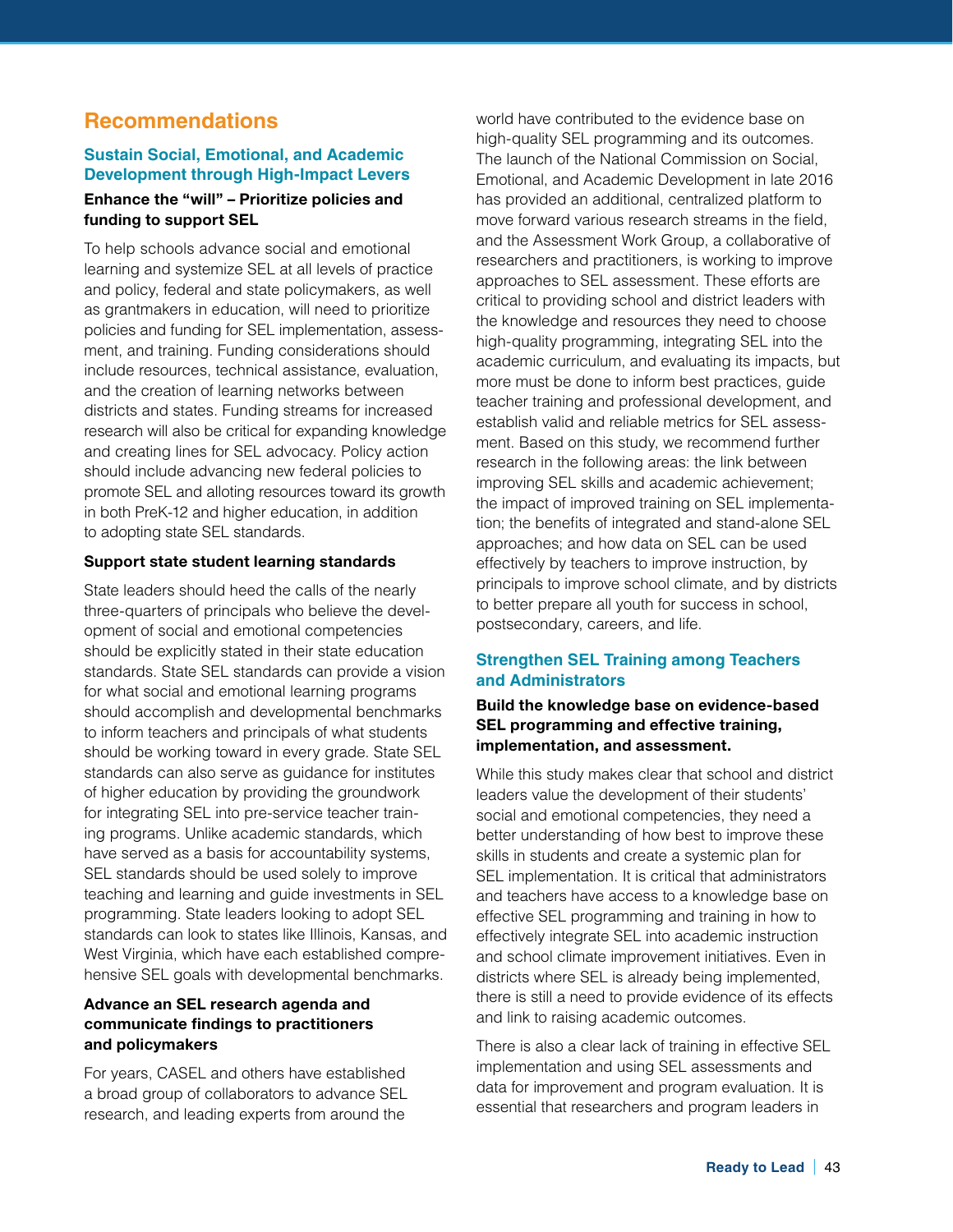the SEL field develop common guidance to schools on evidence-based classroom and school-wide programs, training, and assessment tools that are widely available to administrators to better ensure they are aware of all available high-quality options and can avoid those that are of lesser quality. Administrators and teachers could also benefit from exposure to SEL in practice, so to better spread best practices, schools and districts that are already implementing with success should serve as SEL learning hubs.

#### **Build teacher knowledge through pre-service education and in-school professional development and support adult SEL.**

There is mutual agreement between teachers and administrators that greater training in teaching and assessing SEL is a critical component to ensuring successful implementation, but not enough teachers have been provided with that training. On one side of this issue is that there is currently not enough SEL training within teacher education programs. Though there is a child development component to any highquality teacher preparation program, few, if any, aim to develop teachers' knowledge of their own social and emotional skills or how to develop and assess students' social and emotional competencies. Integrating SEL into pre-service teacher training will go a long way to guaranteeing more teachers come into the classroom with the knowledge they need to successfully promote SEL. In the absence of SEL training for pre-service teachers, schools will still need to deliver high-quality professional development, and even in the event of expanded SEL instruction in teacher preparation programs, ongoing training for teachers will remain a critical component of any systemic plan for SEL implementation. High-quality training should include exposure to evidence-based research and best practices, instruction in how to integrate SEL into the core academic curriculum and how to measure and assess SEL, and coaching on how to develop their own SEL competencies.

#### **Strengthen Assessment**

#### **Continue to improve SEL assessment tools and training in how to use them.**

It is clear that educators lack both a familiarity with available measures of SEL and access to high-quality assessments, particularly those that can be customized to meet their needs, as well as training in how to use SEL assessment data. While principals see the value in collecting and reporting SEL data, some hesitation around assessing SEL may be due to a fear of holding teachers and schools accountable for developing students' SEL skills. However, those that are already assessing SEL, whether through culture and climate surveys or building upon currently existing measures to help students develop the SEL skills they lack, can provide models for assessment that do not make students and teachers targets of punitive accountability. These districts can show others how to create valid assessments and use the data to improve teaching and learning. In addition, researchers in the field should continue to study assessment measures to provide knowledge and guidance on available tools, and funders and policymakers should prioritize improving SEL measurements.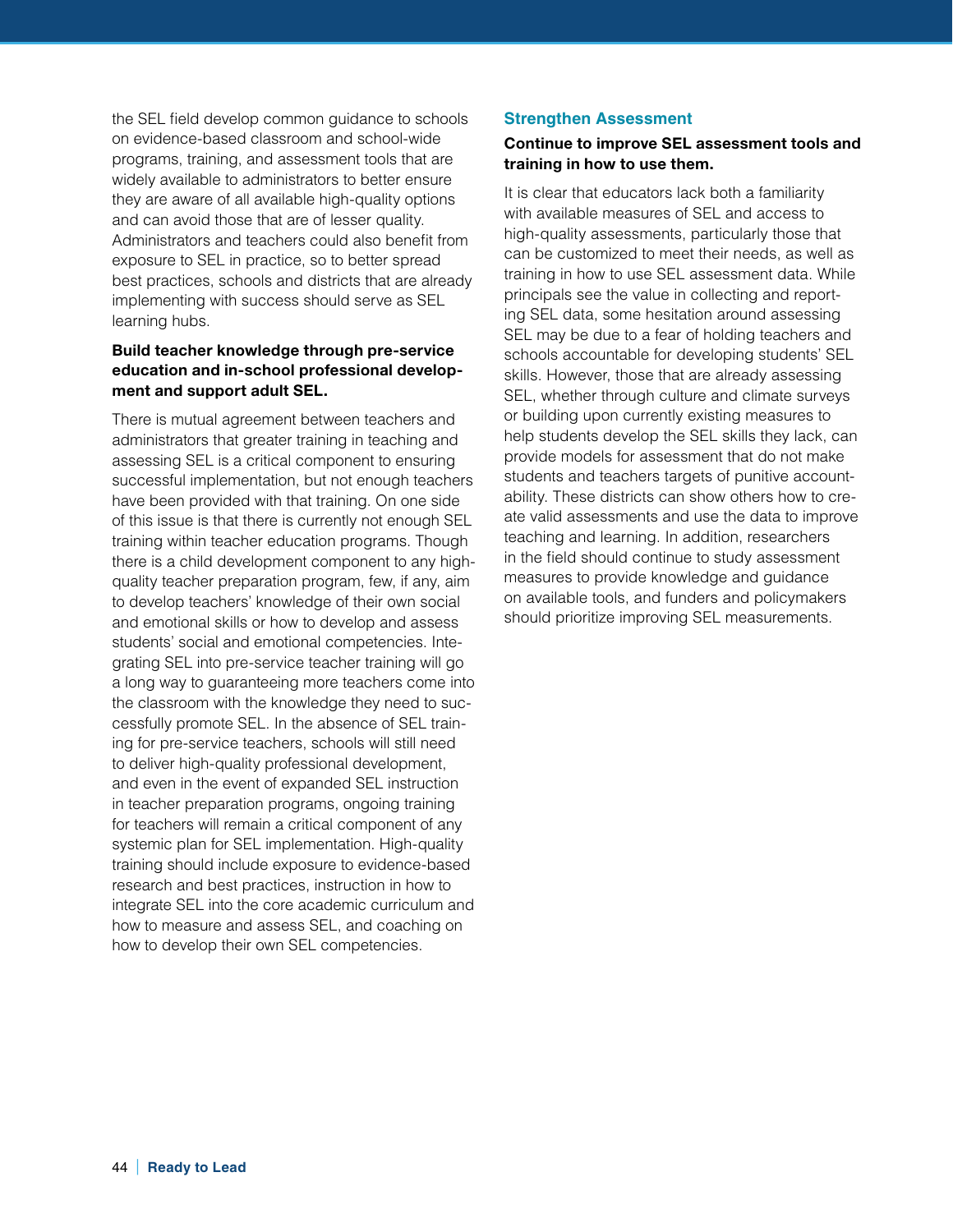# **Conclusion**

Social and emotional learning is, in many ways, not a new concept. Developmental theory<br>have long supported the social and emotional development of their students through<br>informal masses. Despite this, social and emotional has been at the core of American education for more than a century, and educators informal means. Despite this, social and emotional learning has far too often been relegated to the sidelines in favor of a relentless focus on academics. In recent years, however, researchers and educators have made a push to restore emphasis on SEL and realign social and emotional development alongside academic learning. This effort has been backed by a growing body of evidence that shows effective implementation of SEL leads to more positive outcomes for young people and can greatly improve the culture and climate of a school.

On the ground, administrators and teachers implementing SEL are seeing its effects, but there is still much work to be done to ensure educators have access to high-quality SEL programming, guidance on how to implement SEL school- and district-wide, and tools for assessing SEL to achieve the greatest outcomes. Schools of education need to prioritize social and emotional learning in teacher education and ensure future teachers understand the social and emotional needs of their students and themselves. SEL researchers need to build on the current evidence base, get proof of impact into the hands of policymakers and leaders from the state down to the school, and work with schools to establish best practices in implementation and assessment. School and district leaders need to create an environment where social and emotional learning is valued, work with teachers and staff to create a plan and shared vision for SEL that meets the needs of both students and adults, and devote time and resources to support effective implementation. And schools, districts, and states that have invested in social and emotional learning should serve as learning models for others starting out on the path to SEL and help build the practical understanding of what it takes to effectively implement social and emotional learning and make it a priority for in- and out-of-school stakeholders.

Advancing social and emotional learning will require a significant shift in our approach to raising academic achievement and improving schools, and it will take a concerted effort from educators, researchers, policymakers, families, community providers, and others to make the effective promotion of SEL a lasting reality. But as this report and others have shown, the will to advance SEL exists among administrators and teachers, who understand its value and are already seeing its benefits. Social and emotional learning is not a fad; it has always been at the heart of education, and now is the time to make sure it is treated as such.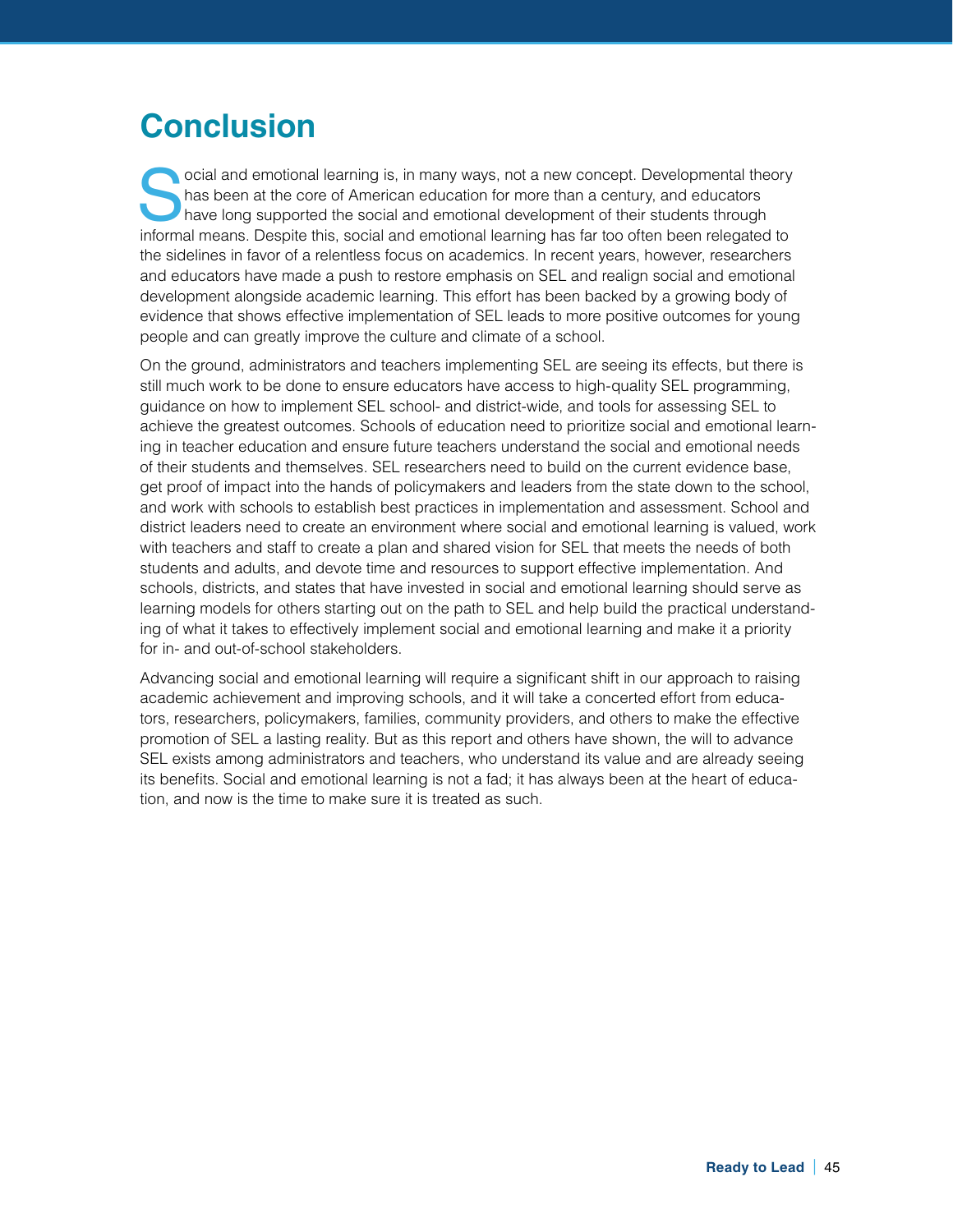# **Acknowledgements**

ASEL, together with Civic Enterprises and Peter D. Hart Research Associates, would like to give special thanks to everyone who contributed to this report. Specifically, we would like to thank each of the following: the CAS give special thanks to everyone who contributed to this report. Specifically, we would like Shriver, Board Chair; Karen Niemi, President & CEO; Roger Weissberg, Chief Knowledge Officer; Jeremy Taylor, Director of Assessment & Continuous Improvement; Karen VanAusdal, Director of Practice; Joseph Mahoney, Director of Translational Science; and Dale Blyth, Assessment Work Group Consultant.

We would also like to thank CASEL's generous funders who supported this report and the work featured within it, including NoVo Foundation; S.D. Bechtel, Jr. Foundation; Einhorn Family Charitable Trust; Ewing Marion Kaufman Foundation; Overdeck Family Foundation; Pure Edge, Inc.; Raikes Foundation; Robert Wood Johnson Foundation; Spencer Foundation; and the Wallace Foundation.

We are also grateful for the hard work and dedication of Adam Kernan-Schloss and Nancy Zuckerbrod of the KSA-Plus Communications team; Kathleen McMahon, Chief of Staff at Civic Enterprises; and the team at Hart Research Associates: Geoff Garin, President; Corrie Hunt, Vice President; Annie Norbitz, Analyst; and Sandra Markowitz, Assistant Analyst.

CASEL, together with Civic Enterprises and Peter D. Hart Associates, would also like to thank the more than 900 principals, superintendents, and research and evaluation specialists who participated in the national survey and individual interviews. They shared their thoughts and reflections with honesty and integrity. We are especially grateful for the educators from Anchorage, Alaska; Austin, Texas; Nashville, Tennessee; and Washoe County, Nevada, as well as state education leaders from Nevada for their invaluable contributions to this report.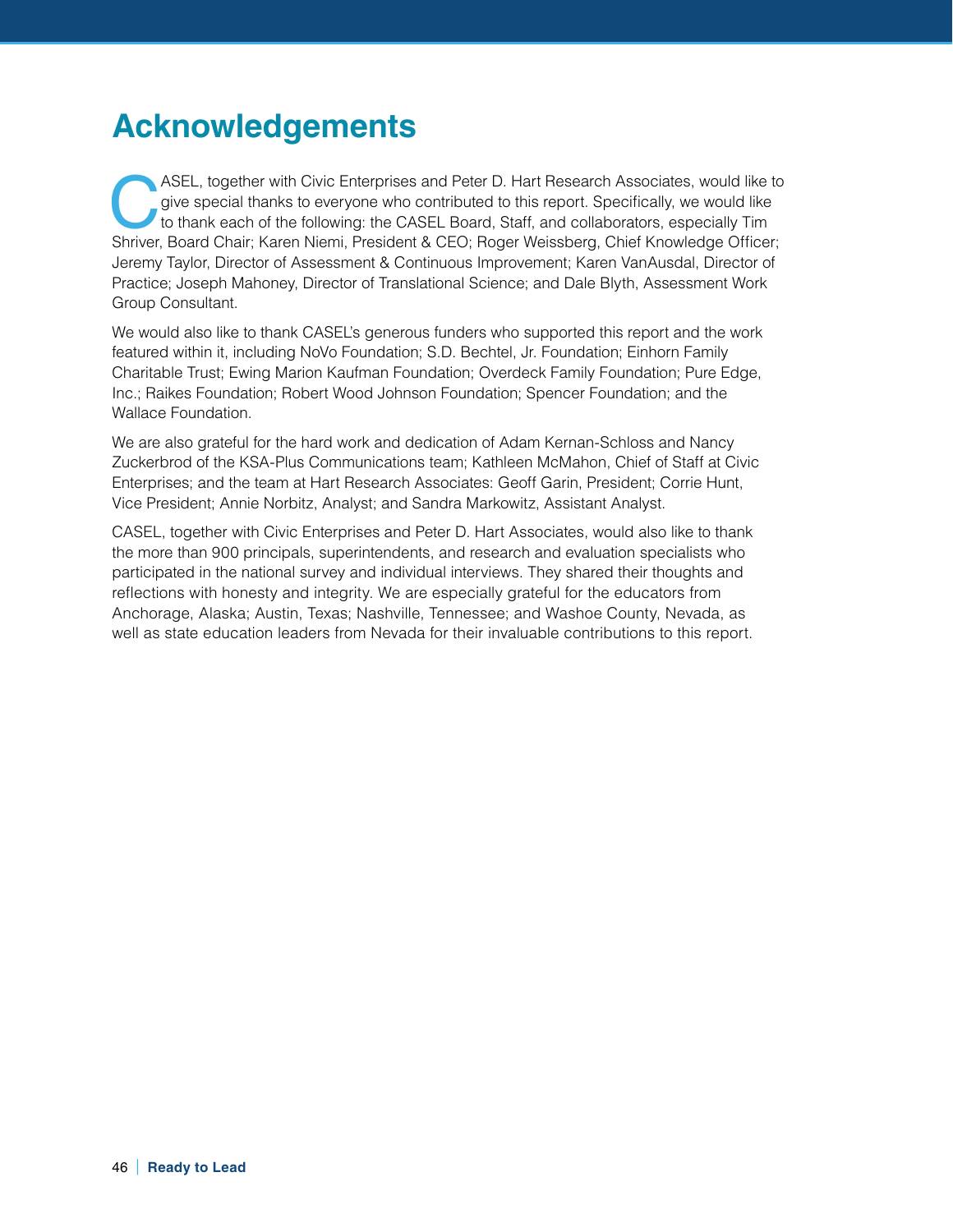# **Appendix | Methodology**

In February and March 2017, principals, superintendents, and research and evaluation specialists were asked to participate in surveys and individual interviews to assess the role and value of developing students' social and emotional skills in America's schools. The nationwide web survey was conducted from February 21 to March 14, 2017 among 884 kindergarten through 12<sup>th</sup> grade public school principals. The margin of error is +/- 3.4 percentage points in the full survey sample and higher among subgroups. Slight weights were applied to ensure that the sample matched principal and school characteristics of public school principals, according to NCES data. We are confident that the survey sample, once weighted, represents a true national sample of public school principals in America.

The survey was informed by the prior instrument created in 2013 to assess teachers' perceptions of the role and value of social and emotional learning. This allowed for cross-comparison on several questions. The survey was appropriately adjusted to meet the role of administrators in SEL implementation, as well as to gauge their beliefs and understanding of SEL assessment, which was not a part of the original survey. Survey development was also shaped by discussions with and feedback from researchers in the social and emotional learning field.

For the study, we also interviewed a total of 16 superintendents, four from each of the National Center for Education Statistics school geographic locales (large city, suburban, small city/town, and rural areas), and 10 research and evaluation specialists from small and large city school districts. The superintendents and research and evaluation specialists represented the Northeast, South, Midwest, and West. Six superintendents lead districts with student populations that are at least 25 percent Hispanic, and six lead districts that are at least 10 percent Black. Eleven superintendents are from districts that are more than 50 percent free/reduced lunch. The research and evaluation specialists have job titles including: Director of Research and Evaluation; Director of Assessment and Evaluation; Director of Data, Research, and Accountability; Chief of Research and Accountability Officer. Three come from districts that are at least 25 percent Hispanic, and seven are from districts that are at least 10 percent Black. Nine of the ten research and evaluation specialists have 10+ years of experience in the field. One superintendent and one research and evaluation specialist interviewed are in a CASEL CDI school district.

#### Characteristics of the Survey Sample

The following profile of the 884 principals interviewed for this survey reveals a sample that is representative of America's public school principals in terms of their own demographic characteristics and the diverse schools in which they lead.

## **School Characteristics**

| <b>GRADE RANGE</b>        |     |
|---------------------------|-----|
| <b>Elementary School</b>  | 55% |
| Middle/Junior High School | 16% |
| <b>High School</b>        | 20% |
| K-8 or K-12               | 9%  |
| <b>LOCALE CODE</b>        |     |
| Urban                     | 36% |
| Suburban                  | 22% |
| Small town/Rural          | 42% |
| <b>FREE/REDUCED LUNCH</b> |     |
| Less than 40%             | 29% |
| 40-79%                    | 46% |
| 80% or more               | 25% |
| <b>SCHOOL TYPE</b>        |     |
| Regular Public School     | 91% |
| Public Magnet or Charter  | 9%  |
| <b>GEOGRAPHIC REGION</b>  |     |
| Northeast                 | 18% |
| South                     | 34% |
| Midwest                   | 23% |
| West                      | 25% |
| <b>STUDENT ENROLLMENT</b> |     |
| Less than 250             | 17% |
| 250-499                   | 36% |
| 500-749                   | 25% |
| 750 or more               | 22% |
| <b>LOW-PERFORMING</b>     |     |
| Currently rated           | 20% |
| Recently rated            | 14% |
| Not rated                 | 66% |

# **Principal Characteristics**

| <b>GENDER</b>              |     |
|----------------------------|-----|
| Women                      | 53% |
| Men                        | 47% |
| <b>AGE</b>                 |     |
| Under age 45               | 36% |
| Age 45 to 54               | 36% |
| Age 55 or older            | 28% |
| <b>YEARS OF EXPERIENCE</b> |     |
| 5 or fewer                 | 37% |
| $6 - 15$                   | 46% |
| 16 or more                 | 17% |
| <b>RACE/ETHNICITY</b>      |     |
| White                      | 84% |
| Black                      | 7%  |
| Hispanic                   | 7%  |
| Other                      | 2%  |
|                            |     |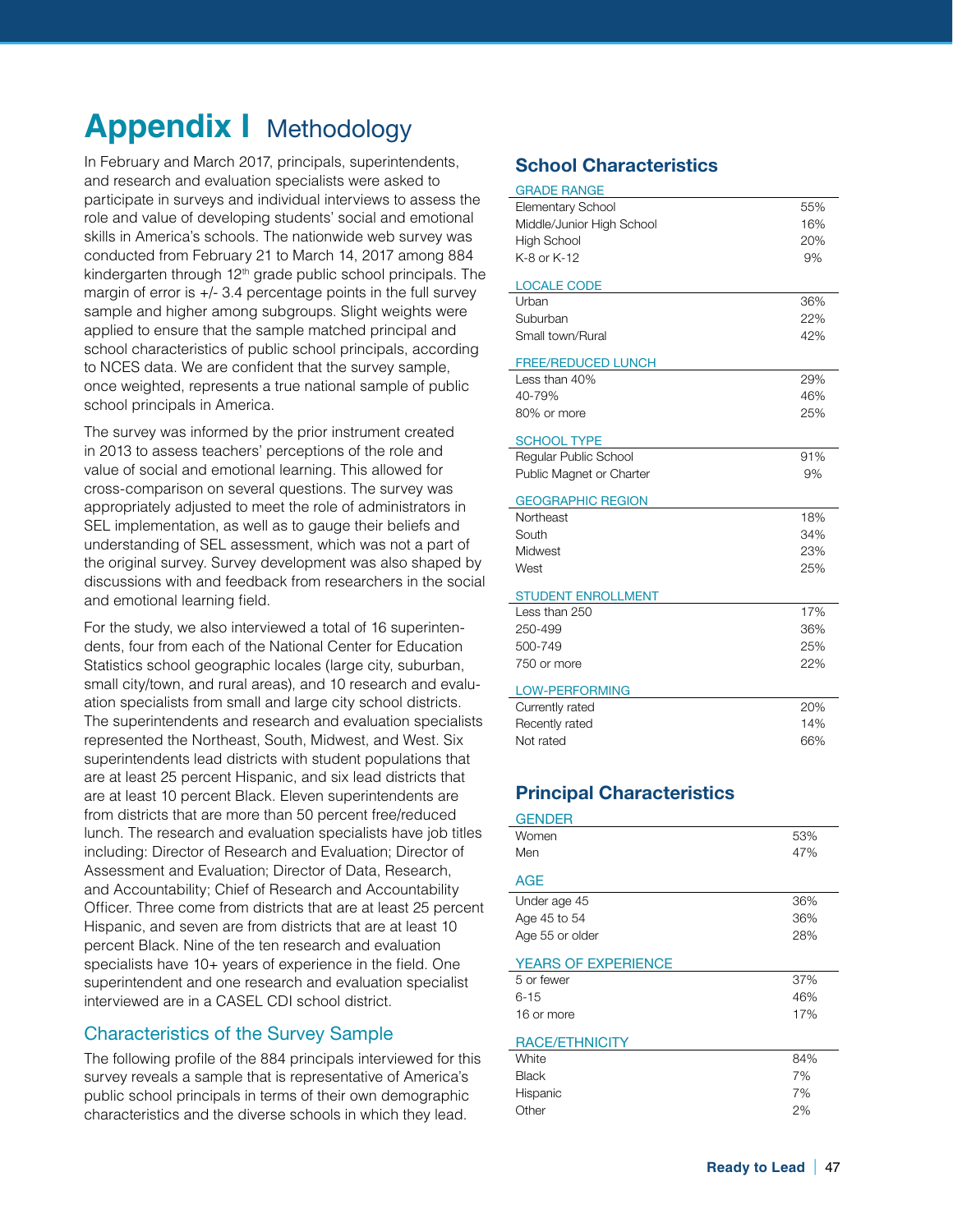# **Appendix II** Findings from The Missing Piece: A National Teacher Survey on How Social and Emotional Learning Can Empower Children and Transform Schools

In 2013, with the support of CASEL, Civic Enterprises teamed with Hart Research Associates to ask teachers on the front lines of schools their opinions on social and emotional learning. The resulting report, *The Missing Piece*, shared the findings from a nationally representative sample of 605 educators from preschool through 12<sup>th</sup>-grade. The responses were resounding: teachers understood and endorsed social and emotional learning for all students, and believed in its ability to help students achieve in school and in life.

Nearly all teachers (93 percent) surveyed believed SEL is "very" or "fairly" important for the in-school student experience. Even more teachers (95 percent) believed that social and emotional skills can be taught, and 97 percent reported that SEL would benefit students from all backgrounds, rich or poor. Importantly, three in every four teachers believed a large focus on SEL would be a major benefit to students for a variety of reasons, including:

- Workforce readiness (87 percent);
- Students becoming good citizens (87 percent);
- Students' staying on track to graduate (80 percent);
- College preparation (78 percent); and
- Academic success (75 percent).

While 88 percent of teachers reported SEL occurring in their schools on some level, less than half (44 percent) said social and emotional skills were being taught on a school-wide, programmatic basis. When asked about barriers to teaching SEL in their schools, 81 percent ranked time as the biggest

challenge to implementing SEL, while 36 percent of teachers noted a lack of training and knowledge of how to teach social and emotional skills as a big challenge. Another 30 percent of teachers believed their schools place too little emphasis on developing students' social and emotional skills. Encouragingly, however, four in five teachers reported interest in receiving further training and nearly six in every 10 teachers believed schools should place a great deal of emphasis on developing students' social and emotional skills.

*The Missing Piece* also found that teachers were calling for their states to prioritize SEL, as more than three in five teachers (62 percent) thought the development of social and emotional skills should explicitly be stated in their state education standards. Teachers also identified three other key accelerators for social and emotional learning:

- Connecting social and emotional skills with the Common Core State Standards;
- Providing additional professional development for teachers; and
- Sharing research-based strategies about effective ways to promote students' social and emotional skills.

In *The Missing Piece*, teachers confirmed what the evidence was already saying: that social and emotional skills can be taught and SEL is a powerful tool, capable of boosting students' academic performance and future life success.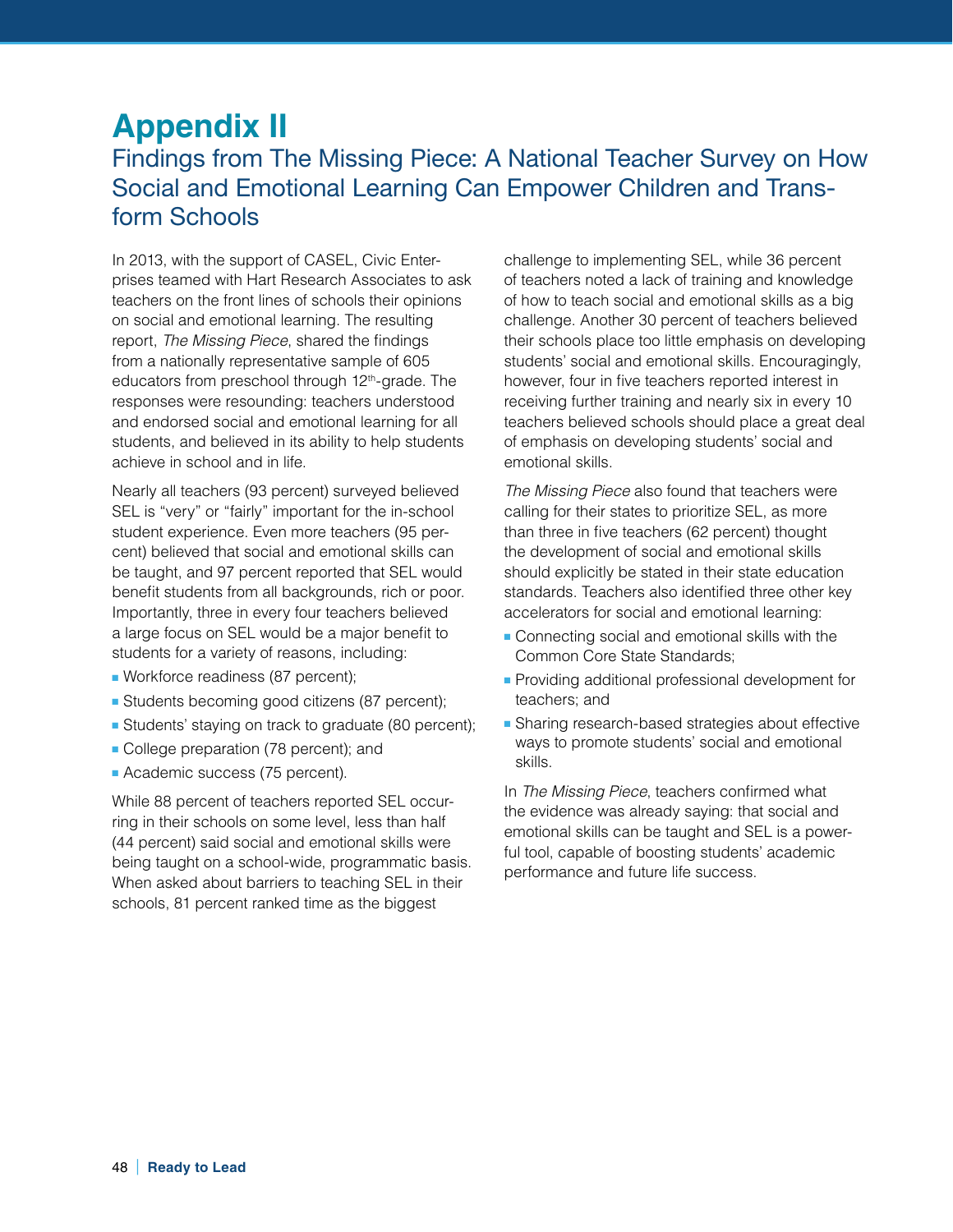# **Appendix III**  CASEL's Collaborating Districts Initiative

In 2011, CASEL embarked on an effort to put research into action and launched the first-of-its kind Collaborating Districts Initiative (CDI) — a partnership between CASEL, the American Institute for Research (AIR), and initially eight large school districts across the country: Anchorage, AK; Austin, TX; Chicago, IL; Cleveland, OH; Nashville, TN; Oakland, CA; Sacramento, CA; and Washoe County, NV. Today, with Atlanta and El Paso subsequently joining the collaborative, the CDI now includes 10 school districts representing more than one million students in some of the nation's most geographically, economically, and ethnically diverse communities.

The CDI was built on the belief that positive student outcomes rely on improving classrooms and schools, which in turn depend on improving districtwide capacities to bring SEL to all students. The CDI attempts to shift the focus of SEL implementation from schools to entire districts to align SEL with district priorities, integrate it with academic instruction, make it an essential piece of a child's education, and achieve two complimentary goals:

- **1.** To develop districts' capacities to plan, implement, and monitor systemic changes that will impact schools and classrooms in ways that enhance students' social-emotional development and academic performance; and
- **2.** To document lessons learned that can inform future efforts to support systemic SEL implementation in districts across the country.

To aid districts' attempting to implement systemwide SEL, CASEL created the following comprehensive district framework:

- Communicate SEL as a priority to stakeholders;
- Develop a district-wide vision and plan;
- **Align financial and human resources;**
- Build expertise and capacity;
- Conduct SEL-related resources and needs assessment;
- Design and implement professional development programs;
- Integrate SEL with district initiatives, such as academic curriculum and equity efforts;
- Adopt and implement evidence-based programming;
- Develop K–12 SEL standards; and
- Establish systems of continuous improvement.

Every district in the CDI has faced their own unique challenges to implementing system-wide SEL and is at different points of the process. This report will highlight stories from four districts on their experience as part of CASEL's Collaborating District Initiative to share how some of these districts have approached SEL implementation and provide insight on their successes and remaining challenges. For more on the Collaborating Districts Initiative, please visit [www.casel.org/cdi-results](http://www.casel.org/cdi-results)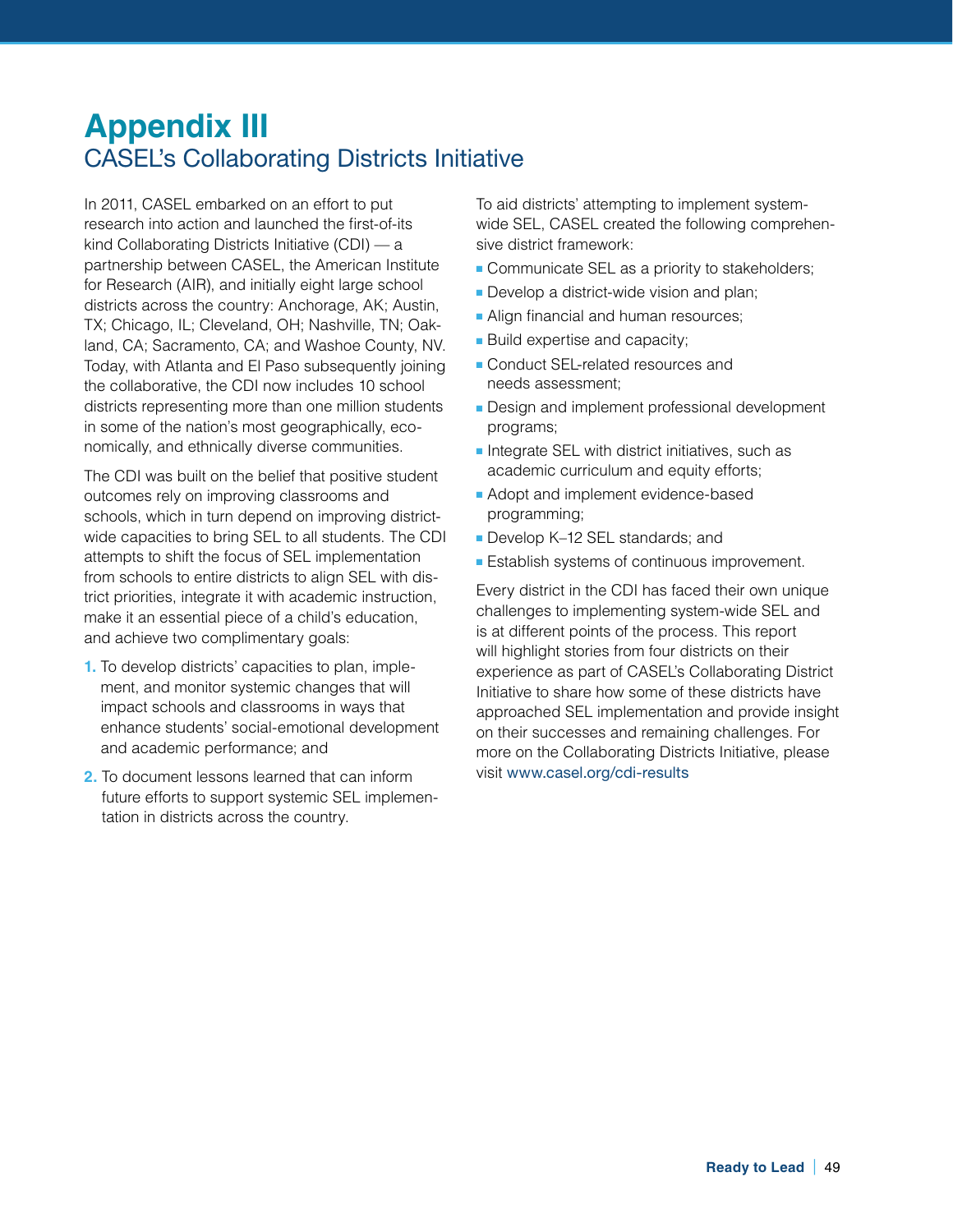# **Appendix IV**  Additional Graphs and Tables

## **Principals hold mixed views on SEL accountability.**

Definitely true Probably true Definitely not true Probably not true

*Teachers should be held accountable for students' developments of social and emotional skills*

| 13% | <b>16%</b> | 35% | 8%ا |
|-----|------------|-----|-----|
|     |            |     |     |

*Schools should be rated in part based on if and how they are improving students' social and emotional skills*

|  | 13% | 21% | $30\%$ | <b>DA04</b> |
|--|-----|-----|--------|-------------|
|--|-----|-----|--------|-------------|

|                                   | Hold teachers<br>accountable | Schools should be<br>rated on SEL skills |                                |                     | Hold teachers<br>accountable |
|-----------------------------------|------------------------------|------------------------------------------|--------------------------------|---------------------|------------------------------|
| Elementary School                 | 51%                          | 42%                                      |                                | High implementation | 73%                          |
| Middle/junior high<br>High school | 49%<br>45%                   | 47%<br>44%                               | Moderate<br>implementation     |                     | 47%                          |
|                                   |                              |                                          | Low implementation             |                     | 36%                          |
| Urban                             | 60%                          | 56%                                      |                                |                     |                              |
| Suburban                          | 50%                          | 43%                                      | Believe SEL can<br>be measured |                     | 60%                          |
| Small town/rural                  | 40%                          | 35%                                      | Don't believe SEL              |                     | 25%                          |
|                                   |                              |                                          | can be measured                |                     |                              |

# **Those who have more experience with SEL are more likely to believe it should be part of state standards.**

Definitely should be Probably should be Published NoT be Definitely should NOT be

*Do you believe that the development of social and emotional skills should be explicitly stated in your state's education standards?*

| 25%                      |                         | 48%                   |                  | 18%                                  | 9%                      |                       |                  |
|--------------------------|-------------------------|-----------------------|------------------|--------------------------------------|-------------------------|-----------------------|------------------|
|                          | Definitely<br>should be | Probably<br>should be | Should<br>NOT be |                                      | Definitely<br>should be | Probably<br>should be | Should<br>NOT be |
| <b>Elementary School</b> | 29%                     | 47%                   | 24%              | High implementation                  | 43%                     | 42%                   | 15%              |
| Middle/junior high       | 17%                     | 49%                   | 34%              | Moderate                             | 24%                     | 52%                   | 24%              |
| High school              | 17%                     | 52%                   | 31%              | implementation                       |                         |                       |                  |
|                          |                         |                       |                  | Low implementation                   | 13%                     | 49%                   | 38%              |
| Urban                    | 36%                     | 43%                   | 21%              |                                      |                         |                       |                  |
| Suburban                 | 27%                     | 57%                   | 16%              | Believe SEL can<br>be measured       | 30%                     | 49%                   | 21%              |
| Small town/rural         | 14%                     | 48%                   | 38%              | Don't believe SEL<br>can be measured | 12%                     | 46%                   | 42%              |